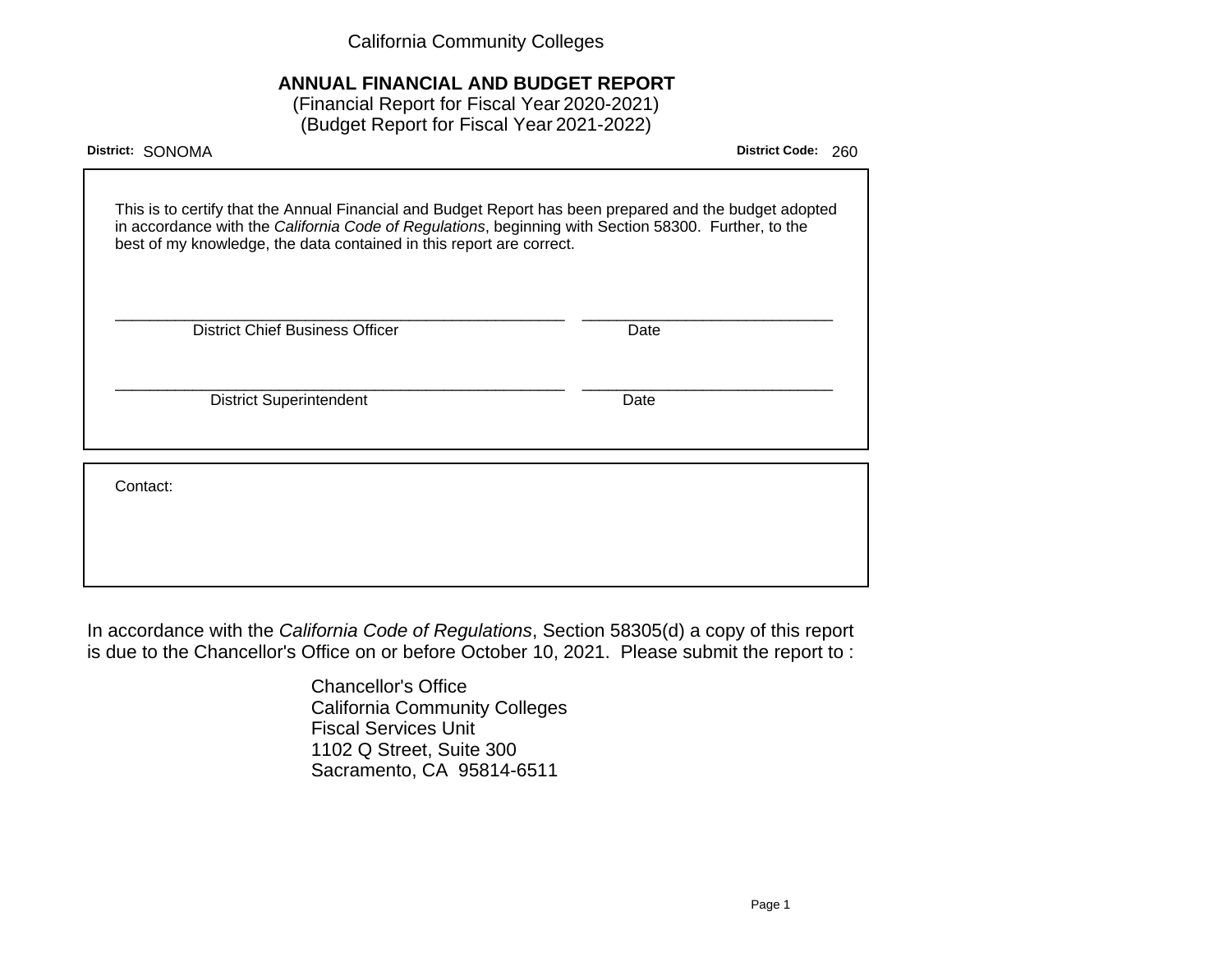# **Analysis of compliance with the 50 Percent Law (ECS 84362)**

### **Annual Financial and Budget Report**

# **The Current Expense of Education**

### **SUPPLEMENTAL DATA S11 GENERAL FUND - UNRESTRICTED SUBFUND**

| For Actual Year: 2020-2021                    | Budget Year: 2021-2022 | District ID: 260                 | Name: SONOMA           |                        |              |
|-----------------------------------------------|------------------------|----------------------------------|------------------------|------------------------|--------------|
|                                               |                        | <b>Activity (ECSA)</b>           | <b>Activity (ECSB)</b> | <b>Activity (ECSX)</b> |              |
|                                               |                        | <b>ECS 84362 A</b>               | <b>ECS 84362 B</b>     | <b>Excluded</b>        |              |
|                                               | Object                 | <b>Instructional Salary Cost</b> | <b>Total CEE</b>       | <b>Activities</b>      |              |
| <b>Academic Salaries</b>                      | Code                   | AC 0100-5900 & AC 6110           | AC 0100 - 6799         | AC 6800 - 7390         | <b>Total</b> |
| <b>Instructional Salaries</b>                 |                        |                                  |                        |                        |              |
| Contract or Regular                           | 1100                   | 21,428,971                       | 21,428,971             |                        | 21,428,971   |
| Other                                         | 1300                   | 20,782,001                       | 20,782,001             |                        | 20,782,001   |
| <b>Total Instructional Salaries</b>           |                        | 42,210,972                       | 42,210,972             | $\mathbf 0$            | 42,210,972   |
| <b>Non-Instructional Salaries</b>             |                        |                                  |                        |                        |              |
| Contract or Regular                           | 1200                   |                                  | 9,923,464              | 417,330                | 10,340,794   |
| Other                                         | 1400                   |                                  | 1,299,660              | 71,445                 | 1,371,105    |
| <b>Total Non-Instructional Salaries</b>       |                        | $\Omega$                         | 11,223,124             | 488,775                | 11,711,899   |
| <b>Total Academic Salaries</b>                |                        | 42,210,972                       | 53,434,096             | 488,775                | 53,922,871   |
|                                               |                        |                                  |                        |                        |              |
| <b>Classified Salaries</b>                    |                        |                                  |                        |                        |              |
| <b>Non-Instructional Salaries</b>             |                        |                                  |                        |                        |              |
| <b>Regular Status</b>                         | 2100                   |                                  | 19,833,189             | 722,182                | 20,555,371   |
| Other                                         | 2300                   |                                  | 1,608,981              | 163,744                | 1,772,725    |
| <b>Total Non-Instructional Salaries</b>       |                        | $\Omega$                         | 21,442,170             | 885,926                | 22,328,096   |
| <b>Instructional Aides</b>                    |                        |                                  |                        |                        |              |
| <b>Regular Status</b>                         | 2200                   | 2,654,768                        | 2,654,767              |                        | 2,654,767    |
| Other                                         | 2400                   | 232,696                          | 232,696                |                        | 232,696      |
| <b>Total Instructional Aides</b>              |                        | 2,887,464                        | 2,887,463              | $\Omega$               | 2,887,463    |
| <b>Total Classified Salaries</b>              |                        | 2,887,464                        | 24,329,633             | 885,926                | 25,215,559   |
|                                               |                        |                                  |                        |                        |              |
| <b>Employee Benefits</b>                      | 3000                   | 13,699,474                       | 28,799,608             | 554,540                | 29,354,148   |
| <b>Supplies and Materials</b>                 | 4000                   |                                  | 1,060,483              | 49,818                 | 1,110,301    |
| <b>Other Operating Expenses</b>               | 5000                   | 1,427,478                        | 8,957,225              | 377,032                | 9,334,257    |
| <b>Equipment Replacement</b>                  | 6420                   |                                  |                        |                        | $\Omega$     |
| <b>Total Expenditures Prior to Exclusions</b> |                        | 60,225,388                       | 116,581,045            | 2,356,091              | 118,937,136  |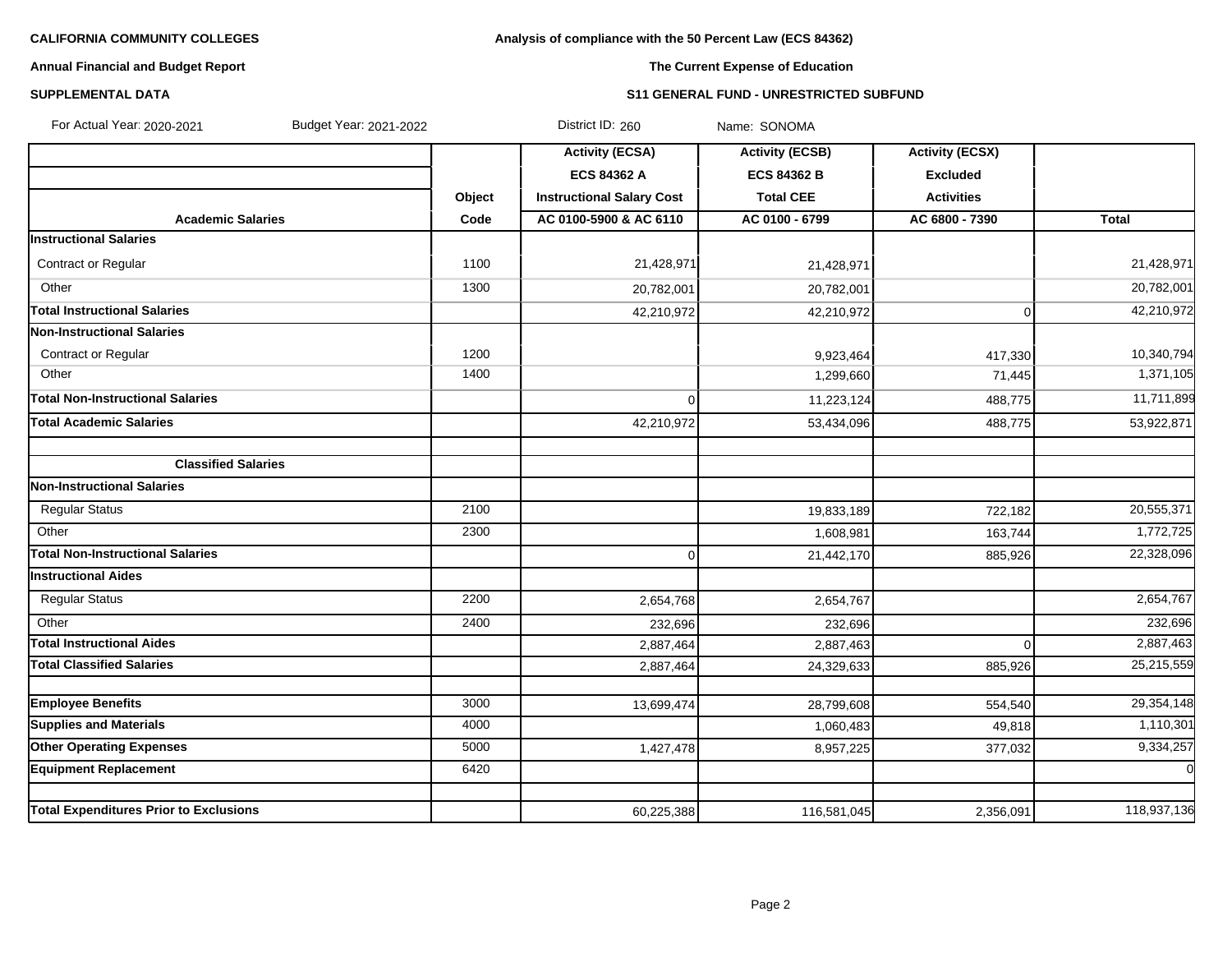**Analysis of compliance with the 50 Percent Law (ECS 84362)**

# **Annual Financial and Budget Report**

# **The Current Expense of Education**

# **SUPPLEMENTAL DATA S11 GENERAL FUND - UNRESTRICTED SUBFUND**

| For Actual Year: 2020-2021<br>Budget Year: 2021-2022                |                    | District ID: 260                 | Name: SONOMA           |                        |                |
|---------------------------------------------------------------------|--------------------|----------------------------------|------------------------|------------------------|----------------|
|                                                                     |                    | <b>Activity (ECSA)</b>           | <b>Activity (ECSB)</b> | <b>Activity (ECSX)</b> |                |
|                                                                     |                    | ECS 84362 A                      | <b>ECS 84362 B</b>     | <b>Excluded</b>        |                |
|                                                                     |                    | <b>Instructional Salary Cost</b> | <b>Total CEE</b>       | <b>Activities</b>      |                |
| <b>Exclusions</b>                                                   |                    | AC 0100-5900 & AC 6110           | AC 0100 - 6799         | AC 6800 - 7390         | <b>Total</b>   |
| <b>Activities to Exclude</b>                                        | <b>TOP Code</b>    |                                  |                        |                        |                |
| Instructional Staff-Retirees' Benefits and Retirement Incentives    | 5900               |                                  |                        |                        | $\overline{0}$ |
| Student Health Services Above Amount Collected                      | 6441               |                                  | 1,770                  |                        | 1,770          |
| <b>Student Transportation</b>                                       | 6491               |                                  | 42,277                 |                        | 42,277         |
| Noninstructional Staff-Retirees' Benefits and Retirement Incentives | 6740               |                                  |                        |                        | 0              |
| <b>Objects to Exclude</b>                                           | <b>Object Code</b> |                                  |                        |                        |                |
| <b>Rents and Leases</b>                                             | 5060               |                                  | 221,477                | 47,135                 | 268,612        |
| Lottery Expenditures                                                |                    |                                  |                        |                        |                |
| <b>Academic Salaries</b>                                            | 1000               |                                  | 583,928                |                        | 583,928        |
| <b>Classified Salaries</b>                                          | 2000               |                                  | 1,552,088              |                        | 1,552,088      |
| <b>Employee Benefits</b>                                            | 3000               |                                  | 1,106,801              |                        | 1,106,801      |
| <b>Supplies and Materials</b>                                       | 4000               |                                  |                        |                        |                |
| Software                                                            | 4100               |                                  |                        |                        | 0l             |
| Books, Magazines, & Periodicals                                     | 4200               |                                  |                        |                        | 0l             |
| Instructional Supplies & Materials                                  | 4300               |                                  |                        |                        | <sub>0</sub>   |
| Noninstructional, Supplies & Materials                              | 4400               |                                  |                        |                        | <sub>0</sub>   |
| <b>Total Supplies and Materials</b>                                 |                    | $\Omega$                         | 0                      | $\Omega$               | <sub>0</sub>   |
| Other Operating Expenses and Services                               | 5000               |                                  |                        |                        | 0l             |
|                                                                     |                    |                                  |                        |                        |                |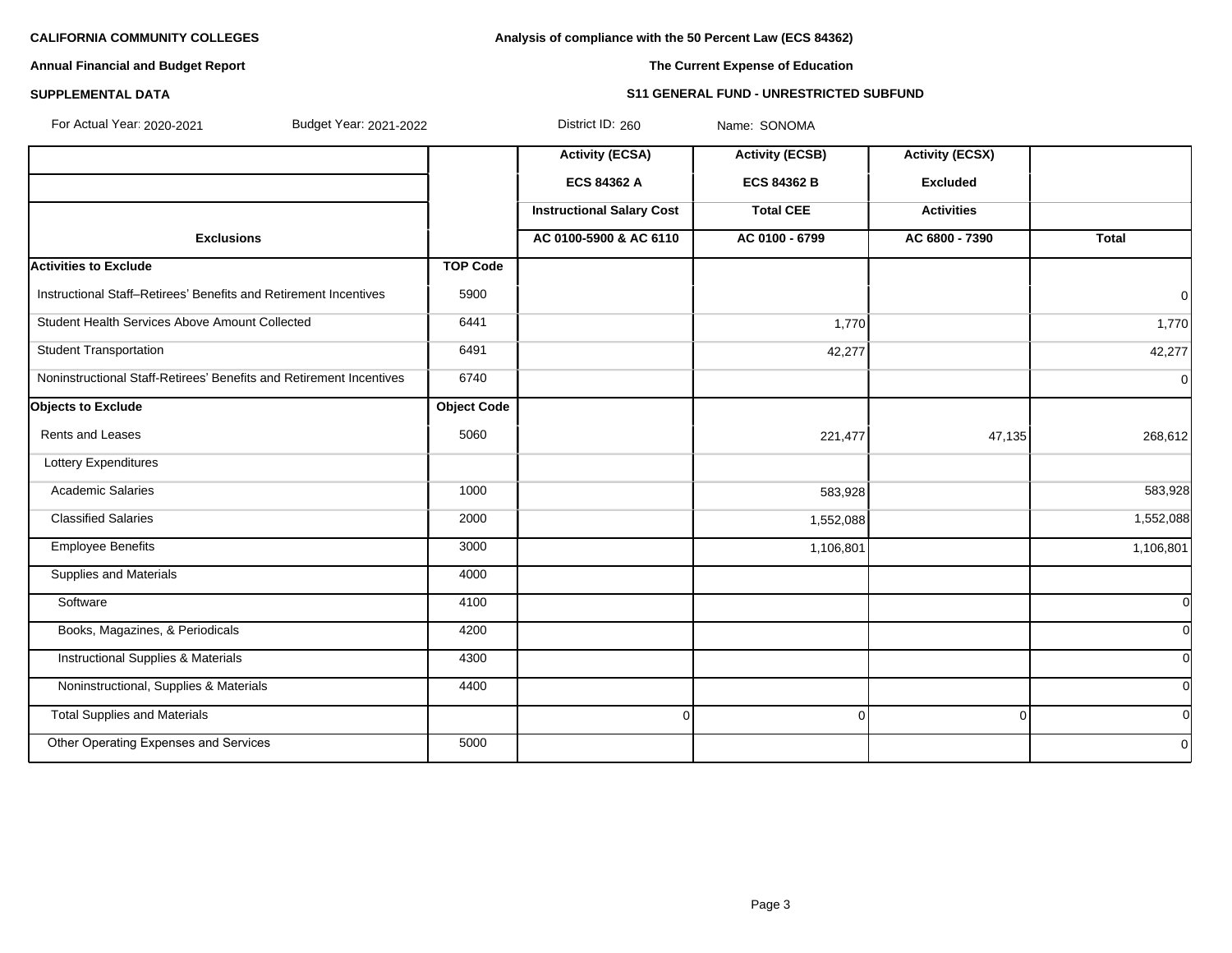### **Analysis of compliance with the 50 Percent Law (ECS 84362)**

# **Annual Financial and Budget Report**

### **The Current Expense of Education**

# **SUPPLEMENTAL DATA S11 GENERAL FUND - UNRESTRICTED SUBFUND**

| For Actual Year: 2020-2021<br>Budget Year: 2021-2022     |        | District ID: 260                 | Name: SONOMA           |                        |                |
|----------------------------------------------------------|--------|----------------------------------|------------------------|------------------------|----------------|
|                                                          |        | <b>Activity (ECSA)</b>           | <b>Activity (ECSB)</b> | <b>Activity (ECSX)</b> |                |
|                                                          |        | ECS 84362 A                      | <b>ECS 84362 B</b>     | <b>Excluded</b>        |                |
|                                                          | Object | <b>Instructional Salary Cost</b> | <b>Total CEE</b>       | <b>Activities</b>      |                |
|                                                          | Code   | AC 0100-5900 & AC 6110           | AC 0100 - 6799         | AC 6800 - 7390         | <b>Total</b>   |
| <b>Capital Outlay</b>                                    | 6000   |                                  |                        |                        |                |
| <b>Library Books</b>                                     | 6300   |                                  |                        |                        | $\overline{0}$ |
| Equipment                                                | 6400   |                                  |                        |                        |                |
| Equipment - Additional                                   | 6410   |                                  |                        |                        | $\overline{0}$ |
| Equipment - Replacement                                  | 6420   |                                  |                        |                        | $\overline{0}$ |
| <b>Total Equipment</b>                                   |        | $\mathbf 0$                      | 0                      | $\Omega$               | $\Omega$       |
| <b>Total Capital Outlay</b>                              |        | $\mathbf 0$                      | 0                      | $\Omega$               | $\Omega$       |
| Other Outgo                                              | 7000   |                                  |                        |                        | $\Omega$       |
| <b>Total Exclusions</b>                                  |        | $\mathbf 0$                      | 3,508,341              | 47,135                 | 3,555,476      |
| <b>Total for ECS 84362, 50% Law</b>                      |        | 60,225,388                       | 113,072,704            | 2,308,956              | 115,381,660    |
| Percent of CEE (Instructional Salary Cost / Total CEE)   |        | 53.26%                           | 100.00%                |                        |                |
| 50% of Current Expense of Education                      |        |                                  | 56,536,352             |                        |                |
| Nonexempted (Remaining) Deficiency from second           |        |                                  |                        |                        |                |
| preceeding Fiscal Year                                   |        |                                  |                        |                        |                |
| Amount Required to be Expended for Salaries of Classroom |        | 60,225,388                       | 113,072,704            | 2,308,956              | 115,381,660    |
| Instructors                                              |        |                                  |                        |                        |                |
| Reconciliation to Unrestricted General Fund Expenditures |        |                                  |                        |                        |                |
| <b>Total Expenditures Prior to Exclusions</b>            |        | 60,225,388                       | 116,581,045            | 2,356,091              | 118,937,136    |
| <b>Capital Expenditures</b>                              | 6000   | 89,100                           | 197,532                | 4,707                  | 202,239        |
| <b>Equipment Replacement (Back out)</b>                  | 6420   |                                  | 0                      | $\cap$                 | $\overline{0}$ |
| <b>Total Unrestricted General Fund Expenditures</b>      |        | 60,314,488                       | 116,778,577            | 2,360,798              | 119,139,375    |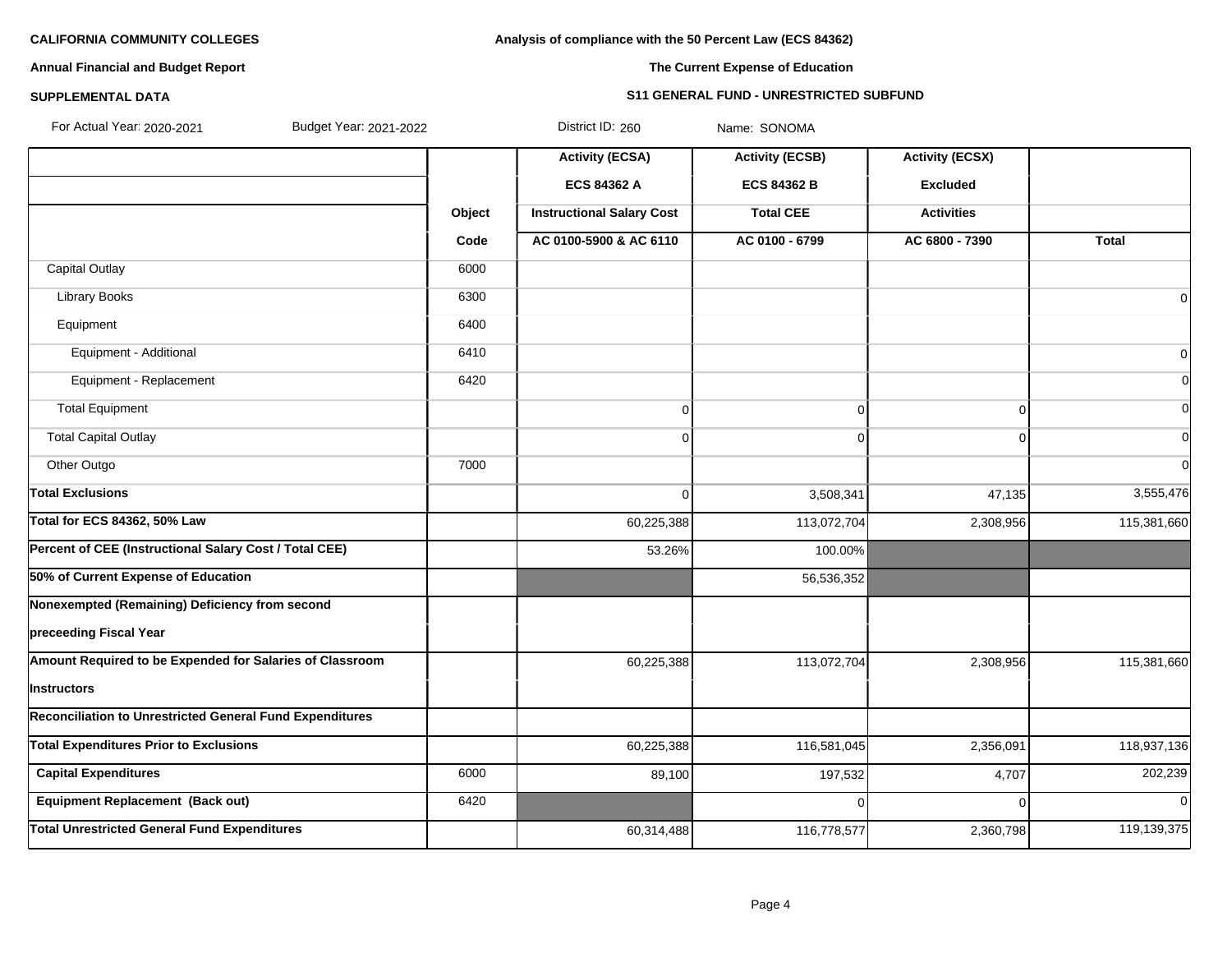### **COMBINED BALANCE SHEET 10 General Fund — Combined**

### **(Total Unrestricted and Restricted)**

| For Year Ended June 30, 2021                    | Name: SONOMA<br>District ID: 260 |                     |                     |                     |  |  |  |
|-------------------------------------------------|----------------------------------|---------------------|---------------------|---------------------|--|--|--|
|                                                 |                                  | 11                  | 12                  | 10                  |  |  |  |
|                                                 | CA                               | <b>General Fund</b> | <b>General Fund</b> | <b>General Fund</b> |  |  |  |
| <b>Description</b>                              | (Object)                         | <b>Unrestricted</b> | <b>Restricted</b>   | <b>COMBINED</b>     |  |  |  |
| <b>ASSETS</b>                                   |                                  |                     |                     |                     |  |  |  |
| Cash, Investments, and Receivables              | 9100                             |                     |                     |                     |  |  |  |
| Cash:                                           |                                  |                     |                     |                     |  |  |  |
| Awaiting Deposit and in Banks                   | 9111                             | 2,925,454           |                     | 2,925,454           |  |  |  |
| In County Treasury                              | 9112                             | 31,130,147          | (5,459,530)         | 25,670,617          |  |  |  |
| Cash With Fiscal Agents                         | 9113                             | 118,464             |                     | 118,464             |  |  |  |
| <b>Revolving Cash Accounts</b>                  | 9114                             | 89,960              |                     | 89,960              |  |  |  |
| Investments (at cost)                           | 9120                             |                     |                     | $\Omega$            |  |  |  |
| <b>Accounts Receivable</b>                      | 9130                             | 10,802,855          | 15,602,404          | 26,405,259          |  |  |  |
| Due from Other Funds                            | 9140                             | 3,409,870           |                     | 3,409,870           |  |  |  |
| Inventories, Stores, and Prepaid Items          | 9200                             |                     |                     |                     |  |  |  |
| <b>Inventories and Stores</b>                   | 9210                             | 43,281              |                     | 43,281              |  |  |  |
| Prepaid Items                                   | 9220                             | 272,039             |                     | 272,039             |  |  |  |
| <b>TOTAL ASSETS</b>                             |                                  | 48,792,070          | 10,142,874          | 58,934,944          |  |  |  |
| <b>LIABILITIES</b>                              |                                  |                     |                     |                     |  |  |  |
| <b>Current Liabilities and Deferred Revenue</b> | 9500                             |                     |                     |                     |  |  |  |
| Accounts Payable                                | 9510                             | 5,766,220           | 169,836             | 5,936,056           |  |  |  |
| Accrued Salaries and Wages Payable              | 9520                             | 1,495,049           |                     | 1,495,049           |  |  |  |
| Compensated Absences Payable Current            | 9530                             | 2,708,841           |                     | 2,708,841           |  |  |  |
| Due to Other Funds                              | 9540                             | 4,001,903           |                     | 4,001,903           |  |  |  |
| <b>Temporary Loans</b>                          | 9550                             | 18,160,000          |                     | 18,160,000          |  |  |  |
| Current Portion of Long-Term Debt               | 9560                             |                     |                     | $\Omega$            |  |  |  |
| <b>Deferred Revenues</b>                        | 9570                             | 988,210             | 9,148,059           | 10,136,269          |  |  |  |
| <b>TOTAL LIABILITIES</b>                        |                                  | 33,120,223          | 9,317,895           | 42,438,118          |  |  |  |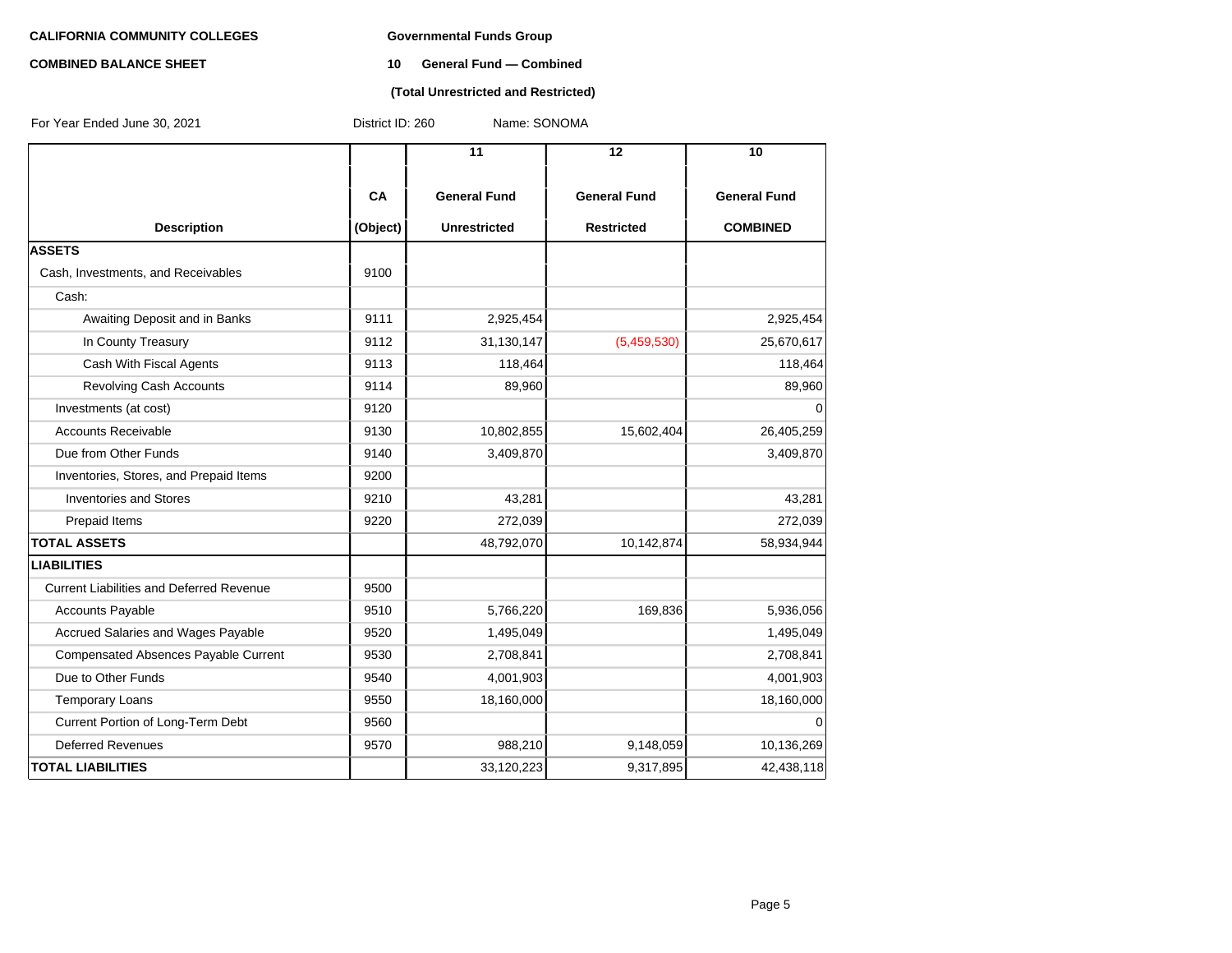### **COMBINED BALANCE SHEET 10 General Fund — Combined**

### **(Total Unrestricted and Restricted)**

| For Year Ended June 30, 2021                    | District ID: 260 | Name: SONOMA        |                     |                     |  |
|-------------------------------------------------|------------------|---------------------|---------------------|---------------------|--|
|                                                 |                  | 11                  | 12                  | 10                  |  |
|                                                 | <b>CA</b>        | <b>General Fund</b> | <b>General Fund</b> | <b>General Fund</b> |  |
| <b>Description</b>                              | (Object)         | <b>Unrestricted</b> | <b>Restricted</b>   | <b>COMBINED</b>     |  |
| <b>FUND BALANCE (NON-GASB 54)</b>               |                  |                     |                     |                     |  |
| <b>Fund Balance Reserved</b>                    | 9710             |                     |                     | 0                   |  |
| <b>NonCash Assets</b>                           | 9711             |                     |                     | 0                   |  |
| Amounts Restricted by Law for Specific Purposes | 9712             |                     |                     | 0                   |  |
| Reserve for Encumbrances Credit                 | 9713             |                     |                     | $\mathbf 0$         |  |
| Reserve for Encumbrances Debit                  | 9714             |                     |                     | $\mathbf 0$         |  |
| <b>Reserve for Debt Services</b>                | 9715             |                     |                     | $\mathbf 0$         |  |
| Assigned/Committed                              | 9754             |                     |                     | $\mathbf 0$         |  |
| Unassigned                                      | 9790             |                     |                     | $\mathbf 0$         |  |
| <b>Total Fund Balance</b>                       |                  | 0                   | $\Omega$            | $\mathbf 0$         |  |
| Fund Balance (GASB 54)                          | 9750             |                     |                     |                     |  |
| Nonspendable Fund Balance                       | 9751             |                     |                     | $\mathbf 0$         |  |
| <b>Restricted Fund Balance</b>                  | 9752             | 405,279             | 824,979             | 1,230,258           |  |
| <b>Committed Fund Balance</b>                   | 9753             |                     |                     | $\mathbf 0$         |  |
| Assigned Fund Balance                           | 9754             |                     |                     | $\Omega$            |  |
| <b>Total Designated Fund Balance</b>            |                  | 405,279             | 824,979             | 1,230,258           |  |
| Uncommitted Fund Balance                        | 9790             | 15,266,568          |                     | 15,266,568          |  |
| <b>TOTAL FUND EQUITY</b>                        |                  | 15,671,847          | 824,979             | 16,496,826          |  |
| <b>TOTAL LIABILITIES AND FUND EQUITY</b>        |                  | 48,792,070          | 10,142,874          | 58,934,944          |  |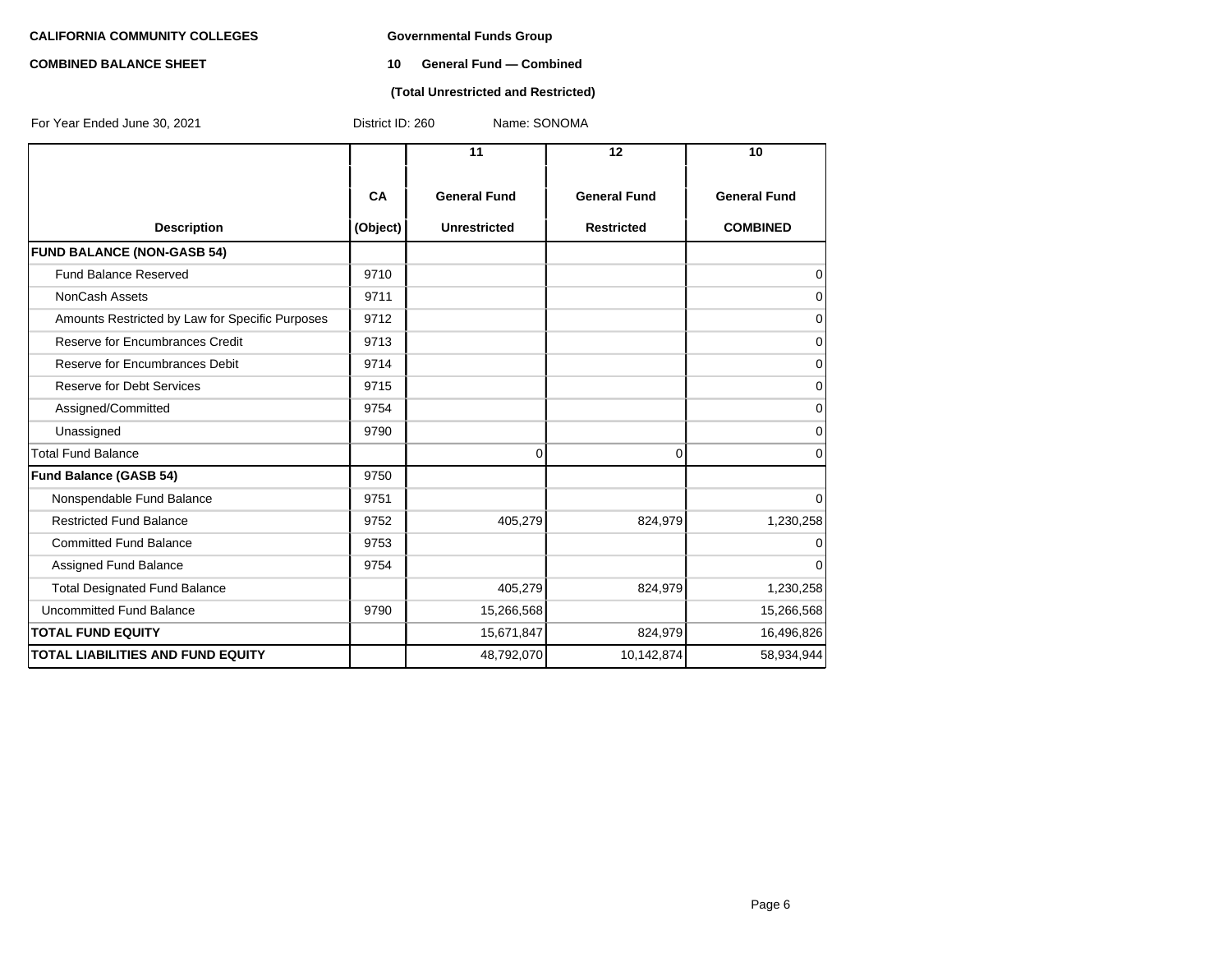**Annual Financial and Budget Report 20 Debt Service Funds:**

- 
- **21 Bond Interest and Redemption Fund**
- **22 Revenue Bond Interest and Redemption Fund**
- **COMBINED BALANCE SHEET 29 Other Debt Service Fund**

|           |                        |                        | 29                  |
|-----------|------------------------|------------------------|---------------------|
|           | <b>Bond Interest</b>   | <b>Revenue Bond</b>    |                     |
| <b>CA</b> | and                    | Interest and           | <b>Other Debt</b>   |
| (Object)  | <b>Redemption Fund</b> | <b>Redemption Fund</b> | <b>Service Fund</b> |
|           |                        |                        |                     |
| 9100      |                        |                        |                     |
|           |                        |                        |                     |
| 9111      |                        |                        |                     |
| 9112      |                        |                        |                     |
| 9113      |                        |                        |                     |
| 9120      |                        |                        |                     |
| 9130      |                        |                        |                     |
| 9140      |                        |                        |                     |
|           | $\mathbf 0$            | 0                      | $\Omega$            |
|           |                        |                        |                     |
| 9500      |                        |                        |                     |
| 9510      |                        |                        |                     |
| 9520      |                        |                        |                     |
| 9530      |                        |                        |                     |
| 9540      |                        |                        |                     |
| 9550      |                        |                        |                     |
| 9560      |                        |                        |                     |
| 9570      |                        |                        |                     |
|           | $\overline{0}$         | 0                      | $\mathbf 0$         |
|           |                        | 21                     | 22                  |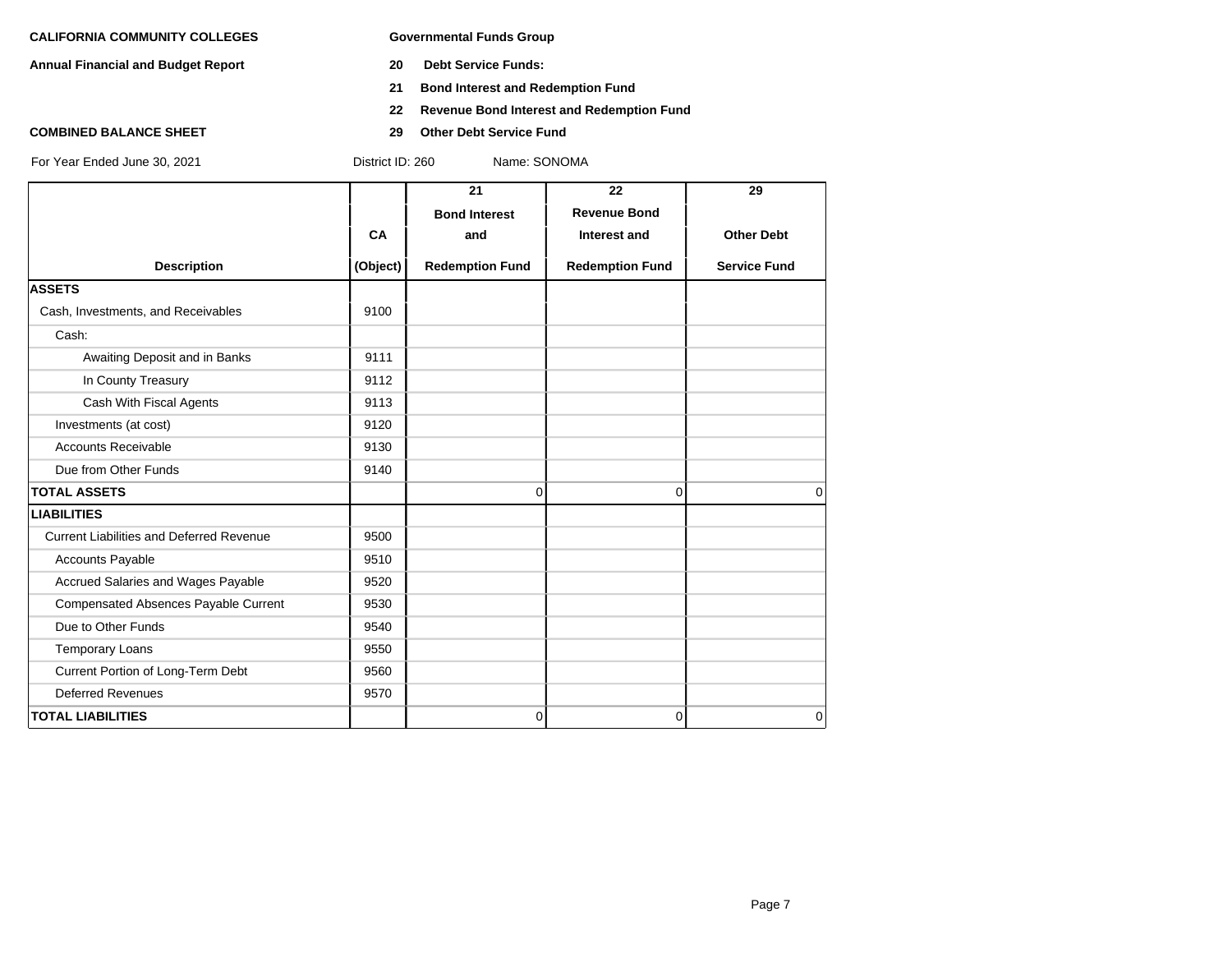**Annual Financial and Budget Report 20 Debt Service Funds:**

- 
- **21 Bond Interest and Redemption Fund**
- **22 Revenue Bond Interest and Redemption Fund**
- **COMBINED BALANCE SHEET 29 Other Debt Service Fund**

|                                                 |          | 21                     | 22                     | 29                  |
|-------------------------------------------------|----------|------------------------|------------------------|---------------------|
|                                                 |          | <b>Bond Interest</b>   | <b>Revenue Bond</b>    |                     |
|                                                 | CA       | and                    | <b>Interest and</b>    | <b>Other Debt</b>   |
| <b>Description</b>                              | (Object) | <b>Redemption Fund</b> | <b>Redemption Fund</b> | <b>Service Fund</b> |
| <b>FUND BALANCE (NON-GASB 54)</b>               |          |                        |                        |                     |
| <b>Fund Balance Reserved</b>                    | 9710     |                        |                        |                     |
| NonCash Assets                                  | 9711     |                        |                        |                     |
| Amounts Restricted by Law for Specific Purposes | 9712     |                        |                        |                     |
| Reserve for Encumbrances Credit                 | 9713     |                        |                        |                     |
| Reserve for Encumbrances Debit                  | 9714     |                        |                        |                     |
| <b>Reserve for Debt Services</b>                | 9715     |                        |                        |                     |
| Assigned/Committed                              | 9754     |                        |                        |                     |
| Unassigned                                      | 9790     |                        |                        |                     |
| <b>Total Fund Balance</b>                       |          | 0                      | $\overline{0}$         | $\Omega$            |
| <b>Fund Balance (GASB 54)</b>                   | 9750     |                        |                        |                     |
| Nonspendable Fund Balance                       | 9751     |                        |                        |                     |
| <b>Restricted Fund Balance</b>                  | 9752     |                        |                        |                     |
| <b>Committed Fund Balance</b>                   | 9753     |                        |                        |                     |
| Assigned Fund Balance                           | 9754     |                        |                        |                     |
| <b>Total Designated Fund Balance</b>            |          | 0                      | $\mathbf 0$            | 0                   |
| <b>Uncommitted Fund Balance</b>                 | 9790     |                        |                        |                     |
| <b>TOTAL FUND EQUITY</b>                        |          | $\overline{0}$         | $\overline{0}$         | 0                   |
| <b>TOTAL LIABILITIES AND FUND EQUITY</b>        |          | $\overline{0}$         | $\Omega$               | 0                   |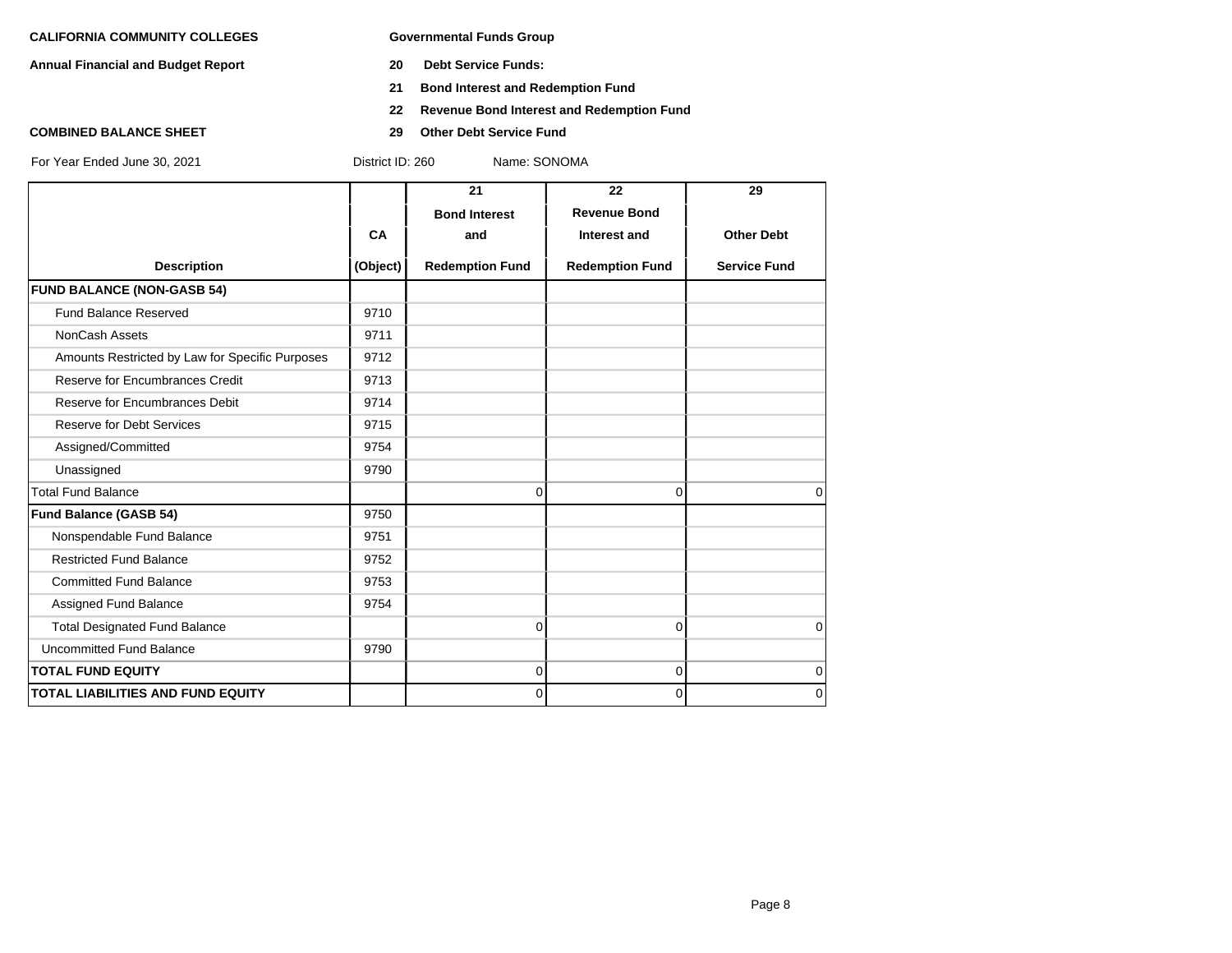**Annual Financial and Budget Report 30 Special Revenue Funds:**

- **31 Bookstore Fund 34 Farm Operation Fund**
- 
- **COMBINED BALANCE SHEET 33 Child Development Fund 39 Other Special Revenue Fund**

**32 Cafeteria Fund 35 Revenue Bond Project Fund**

|                                                 |          | 31                    | $\overline{32}$       | 33                                 | $\overline{34}$       | $\overline{35}$     | $\overline{39}$      |
|-------------------------------------------------|----------|-----------------------|-----------------------|------------------------------------|-----------------------|---------------------|----------------------|
|                                                 | CA       |                       |                       | <b>Child</b><br><b>Development</b> | <b>Farm Operation</b> | <b>Revenue Bond</b> | <b>Other Special</b> |
| <b>Description</b>                              | (Object) | <b>Bookstore Fund</b> | <b>Cafeteria Fund</b> | <b>Fund</b>                        | <b>Fund</b>           | <b>Project Fund</b> | <b>Revenue Fund</b>  |
| <b>ASSETS</b>                                   |          |                       |                       |                                    |                       |                     |                      |
| Cash, Investments, and Receivables              | 9100     |                       |                       |                                    |                       |                     |                      |
| Cash:                                           |          |                       |                       |                                    |                       |                     |                      |
| Awaiting Deposit and in Banks                   | 9111     |                       |                       |                                    | 303                   | (1,245)             | (171)                |
| In County Treasury                              | 9112     |                       |                       | 99,411                             | 1,302,767             | 360,840             | 11,081               |
| Cash With Fiscal Agents                         | 9113     |                       |                       |                                    |                       |                     |                      |
| Revolving Cash Accounts                         | 9114     |                       |                       |                                    |                       |                     |                      |
| Investments (at cost)                           | 9120     |                       |                       |                                    |                       |                     |                      |
| <b>Accounts Receivable</b>                      | 9130     |                       |                       | 470,651                            | 16,108                |                     | 561                  |
| Due from Other Funds                            | 9140     |                       |                       | 553                                | 179,457               | 78,789              | 1,980,238            |
| Inventories, Stores, and Prepaid Items          | 9200     |                       |                       |                                    |                       |                     |                      |
| <b>Inventories and Stores</b>                   | 9210     |                       |                       |                                    |                       |                     |                      |
| Prepaid Items                                   | 9220     |                       |                       |                                    |                       |                     |                      |
| <b>TOTAL ASSETS</b>                             |          | $\overline{0}$        | $\overline{0}$        | 570,615                            | 1,498,635             | 438,384             | 1,991,709            |
| <b>LIABILITIES</b>                              |          |                       |                       |                                    |                       |                     |                      |
| <b>Current Liabilities and Deferred Revenue</b> | 9500     |                       |                       |                                    |                       |                     |                      |
| Accounts Payable                                | 9510     |                       |                       |                                    | 477,139               | 208,735             |                      |
| Accrued Salaries and Wages Payable              | 9520     |                       |                       |                                    | 589                   |                     | 10,476               |
| Compensated Absences Payable Current            | 9530     |                       |                       |                                    |                       |                     |                      |
| Due to Other Funds                              | 9540     |                       |                       | 547,462                            | 7,111                 |                     | 1,113,639            |
| <b>Temporary Loans</b>                          | 9550     |                       |                       |                                    |                       |                     |                      |
| Current Portion of Long-Term Debt               | 9560     |                       |                       |                                    |                       |                     |                      |
| <b>Deferred Revenues</b>                        | 9570     |                       |                       | 23,153                             | 3,203                 |                     |                      |
| <b>TOTAL LIABILITIES</b>                        |          | 0                     | 0                     | 570,615                            | 488,042               | 208,735             | 1,124,115            |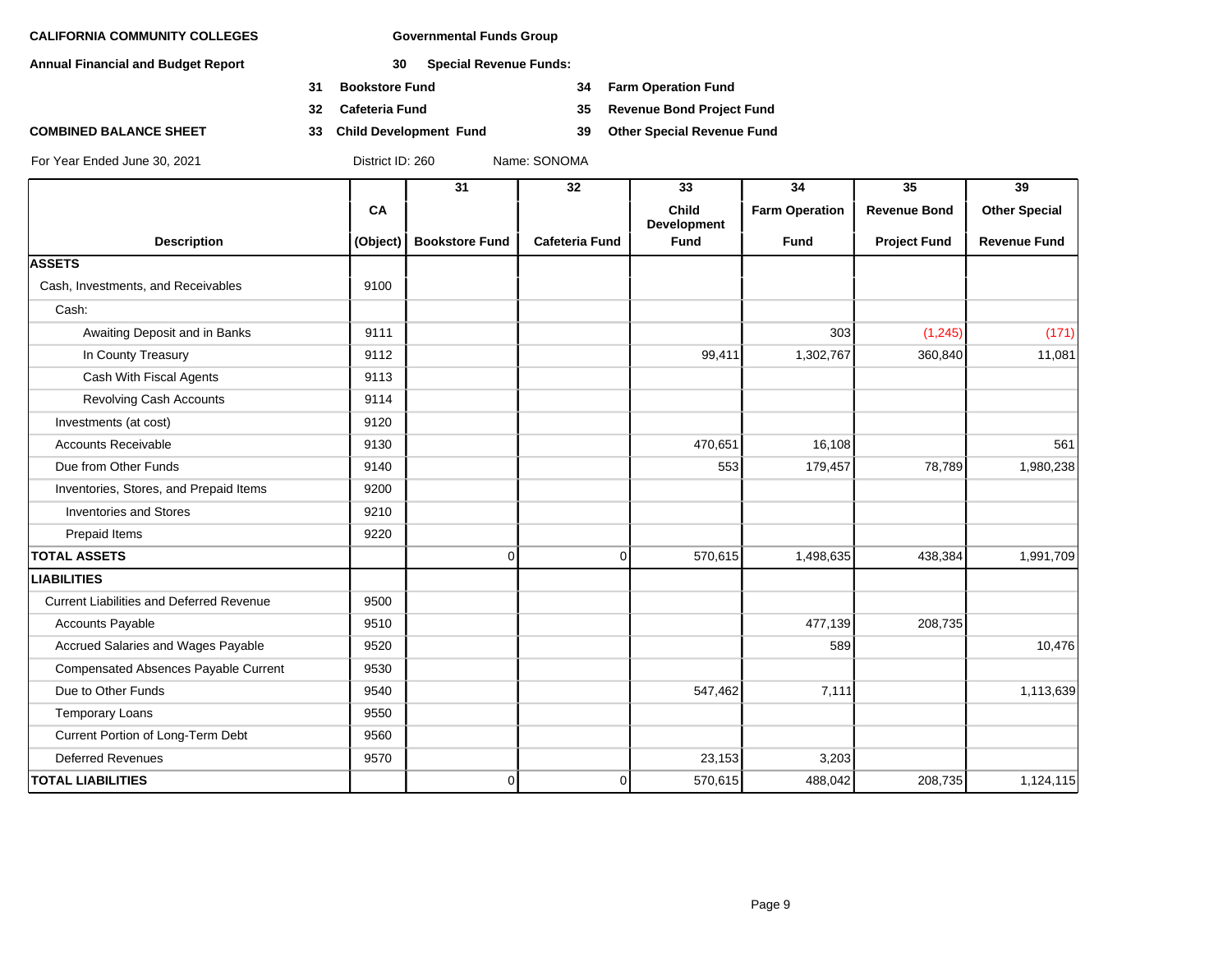**Annual Financial and Budget Report 30 Special Revenue Funds:**

- **31 Bookstore Fund 34 Farm Operation Fund**
- 
- **COMBINED BALANCE SHEET 33 Child Development Fund 39 Other Special Revenue Fund**

**32 Cafeteria Fund 35 Revenue Bond Project Fund**

|                                                 |          | 31                    | 32                    | 33                                 | 34                    | 35                  | 39                   |
|-------------------------------------------------|----------|-----------------------|-----------------------|------------------------------------|-----------------------|---------------------|----------------------|
|                                                 | CA       |                       |                       | <b>Child</b><br><b>Development</b> | <b>Farm Operation</b> | <b>Revenue Bond</b> | <b>Other Special</b> |
| <b>Description</b>                              | (Object) | <b>Bookstore Fund</b> | <b>Cafeteria Fund</b> | <b>Fund</b>                        | <b>Fund</b>           | <b>Project Fund</b> | <b>Revenue Fund</b>  |
| <b>FUND BALANCE (NON-GASB 54)</b>               |          |                       |                       |                                    |                       |                     |                      |
| <b>Fund Balance Reserved</b>                    | 9710     | 0                     |                       | $\Omega$                           | 0                     | 0                   | $\Omega$             |
| NonCash Assets                                  | 9711     |                       |                       | $\Omega$                           | 0                     | 0                   | $\overline{0}$       |
| Amounts Restricted by Law for Specific Purposes | 9712     |                       |                       | $\Omega$                           | 0                     | O                   | $\overline{0}$       |
| Reserve for Encumbrances Credit                 | 9713     | $\Omega$              | 0                     | $\Omega$                           | $\Omega$              | $\Omega$            | 0                    |
| Reserve for Encumbrances Debit                  | 9714     | ი                     |                       | $\Omega$                           | $\Omega$              | 0                   | $\overline{0}$       |
| <b>Reserve for Debt Services</b>                | 9715     |                       |                       | $\Omega$                           | $\Omega$              | O                   | $\overline{0}$       |
| Assigned/Committed                              | 9754     | $\Omega$              | <sup>0</sup>          | $\Omega$                           | $\Omega$              | $\Omega$            | 0                    |
| Unassigned                                      | 9790     | 0                     | 0                     | $\Omega$                           | $\Omega$              | 0                   | $\overline{0}$       |
| <b>Total Fund Balance</b>                       |          | 0                     | 0                     | $\Omega$                           | $\Omega$              | 0                   | $\Omega$             |
| Fund Balance (GASB 54)                          | 9750     |                       |                       |                                    |                       |                     |                      |
| Nonspendable Fund Balance                       | 9751     | 0                     | 0                     | $\overline{0}$                     | $\Omega$              | $\Omega$            | $\overline{0}$       |
| <b>Restricted Fund Balance</b>                  | 9752     | ი                     |                       | $\Omega$                           | 0                     | O                   | $\overline{0}$       |
| <b>Committed Fund Balance</b>                   | 9753     | O                     |                       | $\Omega$                           | <sup>n</sup>          | $\Omega$            | 867,594              |
| Assigned Fund Balance                           | 9754     | ი                     |                       | $\Omega$                           | 1,010,593             | 229,649             | $\Omega$             |
| <b>Total Designated Fund Balance</b>            |          | O                     |                       | $\Omega$                           | 1,010,593             | 229,649             | 867,594              |
| Uncommitted Fund Balance                        | 9790     | O                     |                       |                                    | <sup>n</sup>          | U                   | $\overline{0}$       |
| <b>TOTAL FUND EQUITY</b>                        |          | U                     |                       | $\Omega$                           | 1,010,593             | 229,649             | 867,594              |
| <b>TOTAL LIABILITIES AND FUND EQUITY</b>        |          | $\Omega$              | 0                     | 570,615                            | 1,498,635             | 438,384             | 1,991,709            |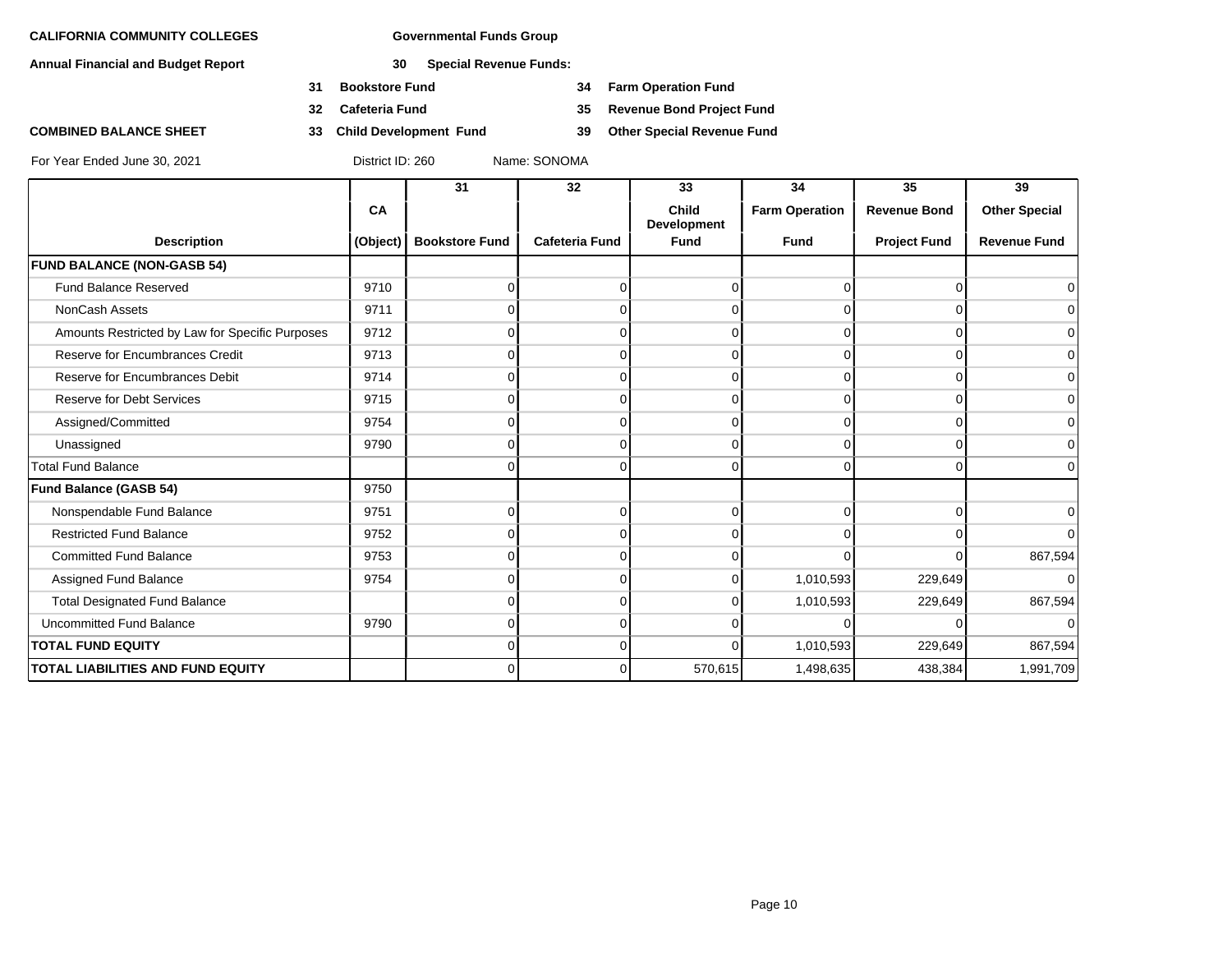**Annual Financial and Budget Report 40 Capital Projects Funds:**

- - **41 Capital Outlay Projects Fund**
- **COMBINED BALANCE SHEET 42 Revenue Bond Construction Fund**

|                                                 |          | 41                    | 42                       | 43                        |
|-------------------------------------------------|----------|-----------------------|--------------------------|---------------------------|
|                                                 |          |                       |                          |                           |
|                                                 | CA       | <b>Capital Outlay</b> | <b>Revenue Bond</b>      | <b>General Obligation</b> |
| <b>Description</b>                              | (Object) | <b>Projects Fund</b>  | <b>Construction Fund</b> | <b>Bond Fund</b>          |
| <b>ASSETS</b>                                   |          |                       |                          |                           |
| Cash, Investments, and Receivables              | 9100     |                       |                          |                           |
| Cash:                                           |          |                       |                          |                           |
| Awaiting Deposit and in Banks                   | 9111     |                       |                          |                           |
| In County Treasury                              | 9112     | 921,875               |                          | 113,597,656               |
| Cash With Fiscal Agents                         | 9113     | 533,643               |                          | 241,732                   |
| <b>Revolving Cash Accounts</b>                  | 9114     |                       |                          |                           |
| Investments (at cost)                           | 9120     |                       |                          |                           |
| <b>Accounts Receivable</b>                      | 9130     | 11,750,697            |                          | 45,486                    |
| Due from Other Funds                            | 9140     | 1,310,300             |                          | 86                        |
| Inventories, Stores, and Prepaid Items          | 9200     |                       |                          |                           |
| <b>Inventories and Stores</b>                   | 9210     |                       |                          |                           |
| Prepaid Items                                   | 9220     |                       |                          | 1,936,593                 |
| <b>TOTAL ASSETS</b>                             |          | 14,516,515            | $\mathbf 0$              | 115,821,553               |
| <b>LIABILITIES</b>                              |          |                       |                          |                           |
| <b>Current Liabilities and Deferred Revenue</b> | 9500     |                       |                          |                           |
| <b>Accounts Payable</b>                         | 9510     | 4,769,317             |                          | 12,490,828                |
| Accrued Salaries and Wages Payable              | 9520     |                       |                          |                           |
| <b>Compensated Absences Payable Current</b>     | 9530     |                       |                          |                           |
| Due to Other Funds                              | 9540     | 9,217                 |                          | 25,097                    |
| <b>Temporary Loans</b>                          | 9550     |                       |                          |                           |
| Current Portion of Long-Term Debt               | 9560     |                       |                          |                           |
| <b>Deferred Revenues</b>                        | 9570     | 60,179                |                          |                           |
| <b>TOTAL LIABILITIES</b>                        |          | 4,838,713             | $\mathbf 0$              | 12,515,925                |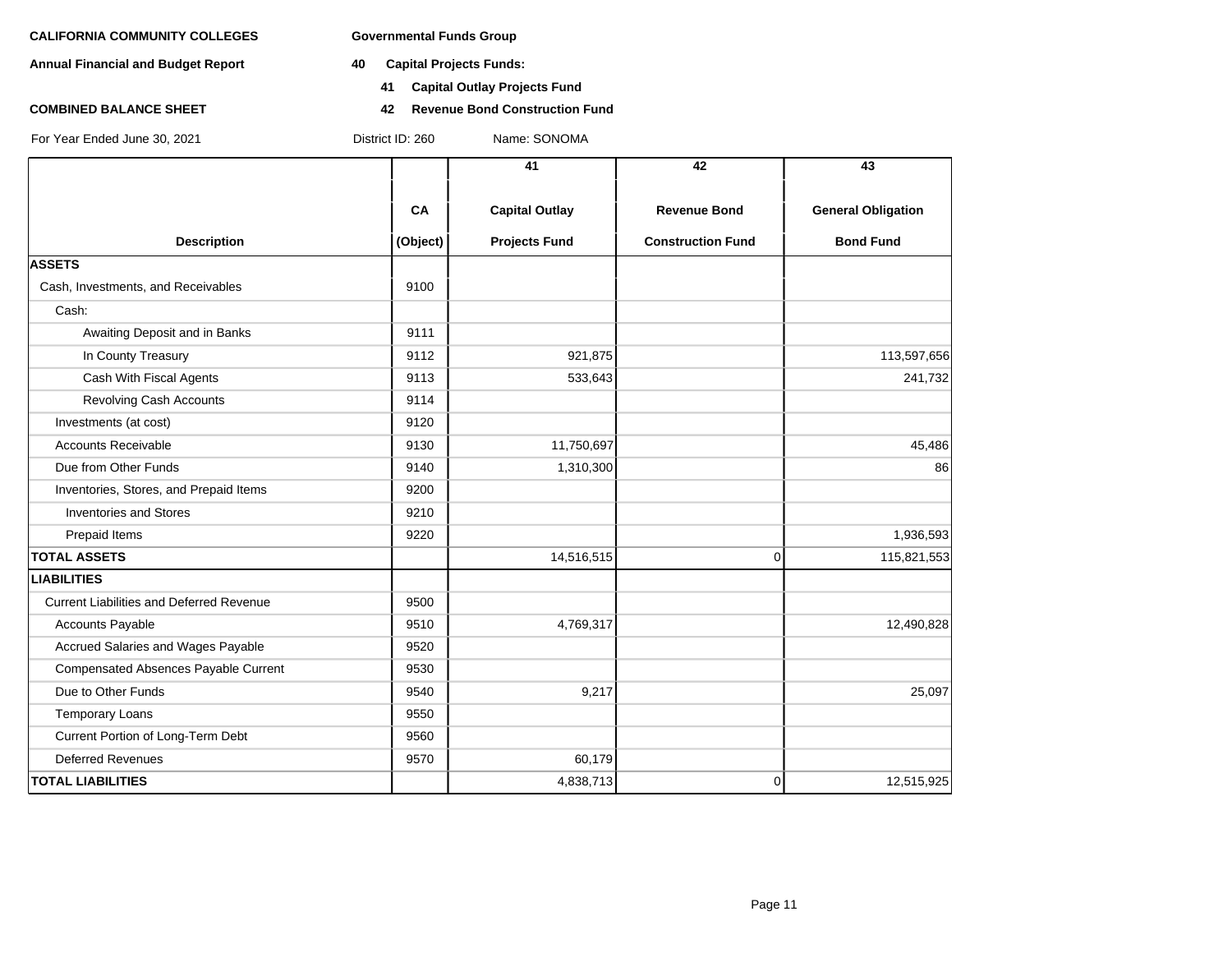**Annual Financial and Budget Report 40 Capital Projects Funds:**

- - **41 Capital Outlay Projects Fund**
- **COMBINED BALANCE SHEET 42 Revenue Bond Construction Fund**

|                                                 |          | 41                    | 42                       | 43                        |
|-------------------------------------------------|----------|-----------------------|--------------------------|---------------------------|
|                                                 | CA       | <b>Capital Outlay</b> | <b>Revenue Bond</b>      | <b>General Obligation</b> |
| <b>Description</b>                              | (Object) | <b>Projects Fund</b>  | <b>Construction Fund</b> | <b>Bond Fund</b>          |
| <b>FUND BALANCE (NON-GASB 54)</b>               |          |                       |                          |                           |
| <b>Fund Balance Reserved</b>                    | 9710     |                       |                          |                           |
| NonCash Assets                                  | 9711     |                       |                          |                           |
| Amounts Restricted by Law for Specific Purposes | 9712     |                       |                          |                           |
| Reserve for Encumbrances Credit                 | 9713     |                       |                          |                           |
| Reserve for Encumbrances Debit                  | 9714     |                       |                          |                           |
| <b>Reserve for Debt Services</b>                | 9715     |                       |                          |                           |
| Assigned/Committed                              | 9754     |                       |                          |                           |
| Unassigned                                      | 9790     |                       |                          |                           |
| <b>Total Fund Balance</b>                       |          | 0                     | $\Omega$                 | $\mathbf 0$               |
| <b>Fund Balance (GASB 54)</b>                   | 9750     |                       |                          |                           |
| Nonspendable Fund Balance                       | 9751     |                       |                          |                           |
| <b>Restricted Fund Balance</b>                  | 9752     |                       |                          | 103,305,628               |
| <b>Committed Fund Balance</b>                   | 9753     | 9,677,802             |                          |                           |
| Assigned Fund Balance                           | 9754     |                       |                          |                           |
| <b>Total Designated Fund Balance</b>            |          | 9,677,802             | $\Omega$                 | 103,305,628               |
| <b>Uncommitted Fund Balance</b>                 | 9790     |                       |                          |                           |
| <b>TOTAL FUND EQUITY</b>                        |          | 9,677,802             | $\Omega$                 | 103,305,628               |
| <b>TOTAL LIABILITIES AND FUND EQUITY</b>        |          | 14,516,515            | $\Omega$                 | 115,821,553               |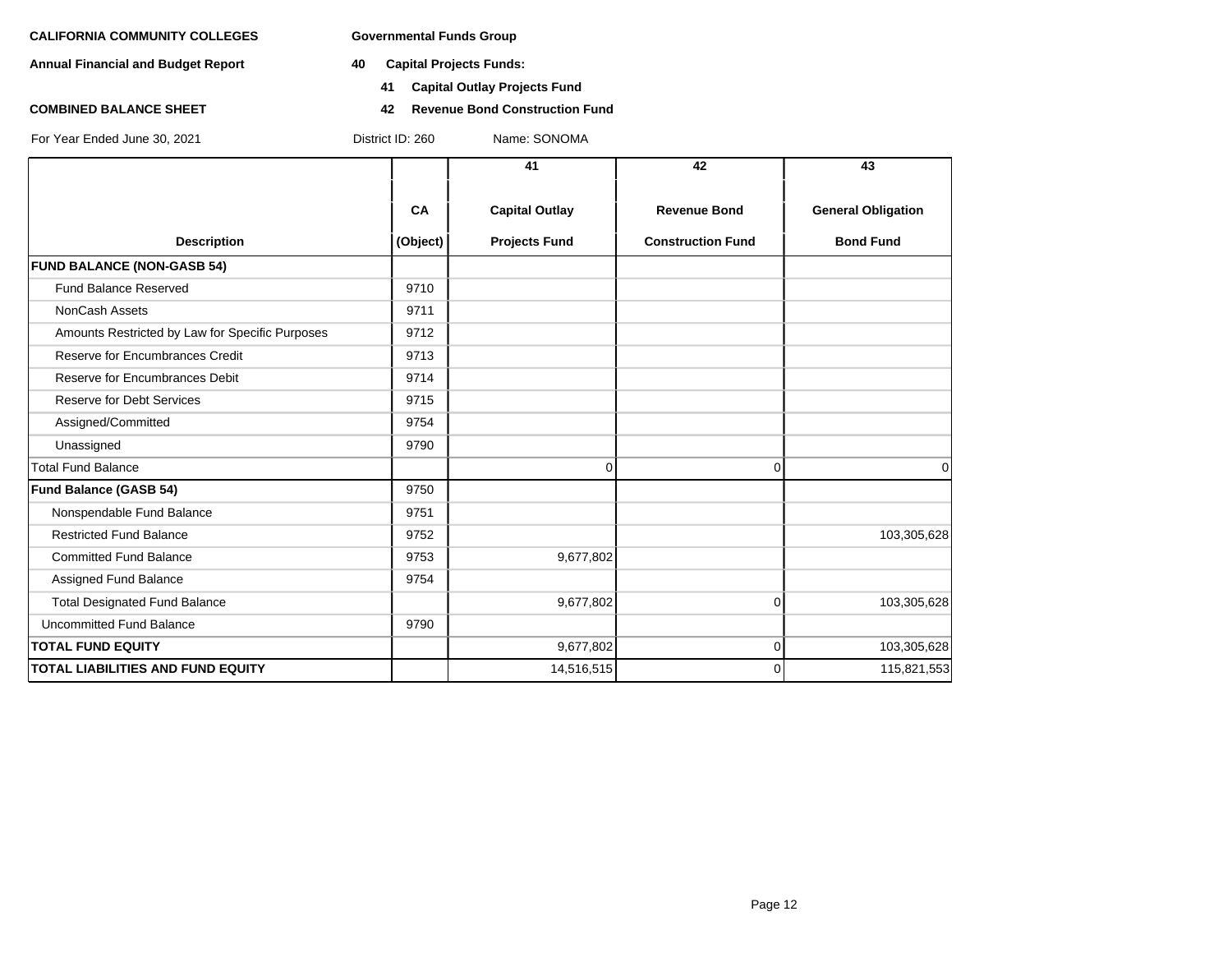**Annual Financial and Budget Report 50 Enterprise Funds:**

**51 Bookstore Fund 53 Farm Operations Fund**

**COMBINED BALANCE SHEET 52 Cafeteria Fund 59 Other Enterprise Fund**

|                                            |          | 51               | 52          | 53                | 59                |
|--------------------------------------------|----------|------------------|-------------|-------------------|-------------------|
|                                            |          |                  |             | Farm              | Other             |
|                                            | CA       | <b>Bookstore</b> | Cafeteria   | <b>Operations</b> | <b>Enterprise</b> |
| <b>Description</b>                         | (Object) | <b>Fund</b>      | <b>Fund</b> | <b>Fund</b>       | <b>Fund</b>       |
| <b>ASSETS</b>                              |          |                  |             |                   |                   |
| Cash, Investments, and Receivables         | 9100     |                  |             |                   |                   |
| Cash:                                      |          |                  |             |                   |                   |
| Awaiting Deposit and in Banks              | 9111     |                  |             |                   |                   |
| In County Treasury                         | 9112     |                  |             |                   |                   |
| Cash With Fiscal Agents                    | 9113     |                  |             |                   |                   |
| Revolving Cash Accounts                    | 9114     |                  |             |                   |                   |
| Investments (at cost)                      | 9120     |                  |             |                   |                   |
| <b>Accounts Receivable</b>                 | 9130     |                  |             |                   |                   |
| Due from Other Funds                       | 9140     |                  |             |                   |                   |
| Inventories, Stores, and Prepaid Items     | 9200     |                  |             |                   |                   |
| <b>Inventories and Stores</b>              | 9210     |                  |             |                   |                   |
| Prepaid Items                              | 9220     |                  |             |                   |                   |
| <b>Fixed Assets</b>                        | 9300     |                  |             |                   |                   |
| <b>Sites</b>                               | 9310     |                  |             |                   |                   |
| Site Improvements                          | 9320     |                  |             |                   |                   |
| Accumulated Depreciation Site Improvements | 9321     |                  |             |                   |                   |
| <b>Buildings</b>                           | 9330     |                  |             |                   |                   |
| <b>Accumulated Depreciation Buildings</b>  | 9331     |                  |             |                   |                   |
| <b>Library Books</b>                       | 9340     |                  |             |                   |                   |
| Equipment                                  | 9350     |                  |             |                   |                   |
| <b>Accumulated Depreciation Equipment</b>  | 9351     |                  |             |                   |                   |
| Work in Progress                           | 9360     |                  |             |                   |                   |
| <b>Total Fixed Assets</b>                  |          | 0                | 0           | $\overline{0}$    | $\mathbf 0$       |
| <b>TOTAL ASSETS</b>                        |          | 0                | 0           | 0                 | $\overline{0}$    |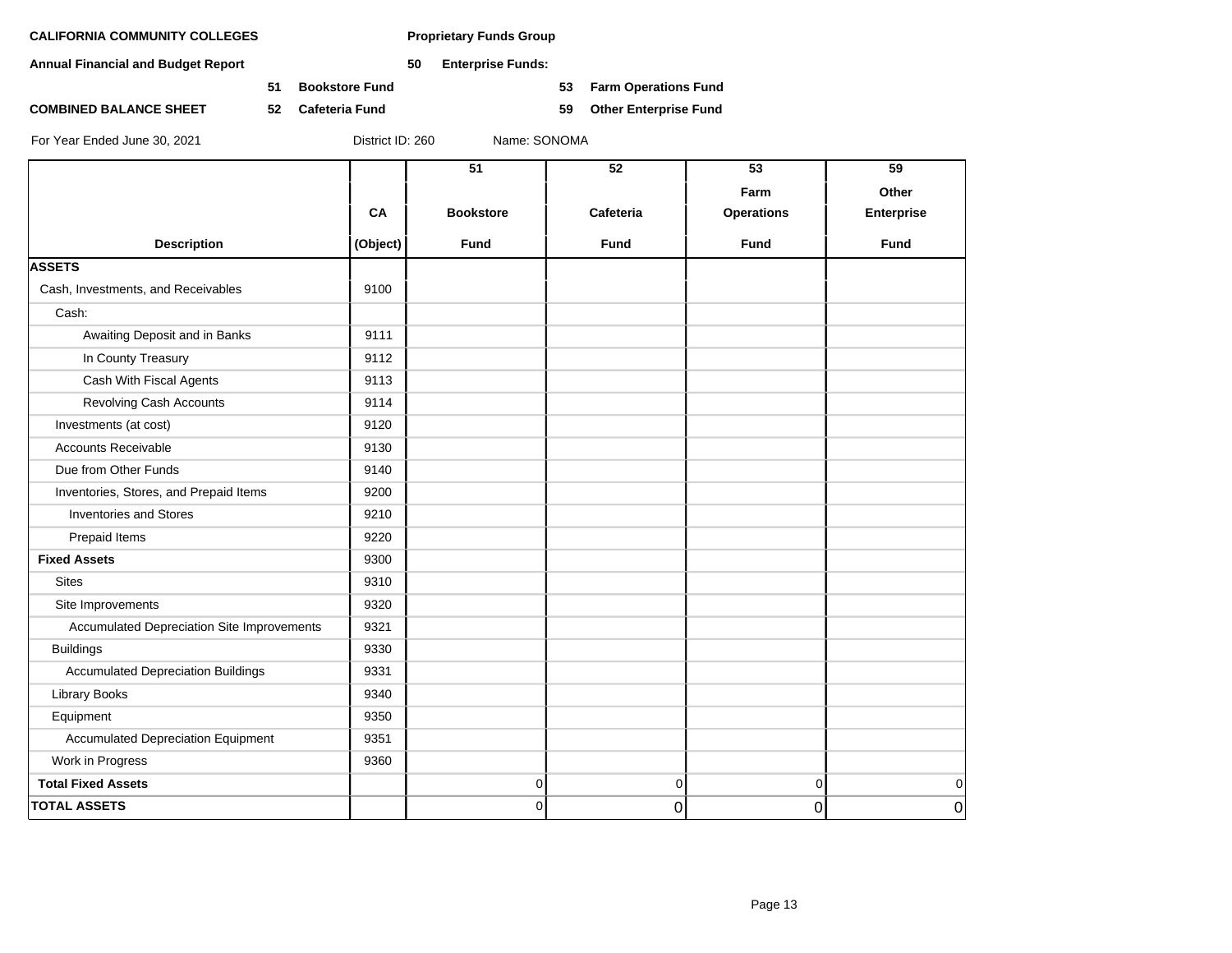**Annual Financial and Budget Report 50 Enterprise Funds:**

**51 Bookstore Fund 53 Farm Operations Fund**

**COMBINED BALANCE SHEET 52 Cafeteria Fund 59 Other Enterprise Fund**

|                                                       |          | 51               | 52             | 53                | 59                |
|-------------------------------------------------------|----------|------------------|----------------|-------------------|-------------------|
|                                                       |          |                  |                | Farm              | Other             |
|                                                       | CA       | <b>Bookstore</b> | Cafeteria      | <b>Operations</b> | <b>Enterprise</b> |
| <b>Description</b>                                    | (Object) | <b>Fund</b>      | <b>Fund</b>    | <b>Fund</b>       | <b>Fund</b>       |
| <b>LIABILITIES</b>                                    |          |                  |                |                   |                   |
| <b>Current Liabilities and Deferred Revenue</b>       | 9500     |                  |                |                   |                   |
| <b>Accounts Payable</b>                               | 9510     |                  |                |                   |                   |
| Accrued Salaries and Wages Payable                    | 9520     |                  |                |                   |                   |
| <b>Compensated Absences Payable Current</b>           | 9530     |                  |                |                   |                   |
| Due to Other Funds                                    | 9540     |                  |                |                   |                   |
| <b>Temporary Loans</b>                                | 9550     |                  |                |                   |                   |
| Current Portion of Long-Term Debt                     | 9560     |                  |                |                   |                   |
| <b>Deferred Revenues</b>                              | 9570     |                  |                |                   |                   |
| <b>Total Current Liabilities and Deferred Revenue</b> |          | $\mathbf 0$      | $\overline{0}$ | $\overline{0}$    | 0                 |
| Long-Term Liabilities                                 | 9600     |                  |                |                   |                   |
| <b>Bonds Payable</b>                                  | 9610     |                  |                |                   |                   |
| Revenue Bonds Payable                                 | 9620     |                  |                |                   |                   |
| Certificates of Participation                         | 9630     |                  |                |                   |                   |
| Lease Purchase of Capital Lease                       | 9640     |                  |                |                   |                   |
| Compensated Absences Long Term                        | 9650     |                  |                |                   |                   |
| Post-Employment Benefits Long Term                    | 9660     |                  |                |                   |                   |
| Other Long-Term Liabilities                           | 9670     |                  |                |                   |                   |
| <b>Total Long-Term Liabilities</b>                    |          | $\mathbf 0$      | $\Omega$       | $\Omega$          | 0                 |
| <b>TOTAL LIABILITIES</b>                              | 968      | 0                | 0              | 0                 | $\mathbf 0$       |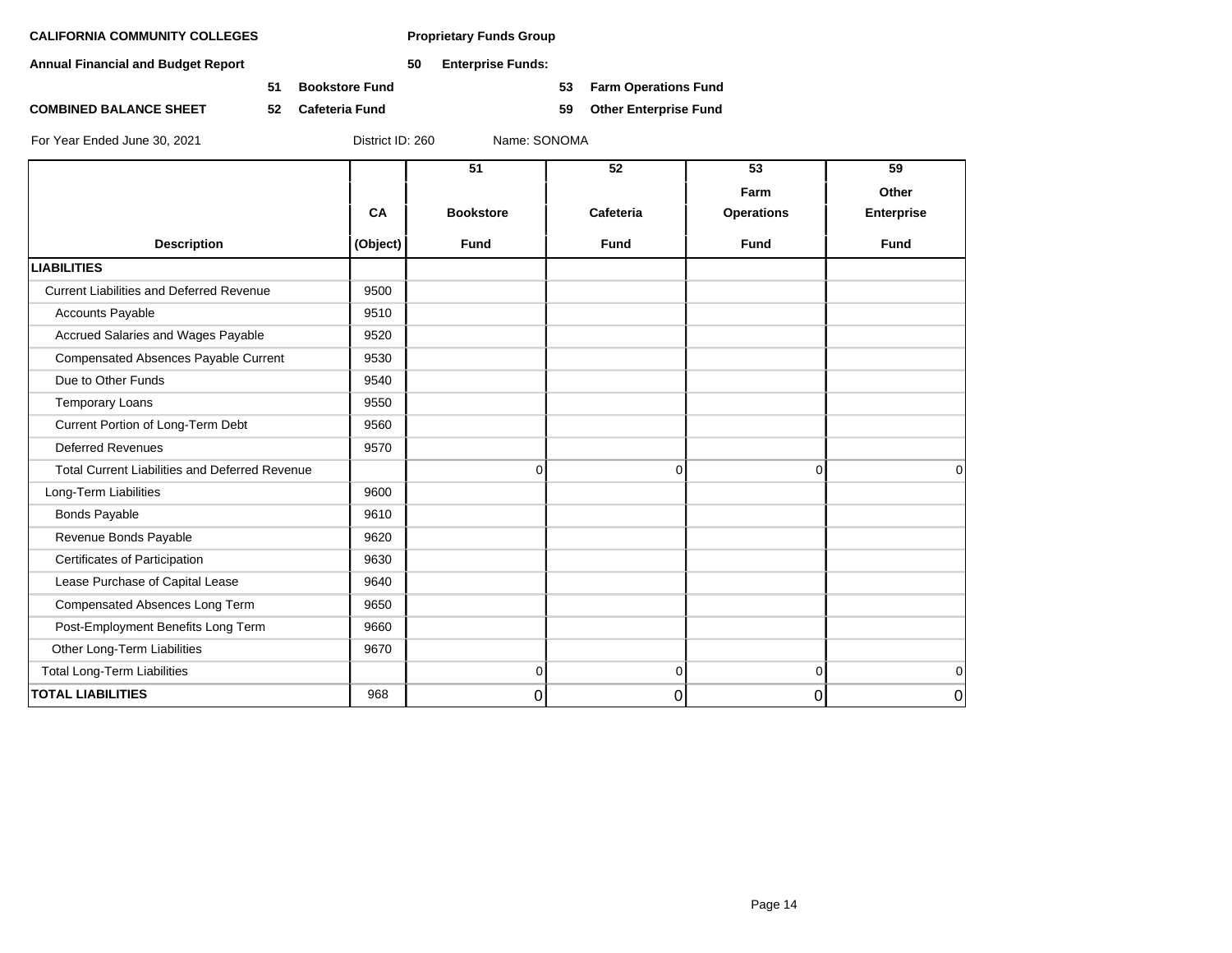**Annual Financial and Budget Report 50 Enterprise Funds:**

**51 Bookstore Fund 53 Farm Operations Fund**

**COMBINED BALANCE SHEET 52 Cafeteria Fund 59 Other Enterprise Fund**

|                                                 |          | 51               | 52          | $\overline{53}$   | 59                |
|-------------------------------------------------|----------|------------------|-------------|-------------------|-------------------|
|                                                 |          |                  |             | Farm              | Other             |
|                                                 | CA       | <b>Bookstore</b> | Cafeteria   | <b>Operations</b> | <b>Enterprise</b> |
| <b>Description</b>                              | (Object) | <b>Fund</b>      | <b>Fund</b> | <b>Fund</b>       | <b>Fund</b>       |
| <b>FUND EQUITY</b>                              |          |                  |             |                   |                   |
| Fund Balance Reserved                           | 9710     |                  |             |                   |                   |
| NonCash Assets                                  | 9711     |                  |             |                   |                   |
| Amounts Restricted by Law for Specific Purposes | 9712     |                  |             |                   |                   |
| Reserve for Encumbrances Credit                 | 9713     |                  |             |                   |                   |
| Reserve for Encumbrances Debit                  | 9714     |                  |             |                   |                   |
| <b>Reserve for Debt Services</b>                | 9715     |                  |             |                   |                   |
| Assigned/Committed                              | 9754     |                  |             |                   |                   |
| Unassigned                                      | 9790     |                  |             |                   |                   |
| <b>Total Reserved Fund Balance</b>              |          | $\Omega$         | $\Omega$    | $\Omega$          | $\Omega$          |
| <b>Fund Balance (GASB 54)</b>                   | 9750     |                  |             |                   |                   |
| Nonspendable Fund Balance                       | 9751     |                  |             |                   |                   |
| <b>Restricted Fund Balance</b>                  | 9752     |                  |             |                   |                   |
| <b>Committed Fund Balance</b>                   | 9753     |                  |             |                   |                   |
| Assigned Fund Balance                           | 9754     |                  |             |                   |                   |
| <b>Total Designated Fund Balance</b>            |          | 0                | 0           | $\mathbf 0$       | $\mathbf 0$       |
| Uncommitted(Unrestricted) Fund Balance          | 9790     |                  |             |                   |                   |
| <b>Other Equity</b>                             | 9800     |                  |             |                   |                   |
| <b>Contributed Capital</b>                      | 9810     |                  |             |                   |                   |
| <b>Retained Earnings</b>                        | 9850     |                  |             |                   |                   |
| <b>Investment in General Fixed Assets</b>       | 9890     |                  |             |                   |                   |
| <b>TOTAL FUND EQUITY</b>                        |          | 0                | 0           | $\Omega$          | $\mathbf 0$       |
| TOTAL LIABILITIES AND FUND EQUITY               |          | 0                | 0           | $\mathbf 0$       | $\mathbf 0$       |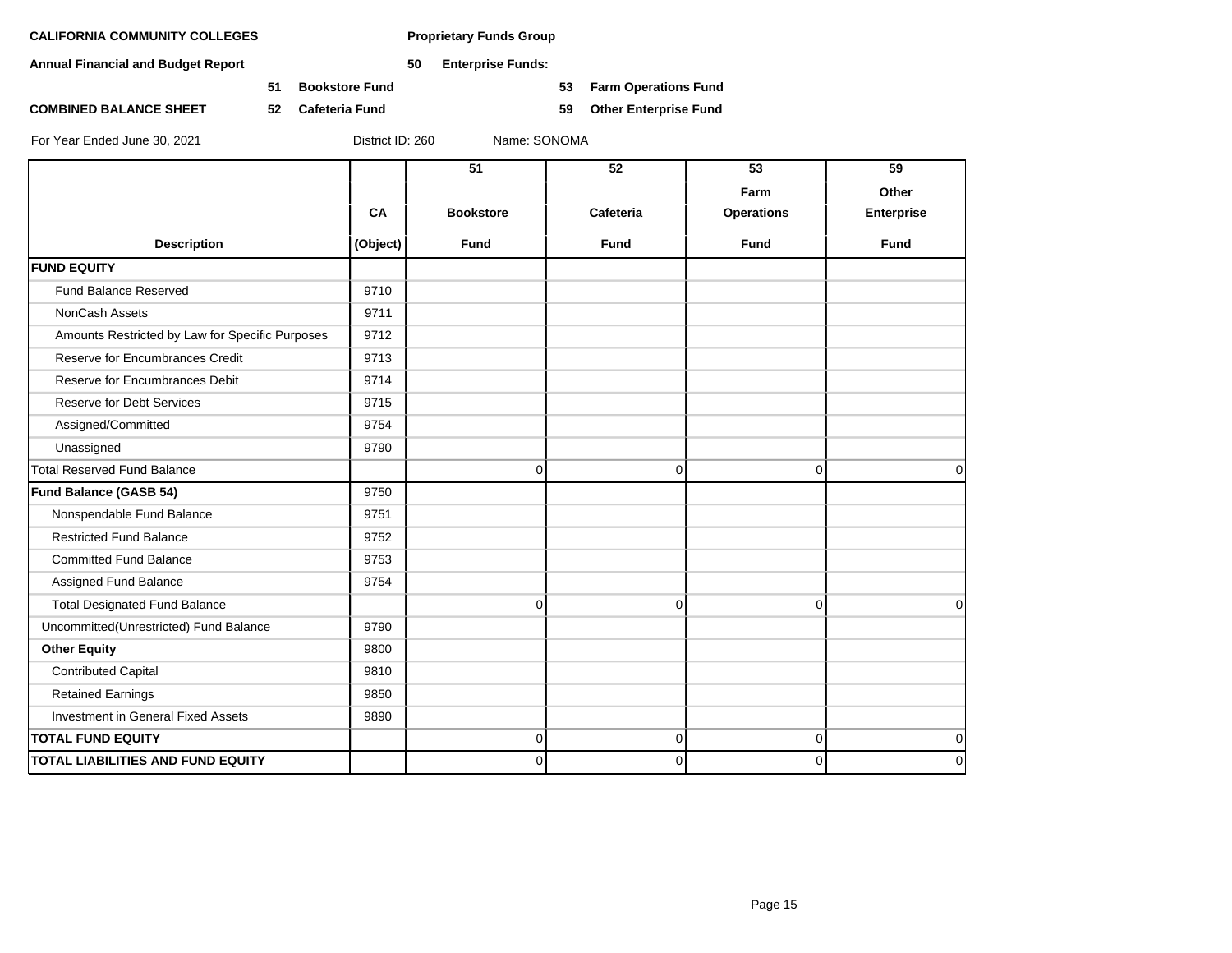- **Annual Financial and Budget Report 60 Internal Service Funds:**
	- **61 Self-Insurance Fund**
- **COMBINED BALANCE SHEET 69 Other Internal Service Fund**

|                                            |          | 61                         | 69                            |
|--------------------------------------------|----------|----------------------------|-------------------------------|
|                                            | CA       |                            | <b>Other Internal Service</b> |
| <b>Description</b>                         | (Object) | <b>Self-Insurance Fund</b> | <b>Fund</b>                   |
| <b>ASSETS</b>                              |          |                            |                               |
| Cash, Investments, and Receivables         | 9100     |                            |                               |
| Cash:                                      |          |                            |                               |
| Awaiting Deposit and in Banks              | 9111     |                            |                               |
| In County Treasury                         | 9112     | 1,844,333                  | 1,278,503                     |
| Cash With Fiscal Agents                    | 9113     | 891,812                    |                               |
| Revolving Cash Accounts                    | 9114     |                            |                               |
| Investments (at cost)                      | 9120     |                            |                               |
| <b>Accounts Receivable</b>                 | 9130     |                            |                               |
| Due from Other Funds                       | 9140     | 51,808                     | 250,000                       |
| <b>Student Loans Receivable</b>            | 9150     |                            |                               |
| Inventories, Stores, and Prepaid Items     | 9200     |                            |                               |
| <b>Inventories and Stores</b>              | 9210     |                            |                               |
| Prepaid Items                              | 9220     |                            |                               |
| <b>Fixed Assets</b>                        | 9300     |                            |                               |
| <b>Sites</b>                               | 9310     |                            |                               |
| Site Improvements                          | 9320     |                            |                               |
| Accumulated Depreciation Site Improvements | 9321     |                            |                               |
| <b>Buildings</b>                           | 9330     |                            |                               |
| <b>Accumulated Depreciation Buildings</b>  | 9331     |                            |                               |
| <b>Library Books</b>                       | 9340     |                            |                               |
| Equipment                                  | 9350     |                            |                               |
| <b>Accumulated Depreciation Equipment</b>  | 9351     |                            |                               |
| Work in Progress                           | 9360     |                            |                               |
| <b>Total Fixed Assets</b>                  |          | $\mathbf 0$                | $\Omega$                      |
| <b>TOTAL ASSETS</b>                        |          | 2,787,953                  | 1,528,503                     |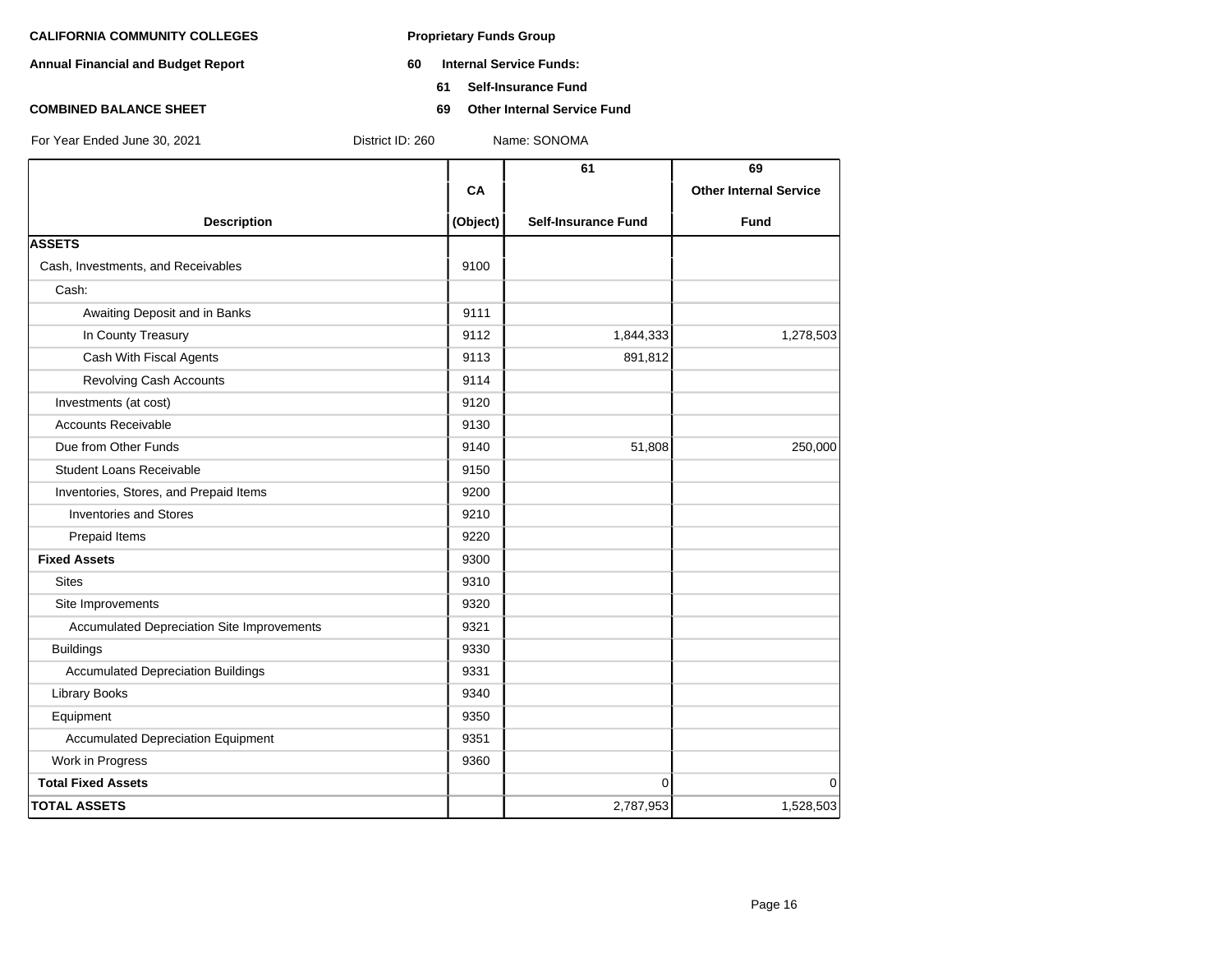- **Annual Financial and Budget Report 60 Internal Service Funds:**
	- **61 Self-Insurance Fund**
- **COMBINED BALANCE SHEET 69 Other Internal Service Fund**

**61 69 CA I Other Internal Service Description (Object) Self-Insurance Fund Fund LIABILITIES** Current Liabilities and Deferred Revenue **12000** 9500 Accounts Payable 680,634 Accrued Salaries and Wages Payable 19520 372 Compensated Absences Payable Current 19530 **Due to Other Funds** 1,700,000 Temporary Loans 80 and 19550 Current Portion of Long-Term Debt 9560 Deferred Revenues 2570 Total Current Liabilities and Deferred Revenue 2,381,006 2,381,006 0 Long-Term Liabilities **19600 19600** Bonds Payable 9610 Revenue Bonds Payable 9620 Certificates of Participation 9630 Lease Purchase of Capital Lease 9640 Compensated Absences Long Term 9650 Post-Employment Benefits Long Term **19660** 9660 Other Long-Term Liabilities 9670 Total Long-Term Liabilities 0 0 **TOTAL LIABILITIES** 968 2,381,006 0 For Year Ended June 30, 2021 District ID: 260 Name: SONOMA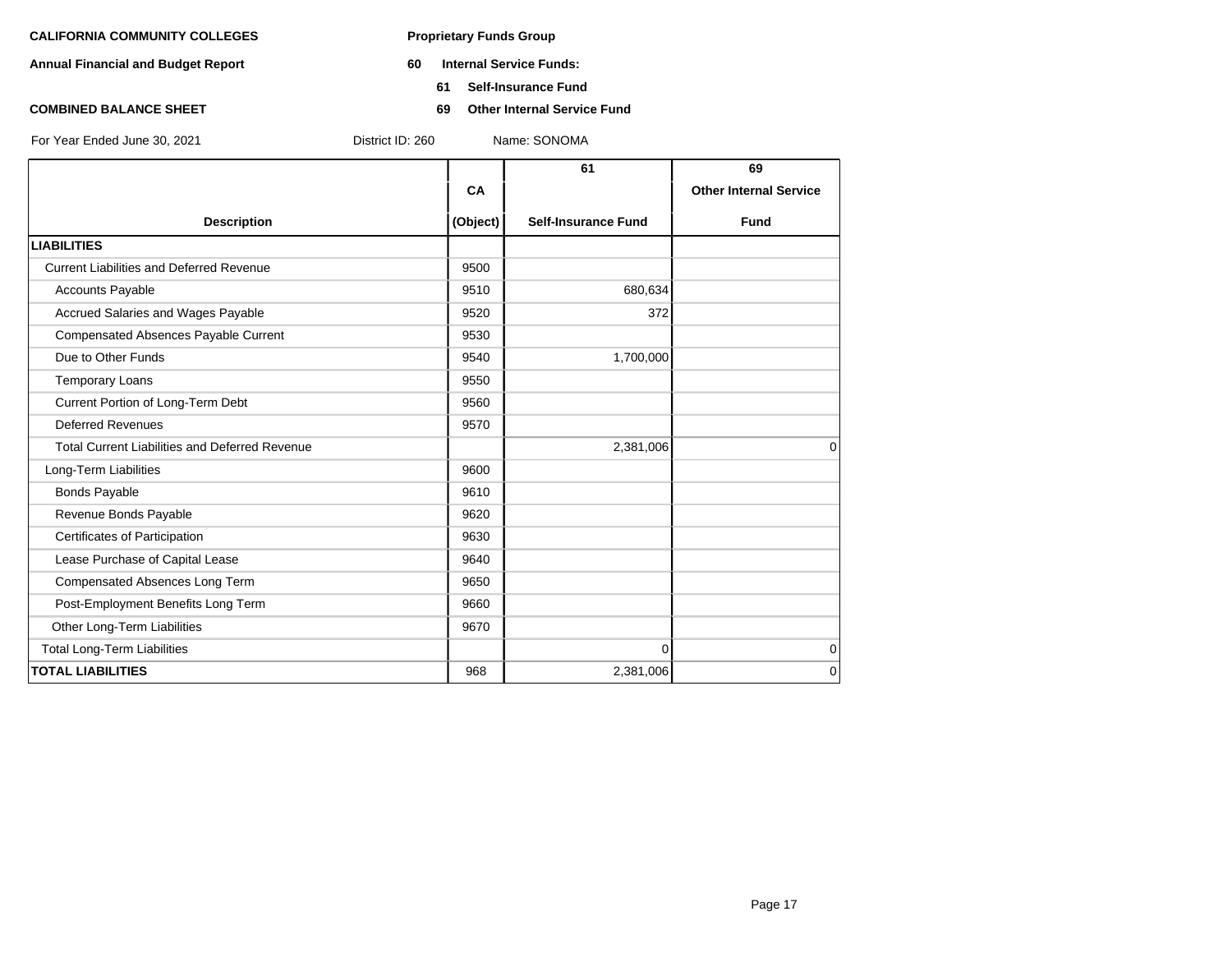- **Annual Financial and Budget Report 60 Internal Service Funds:**
	- **61 Self-Insurance Fund**
- **COMBINED BALANCE SHEET 69 Other Internal Service Fund**

|                                                 |          | 61                         | 69                            |
|-------------------------------------------------|----------|----------------------------|-------------------------------|
|                                                 | CA       |                            | <b>Other Internal Service</b> |
| <b>Description</b>                              | (Object) | <b>Self-Insurance Fund</b> | <b>Fund</b>                   |
| <b>FUND EQUITY</b>                              |          |                            |                               |
| <b>Fund Balance Reserved</b>                    | 9710     |                            |                               |
| NonCash Assets                                  | 9711     |                            |                               |
| Amounts Restricted by Law for Specific Purposes | 9712     |                            |                               |
| Reserve for Encumbrances Credit                 | 9713     |                            |                               |
| Reserve for Encumbrances Debit                  | 9714     |                            |                               |
| <b>Reserve for Debt Services</b>                | 9715     |                            |                               |
| Assigned/Committed                              | 9754     |                            |                               |
| Unassigned                                      | 9790     |                            |                               |
| <b>Total Reserved Fund Balance</b>              |          | $\Omega$                   | $\Omega$                      |
| Fund Balance (GASB 54)                          | 9750     |                            |                               |
| Nonspendable Fund Balance                       | 9751     |                            |                               |
| <b>Restricted Fund Balance</b>                  | 9752     |                            |                               |
| <b>Committed Fund Balance</b>                   | 9753     |                            |                               |
| Assigned Fund Balance                           | 9754     |                            | 1,528,503                     |
| <b>Total Designated Fund Balance</b>            |          | $\mathbf{0}$               | 1,528,503                     |
| Uncommitted(Unrestricted) Fund Balance          | 9790     |                            |                               |
| <b>Other Equity</b>                             | 9800     |                            |                               |
| <b>Contributed Capital</b>                      | 9810     |                            |                               |
| <b>Retained Earnings</b>                        | 9850     | 406,947                    |                               |
| <b>Investment in General Fixed Assets</b>       | 9890     |                            |                               |
| <b>TOTAL FUND EQUITY</b>                        |          | 406,947                    | 1,528,503                     |
| <b>TOTAL LIABILITIES AND FUND EQUITY</b>        |          | 2,787,953                  | 1,528,503                     |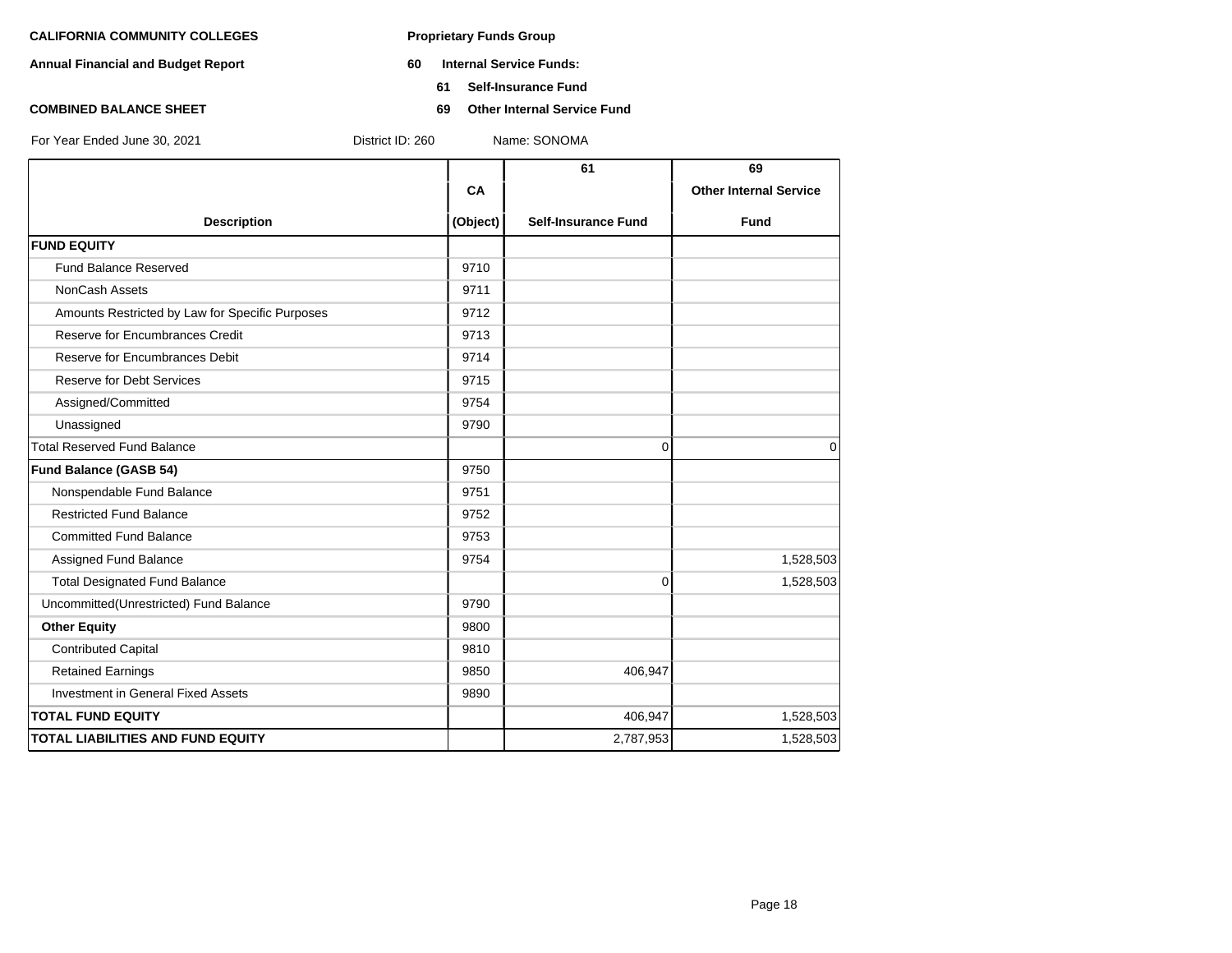# CALIFORNIA COMMUNITY COLLEGES Fiduciary Funds Group

**Annual Financial and Budget Report 70 Trust Funds**

### **COMBINED BALANCE SHEET**

|                                                   |          | 71                | $\overline{72}$       | $\overline{73}$     | $\overline{74}$      | 75                | 76                | $\overline{77}$   | $\overline{79}$   |
|---------------------------------------------------|----------|-------------------|-----------------------|---------------------|----------------------|-------------------|-------------------|-------------------|-------------------|
|                                                   |          | Associated        | <b>Student</b>        | <b>Student Body</b> | <b>Student</b>       | Scholarship       |                   | <b>Deferred</b>   |                   |
|                                                   | CA       | <b>Students</b>   | Representation        | <b>Center Fee</b>   | <b>Financial Aid</b> | and Loan          | Investment        | Compensation      | Other             |
| <b>Description</b>                                | (Object) | <b>Trust Fund</b> | <b>Fee Trust Fund</b> | <b>Trust Fund</b>   | <b>Trust Fund</b>    | <b>Trust Fund</b> | <b>Trust Fund</b> | <b>Trust Fund</b> | <b>Trust Fund</b> |
| <b>ASSETS</b>                                     |          |                   |                       |                     |                      |                   |                   |                   |                   |
| Cash, Investments, and Receivables                | 9100     |                   |                       |                     |                      |                   |                   |                   |                   |
| Cash:                                             |          |                   |                       |                     |                      |                   |                   |                   |                   |
| Awaiting Deposit and in Banks                     | 9111     | 401,542           | 10,328                | 543                 | 63,126               | 42,017            |                   |                   |                   |
| In County Treasury                                | 9112     |                   | 219,766               | 186,413             |                      |                   |                   |                   | 376               |
| Cash With Fiscal Agents                           | 9113     |                   |                       |                     |                      |                   |                   |                   |                   |
| Revolving Cash Accounts                           | 9114     |                   |                       |                     |                      |                   |                   |                   |                   |
| Investments (at cost)                             | 9120     |                   |                       |                     |                      |                   |                   |                   |                   |
| Accounts Receivable                               | 9130     | 45,484            | 413                   |                     | 25,542               |                   |                   |                   | 4,495             |
| Due from Other Funds                              | 9140     |                   | 31                    | 151,091             | 1,254,223            |                   |                   |                   |                   |
| <b>Student Loans Receivable</b>                   | 9150     |                   |                       |                     |                      |                   |                   |                   |                   |
| Inventories, Stores, and Prepaid Items            | 9200     |                   |                       |                     |                      |                   |                   |                   |                   |
| <b>Inventories and Stores</b>                     | 9210     |                   |                       |                     |                      |                   |                   |                   |                   |
| Prepaid Items                                     | 9220     |                   |                       |                     |                      |                   |                   |                   |                   |
| <b>Fixed Assets</b>                               | 9300     |                   |                       |                     |                      |                   |                   |                   |                   |
| <b>Sites</b>                                      | 9310     |                   |                       |                     |                      |                   |                   |                   |                   |
| Site Improvements                                 | 9320     |                   |                       |                     |                      |                   |                   |                   |                   |
| <b>Accumulated Depreciation Site Improvements</b> | 9321     |                   |                       |                     |                      |                   |                   |                   |                   |
| <b>Buildings</b>                                  | 9330     |                   |                       |                     |                      |                   |                   |                   |                   |
| <b>Accumulated Depreciation Buildings</b>         | 9331     |                   |                       |                     |                      |                   |                   |                   |                   |
| Library Books                                     | 9340     |                   |                       |                     |                      |                   |                   |                   |                   |
| Equipment                                         | 9350     |                   |                       |                     |                      |                   |                   |                   |                   |
| <b>Accumulated Depreciation Equipment</b>         | 9351     |                   |                       |                     |                      |                   |                   |                   |                   |
| Work in Progress                                  | 9360     |                   |                       |                     |                      |                   |                   |                   |                   |
| <b>Total Fixed Assets</b>                         |          | $\Omega$          | $\overline{0}$        | $\Omega$            | $\mathbf{0}$         | $\Omega$          | $\mathbf 0$       | $\overline{0}$    | $\mathbf 0$       |
| <b>TOTAL ASSETS</b>                               |          | 447,026           | 230,538               | 338,047             | 1,342,891            | 42,017            | $\overline{0}$    | $\Omega$          | 4,871             |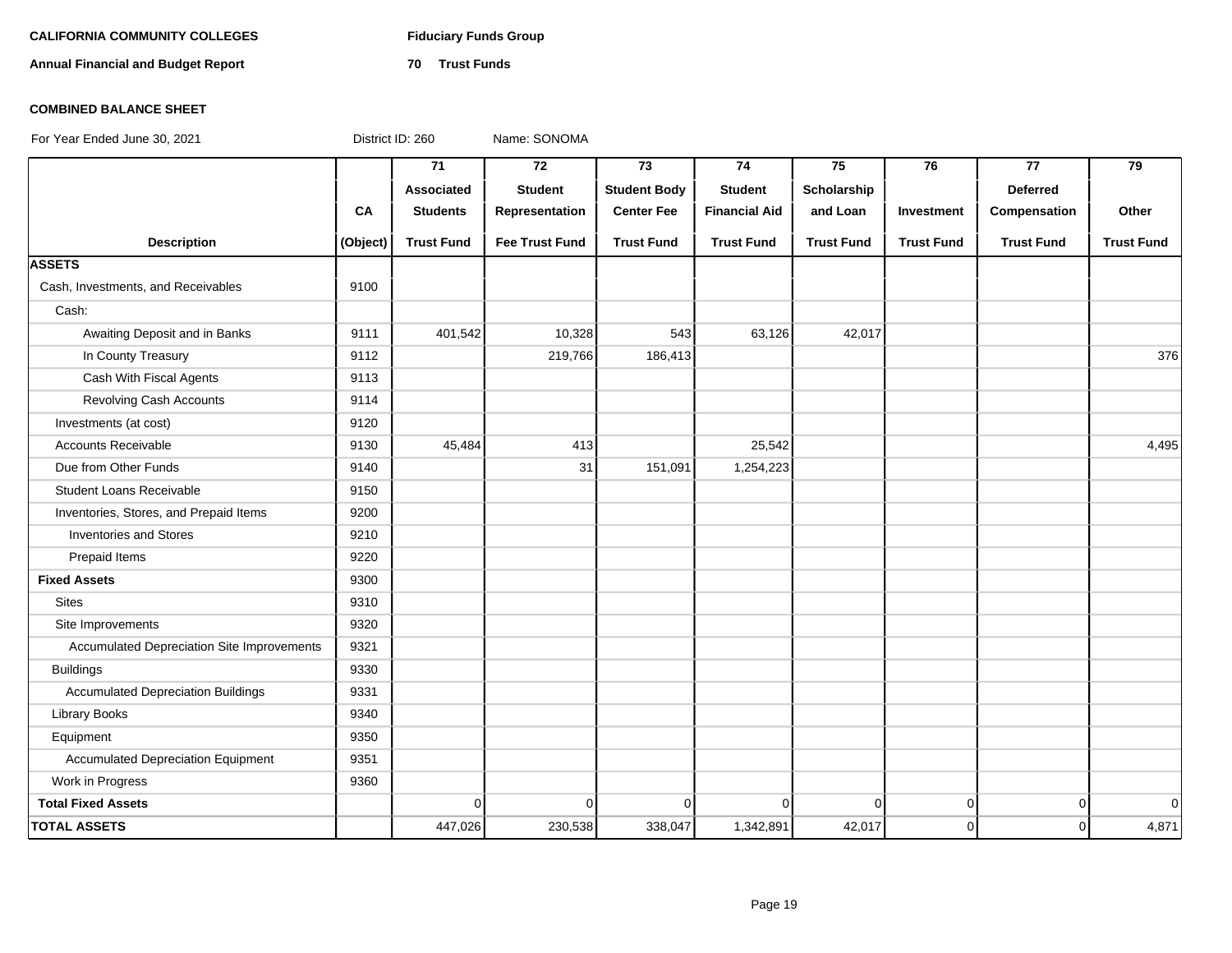# CALIFORNIA COMMUNITY COLLEGES Fiduciary Funds Group

**Annual Financial and Budget Report 70 Trust Funds**

### **COMBINED BALANCE SHEET**

|                                                       |          | $\overline{71}$   | $\overline{72}$       | 73                  | 74                   | 75                | 76                | 77                | 79                |
|-------------------------------------------------------|----------|-------------------|-----------------------|---------------------|----------------------|-------------------|-------------------|-------------------|-------------------|
|                                                       |          | Associated        | <b>Student</b>        | <b>Student Body</b> | <b>Student</b>       | Scholarship       |                   | <b>Deferred</b>   |                   |
|                                                       | CA       | <b>Students</b>   | Representation        | <b>Center Fee</b>   | <b>Financial Aid</b> | and Loan          | Investment        | Compensation      | Other             |
| <b>Description</b>                                    | (Object) | <b>Trust Fund</b> | <b>Fee Trust Fund</b> | <b>Trust Fund</b>   | <b>Trust Fund</b>    | <b>Trust Fund</b> | <b>Trust Fund</b> | <b>Trust Fund</b> | <b>Trust Fund</b> |
| <b>LIABILITIES</b>                                    |          |                   |                       |                     |                      |                   |                   |                   |                   |
| <b>Current Liabilities and Deferred Revenue</b>       | 9500     |                   |                       |                     |                      |                   |                   |                   |                   |
| <b>Accounts Payable</b>                               | 9510     | 3,920             | 32,382                |                     | 65,355               |                   |                   |                   |                   |
| Accrued Salaries and Wages Payable                    | 9520     |                   |                       |                     |                      |                   |                   |                   |                   |
| Compensated Absences Payable Current                  | 9530     |                   |                       |                     |                      |                   |                   |                   |                   |
| Due to Other Funds                                    | 9540     |                   | 2,924                 |                     | 24,145               |                   |                   |                   | 4,871             |
| Temporary Loans                                       | 9550     |                   |                       |                     |                      |                   |                   |                   |                   |
| Current Portion of Long-Term Debt                     | 9560     |                   |                       |                     |                      |                   |                   |                   |                   |
| <b>Deferred Revenues</b>                              | 9570     | 13,818            | 3,991                 |                     | 1,253,391            | 42,017            |                   |                   |                   |
| <b>Total Current Liabilities and Deferred Revenue</b> |          | 17,738            | 39,297                | $\mathbf 0$         | 1,342,891            | 42,017            | $\Omega$          | $\overline{0}$    | 4,871             |
| Long-Term Liabilities                                 | 9600     |                   |                       |                     |                      |                   |                   |                   |                   |
| <b>Bonds Payable</b>                                  | 9610     |                   |                       |                     |                      |                   |                   |                   |                   |
| Revenue Bonds Payable                                 | 9620     |                   |                       |                     |                      |                   |                   |                   |                   |
| Certificates of Participation                         | 9630     |                   |                       |                     |                      |                   |                   |                   |                   |
| Lease Purchase of Capital Lease                       | 9640     |                   |                       |                     |                      |                   |                   |                   |                   |
| Compensated Absences Long Term                        | 9650     |                   |                       |                     |                      |                   |                   |                   |                   |
| Post-Employment Benefits Long Term                    | 9660     |                   |                       |                     |                      |                   |                   |                   |                   |
| Other Long-Term Liabilities                           | 9670     |                   |                       |                     |                      |                   |                   |                   |                   |
| <b>Total Long-Term Liabilities</b>                    |          | $\Omega$          | $\Omega$              | $\Omega$            | O                    | 0                 | $\overline{0}$    | $\overline{0}$    | $\Omega$          |
| <b>TOTAL LIABILITIES</b>                              | 968      | 17,738            | 39,297                | $\Omega$            | 1,342,891            | 42,017            | $\Omega$          | $\Omega$          | 4,871             |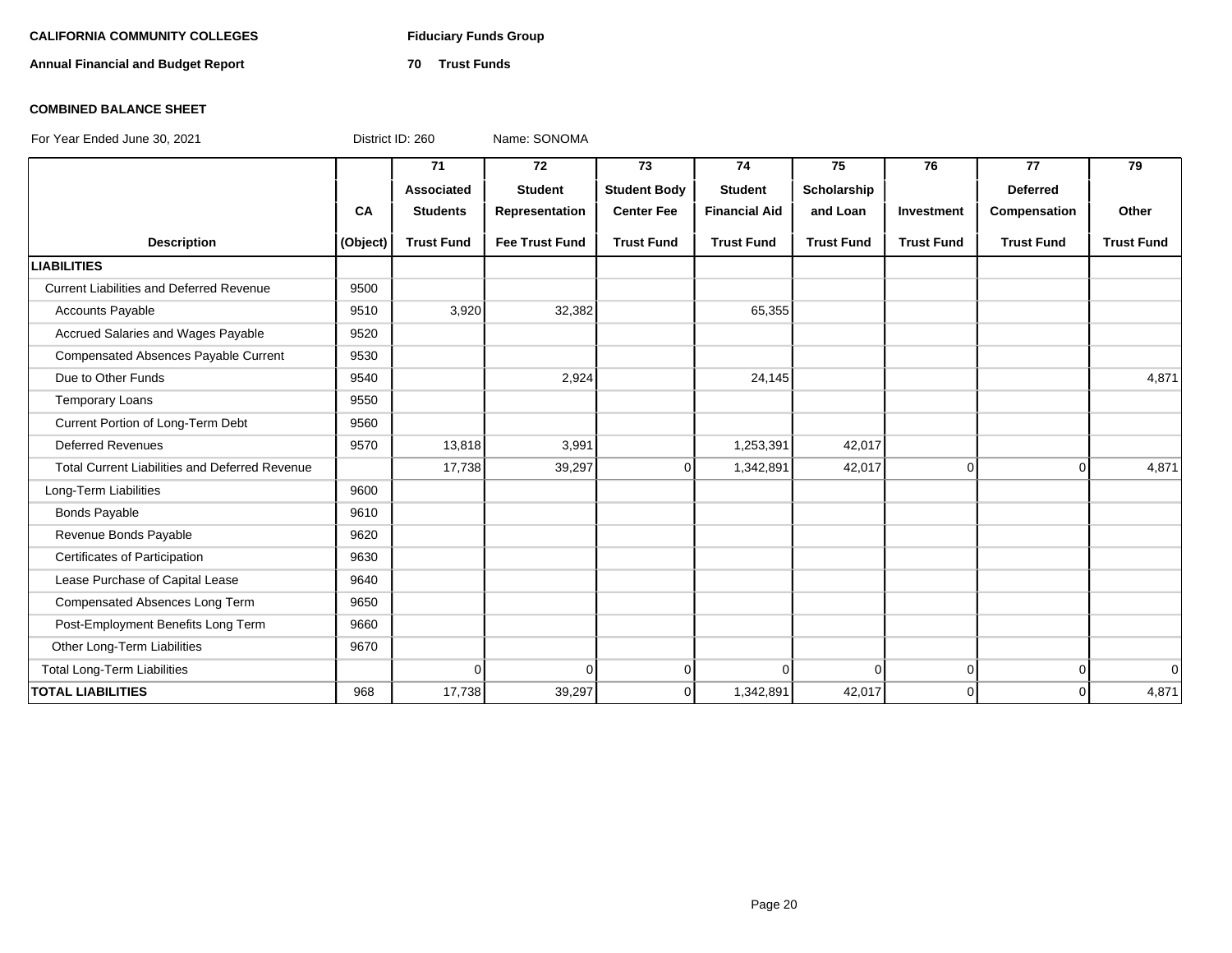# CALIFORNIA COMMUNITY COLLEGES Fiduciary Funds Group

**Annual Financial and Budget Report 70 Trust Funds**

### **COMBINED BALANCE SHEET**

|                                                 |          | 71                | 72                    | 73                  | 74                   | 75                | 76                | 77                | 79                |
|-------------------------------------------------|----------|-------------------|-----------------------|---------------------|----------------------|-------------------|-------------------|-------------------|-------------------|
|                                                 |          | Associated        | <b>Student</b>        | <b>Student Body</b> | <b>Student</b>       | Scholarship       |                   | <b>Deferred</b>   |                   |
|                                                 | CA       | <b>Students</b>   | Representation        | <b>Center Fee</b>   | <b>Financial Aid</b> | and Loan          | Investment        | Compensation      | Other             |
| <b>Description</b>                              | (Object) | <b>Trust Fund</b> | <b>Fee Trust Fund</b> | <b>Trust Fund</b>   | <b>Trust Fund</b>    | <b>Trust Fund</b> | <b>Trust Fund</b> | <b>Trust Fund</b> | <b>Trust Fund</b> |
| <b>FUND EQUITY</b>                              |          |                   |                       |                     |                      |                   |                   |                   |                   |
| <b>Fund Balance Reserved</b>                    | 9710     |                   |                       |                     |                      |                   |                   |                   |                   |
| NonCash Assets                                  | 9711     |                   |                       |                     |                      |                   |                   |                   |                   |
| Amounts Restricted by Law for Specific Purposes | 9712     |                   |                       |                     |                      |                   |                   |                   |                   |
| Reserve for Encumbrances Credit                 | 9713     |                   |                       |                     |                      |                   |                   |                   |                   |
| Reserve for Encumbrances Debit                  | 9714     |                   |                       |                     |                      |                   |                   |                   |                   |
| <b>Reserve for Debt Services</b>                | 9715     |                   |                       |                     |                      |                   |                   |                   |                   |
| Assigned/Committed                              | 9754     | 429,288           |                       |                     |                      |                   |                   |                   |                   |
| Unassigned                                      | 9790     |                   |                       |                     |                      |                   |                   |                   |                   |
| <b>Total Reserved Fund Balance</b>              |          | 429,288           | $\Omega$              | $\mathbf 0$         | $\mathbf 0$          | $\overline{0}$    | $\overline{0}$    | $\Omega$          | 0                 |
| Fund Balance (GASB 54)                          | 9750     |                   |                       |                     |                      |                   |                   |                   |                   |
| Nonspendable Fund Balance                       | 9751     |                   |                       |                     |                      |                   |                   |                   |                   |
| <b>Restricted Fund Balance</b>                  | 9752     |                   | 191,241               | 338,047             |                      |                   |                   |                   |                   |
| <b>Committed Fund Balance</b>                   | 9753     |                   |                       |                     |                      |                   |                   |                   |                   |
| Assigned Fund Balance                           | 9754     |                   |                       |                     |                      |                   |                   |                   |                   |
| <b>Total Designated Fund Balance</b>            |          | $\overline{0}$    | 191,241               | 338,047             | 0                    | $\overline{0}$    | $\overline{0}$    | $\overline{0}$    | $\Omega$          |
| Uncommitted(Unrestricted) Fund Balance          | 9790     |                   |                       |                     |                      |                   |                   |                   |                   |
| <b>Other Equity</b>                             | 9800     |                   |                       |                     |                      |                   |                   |                   |                   |
| <b>Contributed Capital</b>                      | 9810     |                   |                       |                     |                      |                   |                   |                   |                   |
| <b>Retained Earnings</b>                        | 9850     |                   |                       |                     |                      |                   |                   |                   |                   |
| Investment in General Fixed Assets              | 9890     |                   |                       |                     |                      |                   |                   |                   |                   |
| <b>TOTAL FUND EQUITY</b>                        |          | 429,288           | 191,241               | 338,047             | 0                    | $\overline{0}$    | $\overline{0}$    | $\overline{0}$    | $\Omega$          |
| <b>TOTAL LIABILITIES AND FUND EQUITY</b>        |          | 447,026           | 230,538               | 338,047             | 1,342,891            | 42,017            | $\Omega$          | $\Omega$          | 4,871             |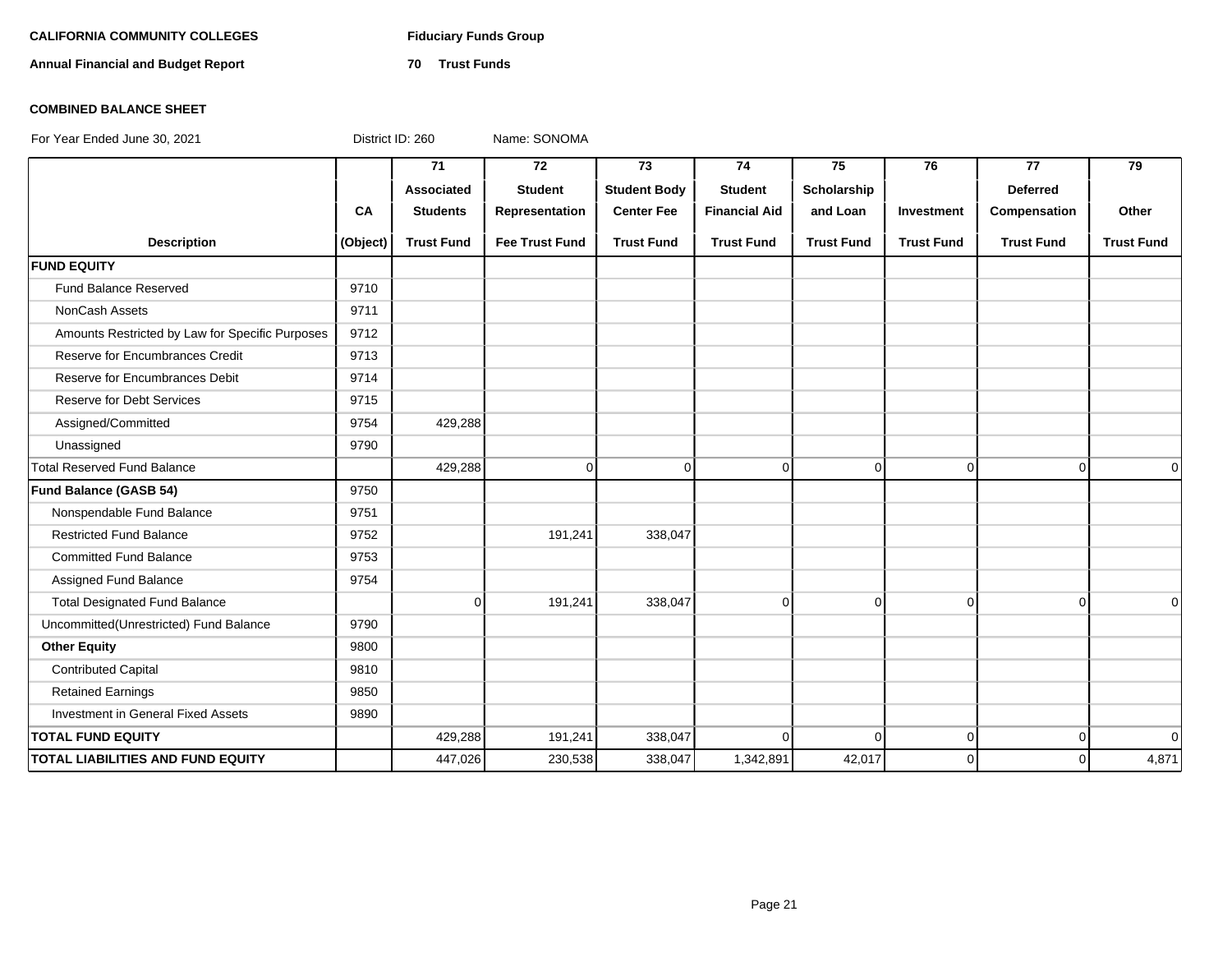# **Annual Financial and Budget Report**

### **SUPPLEMENTAL DATA**

For Actual Year: 2020-2021 District ID: 260 Name: SONOMA

|                                                                   |        | Fund S11            | Fund S12          | <b>Fund S10 Total</b> |
|-------------------------------------------------------------------|--------|---------------------|-------------------|-----------------------|
|                                                                   | Object | <b>Unrestricted</b> | <b>Restricted</b> | <b>General Fund</b>   |
| <b>Description</b>                                                | Code   | Actual              | <b>Actual</b>     | <b>Actual</b>         |
| <b>Federal Revenues</b>                                           | 8100   |                     |                   |                       |
| <b>Forest Revenues</b>                                            | 8110   |                     |                   | 0                     |
| <b>Higher Education Act</b>                                       | 8120   |                     |                   | 0                     |
| Workforce Investment Act                                          | 8130   |                     |                   | $\mathbf 0$           |
| Temporary Assistance for Needy Families (TANF)                    | 8140   |                     | 73,125            | 73,125                |
| <b>Student Financial Aid</b>                                      | 8150   | 40,975              |                   | 40,975                |
| <b>Veterans Education</b>                                         | 8160   |                     | 4,624             | 4,624                 |
| Vocational and Technical Education Act (VATEA)                    | 8170   |                     | 691,537           | 691,537               |
| <b>Other Federal Revenues</b>                                     | 8190   | 24,037              | 13,318,793        | 13,342,830            |
| <b>Total Federal Revnues</b>                                      | 8100   | 65,012              | 14,088,079        | 14,153,091            |
| <b>State Revenues</b>                                             | 8600   |                     |                   |                       |
| <b>General Apportionments</b>                                     | 8610   |                     |                   | $\Omega$              |
| Apprenticeship Apportionment                                      | 8611   | 273,332             |                   | 273,332               |
| <b>State General Apportionment</b>                                | 8612   | 8,514,425           |                   | 8,514,425             |
| Other General Apportionment                                       | 8613   | 2,484,402           |                   | 2,484,402             |
| <b>General Categorical Programs</b>                               | 8620   |                     |                   |                       |
| Child Development                                                 | 8621   |                     |                   | $\Omega$              |
| Extended Opportunity Programs and Services(EOPS)                  | 8622   |                     | 1,722,515         | 1,722,515             |
| Disabled Students Programs and Services(DSPS)                     | 8623   |                     | 2,644,506         | 2,644,506             |
| Temporary Assistance for Needy Families (TANF)                    | 8624   |                     |                   | $\Omega$              |
| California Work Opportunity and Responsibility to Kids (CalWORKs) | 8625   |                     | 355,664           | 355,664               |
| Telecommunications and Technology Infrasturcture Program (TTIP)   | 8626   |                     |                   | $\Omega$              |
| Other General Categorical Programs                                | 8627   |                     | 10,318,955        | 10,318,955            |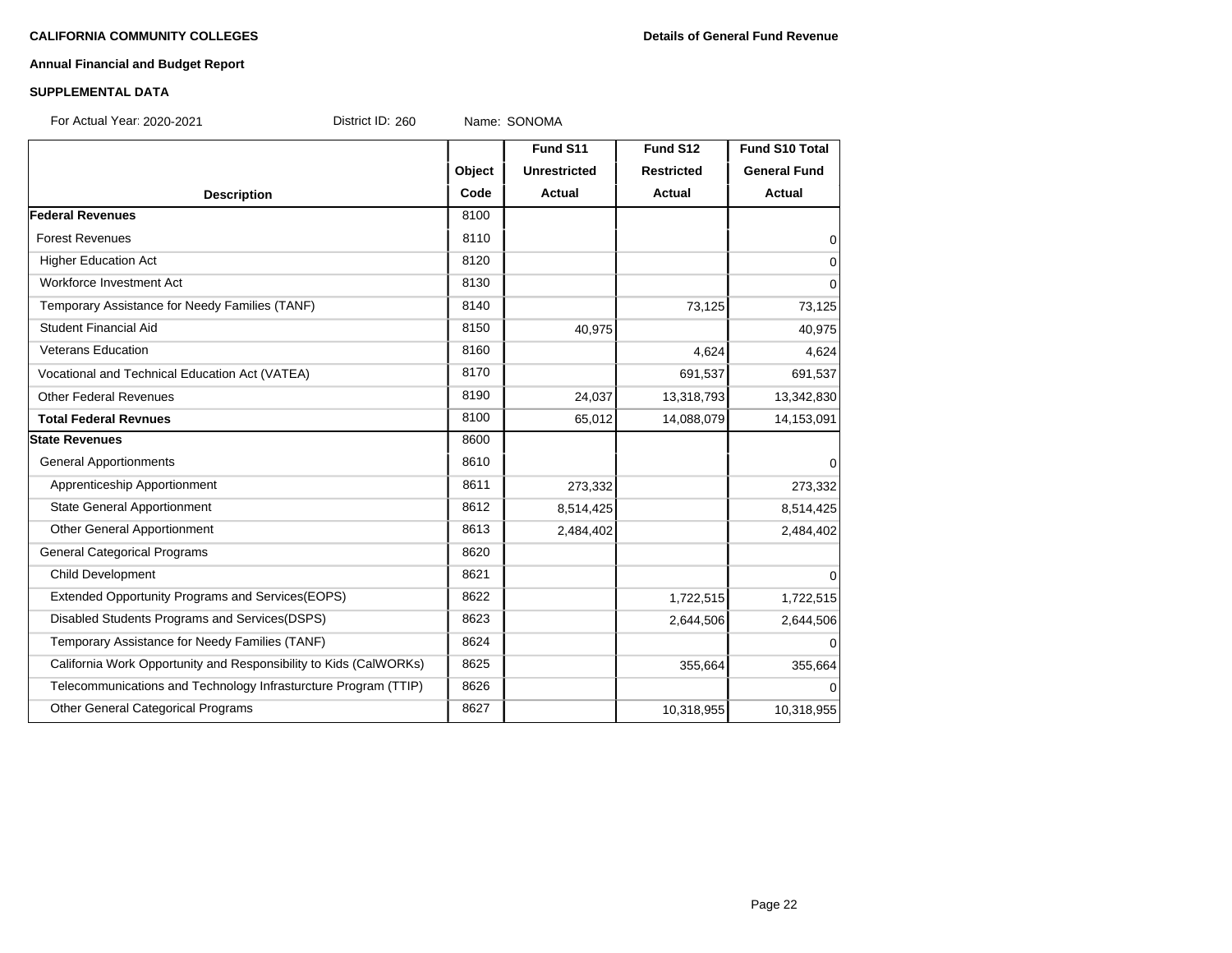# **Annual Financial and Budget Report**

### **SUPPLEMENTAL DATA**

| Fund S11<br>Fund S12<br><b>Fund S10 Total</b><br>Object<br><b>General Fund</b><br><b>Unrestricted</b><br><b>Restricted</b><br>Code<br><b>Actual</b><br><b>Actual</b><br>Actual<br><b>Description</b> |            |
|------------------------------------------------------------------------------------------------------------------------------------------------------------------------------------------------------|------------|
|                                                                                                                                                                                                      |            |
|                                                                                                                                                                                                      |            |
|                                                                                                                                                                                                      |            |
| <b>EPA Proceeds</b><br>8630<br>31,372,375                                                                                                                                                            | 31,372,375 |
| Reimburseable Categorical Programs<br>8650                                                                                                                                                           |            |
| Instructional Inprovement Grant<br>8651                                                                                                                                                              | 0          |
| Other Reimburseable Categorical Programs<br>8652<br>1,607,579                                                                                                                                        | 1,607,579  |
| <b>State Tax Subventions</b><br>8670                                                                                                                                                                 |            |
| Homeowners' Property Tax Refief<br>8671<br>298,557                                                                                                                                                   | 298,557    |
| <b>Timber Yield Tax</b><br>10,318<br>8672                                                                                                                                                            | 10,318     |
| <b>Other State Tax Subventions</b><br>8673<br>1,350                                                                                                                                                  | 1,350      |
| <b>State Non-Tax Revenues</b><br>8680                                                                                                                                                                |            |
| <b>State Lottery Proceeds</b><br>8681<br>3,242,816<br>1,071,919                                                                                                                                      | 4,314,735  |
| <b>State Mandated Costs</b><br>8685<br>585,177                                                                                                                                                       | 585,177    |
| <b>Other State Non-Tax Revnues</b><br>8686                                                                                                                                                           | 0          |
| <b>Other State Revenues</b><br>8690<br>452,263<br>8,974,497                                                                                                                                          | 9,426,760  |
| <b>Total State Revenues</b><br>8600<br>47,235,015<br>26,695,635                                                                                                                                      | 73,930,650 |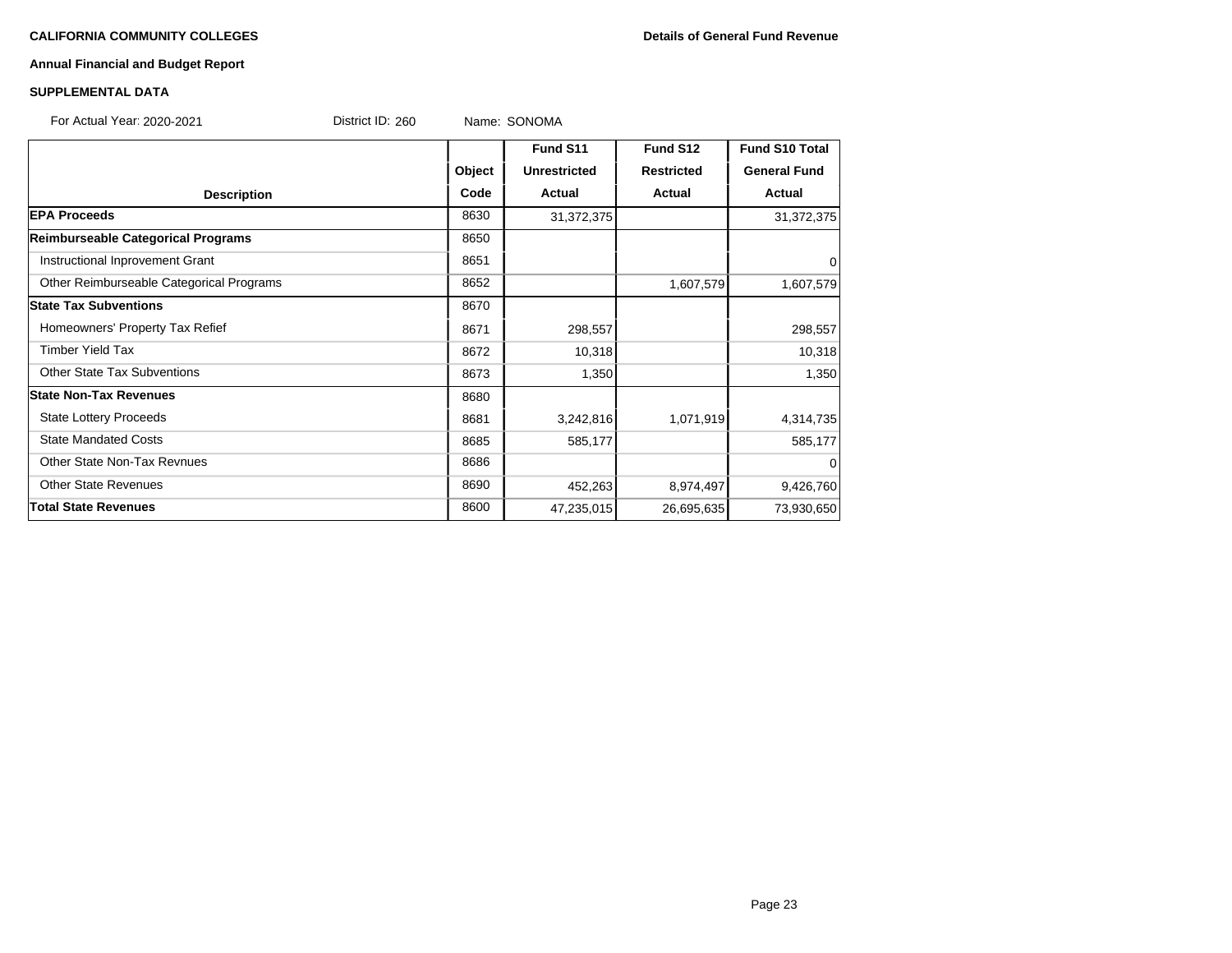# **Annual Financial and Budget Report**

# **SUPPLEMENTAL DATA**

| For Actual Year: 2020-2021 | District ID: 260 | Name: SONOMA |
|----------------------------|------------------|--------------|
|----------------------------|------------------|--------------|

|                                                              | Object | Fund S11                   | Fund S12                 | Fund S10 Total             |
|--------------------------------------------------------------|--------|----------------------------|--------------------------|----------------------------|
| <b>Description</b>                                           | Code   | <b>Unrestricted Actual</b> | <b>Restricted Actual</b> | <b>General Fund Actual</b> |
| <b>Local Revenues</b>                                        | 8800   |                            |                          |                            |
| <b>Property Taxes</b>                                        | 8810   |                            |                          |                            |
| Tax Allocation, Secured Roll                                 | 8811   | 58,119,511                 |                          | 58,119,511                 |
| Tax Allocation, Supplemental Roll                            | 8812   | 556,837                    |                          | 556,837                    |
| Tax Allocation, Unsecured Roll                               | 8813   | 2,254,674                  |                          | 2,254,674                  |
| <b>Prior Years Taxes</b>                                     | 8816   | 30,564                     |                          | 30,564                     |
| Education Revenues Augmentation Fund (ERAF)                  | 8817   | 5,369,269                  |                          | 5,369,269                  |
| Redevelopment Agency Funds - Pass Through                    | 8818   |                            |                          | $\overline{0}$             |
| Redevelopment Agency Funds - Residual                        | 8819   |                            |                          | $\overline{0}$             |
| Redevelopment Agency Funds - Asset Liquidation               | 8819.1 |                            |                          | $\overline{0}$             |
| Contributions, Gifts, Grants, and Endowments                 | 8820   |                            |                          | $\overline{0}$             |
| <b>Contract Services</b>                                     | 8830   |                            |                          |                            |
| <b>Contract Instructional Services</b>                       | 8831   | 255,686                    |                          | 255,686                    |
| <b>Other Contranct Services</b>                              | 8832   |                            |                          | $\overline{0}$             |
| Sales and Commissions                                        | 8840   | 879,493                    |                          | 879,493                    |
| <b>Rentals and Leases</b>                                    | 8850   | 147,172                    |                          | 147,172                    |
| Interest and Investment Income                               | 8860   | 10,529                     |                          | 10,529                     |
| <b>Student Fees and Charges</b>                              | 8870   |                            |                          |                            |
| <b>Community Services Classes</b>                            | 8872   | 300,063                    |                          | 300,063                    |
| Dormitory                                                    | 8873   |                            |                          | $\overline{0}$             |
| Enrollment                                                   | 8874   | 6,943,182                  |                          | 6,943,182                  |
| Enrollment Contra Revenue for Uncollectible Receivables      | 8874.1 |                            |                          | $\overline{0}$             |
| Enrollment Contra Revenue for HEERF Lost Revenue             | 8874.3 |                            |                          | $\overline{0}$             |
| Enrollment Contra Revenue for AB19 College Promise Waivers   | 8874.5 |                            |                          | $\overline{0}$             |
| Enrollment Contra Revenue for COVID Refunds (Fall 2020 only) | 8874.7 |                            |                          | $\overline{0}$             |
| Field Trips and Use of Nondistrict Facilities                | 8875   |                            |                          | $\overline{0}$             |
| <b>Health Services</b>                                       | 8876   |                            | 1,668,366                | 1,668,366                  |
| Instructional Materials Fees and Sales of Materials          | 8877   | 731,472                    |                          | 731,472                    |
| Insurance                                                    | 8878   |                            |                          | $\Omega$                   |
| <b>Student Records</b>                                       | 8879   | 217,423                    |                          | 217,423                    |
| <b>Nonresident Tuition</b>                                   | 8880   | 3,355,266                  | 320,728                  | 3,675,994                  |
| Parking Services and Public Transportation                   | 8881   |                            | 39,804                   | 39,804                     |
| Other Student Fees and Charges                               | 8885   | 84,547                     |                          | 84,547                     |
| <b>Other Local Revenues</b>                                  | 8890   | 1,153,463                  | 189,857                  | 1,343,320                  |
| <b>Total Local Revenues</b>                                  | 8800   | 80,409,151                 | 2,218,755                | 82,627,906                 |
| <b>Total Revenues</b>                                        |        | 127,709,178                | 43,002,469               | 170,711,647                |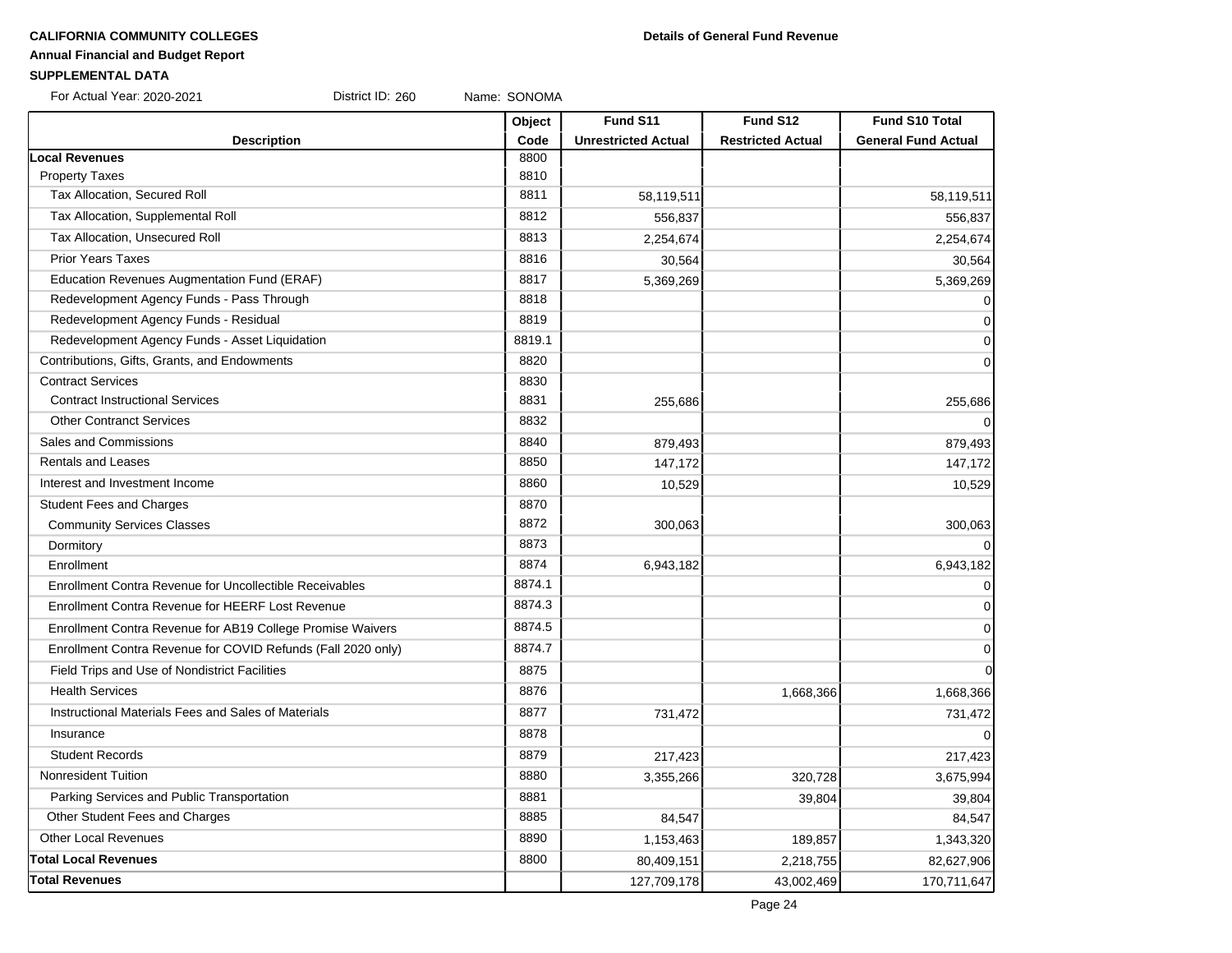### **Annual Financial and Budget Report**

### **SUPPLEMENTAL DATA**

For Actual Year: 2020-2021 District ID: 260 Name: SONOMA

|                                                   |        | Fund S11            | Fund S12          | <b>Fund S10 Total</b> |
|---------------------------------------------------|--------|---------------------|-------------------|-----------------------|
|                                                   | Object | <b>Unrestricted</b> | <b>Restricted</b> | <b>General Fund</b>   |
| <b>Description</b>                                | Code   | Actual              | Actual            | Actual                |
| <b>Other Financing Sources</b>                    | 8900   |                     |                   |                       |
| Proceeds of General Fixed Assets                  | 8910   |                     |                   | $\overline{0}$        |
| Proceeds of Long-Term Debt                        | 8940   |                     |                   | $\Omega$              |
| Incoming Transfers -- (8970/8981/8982/8983)       | 898#   | 2,865,347           | 337,838           | 3,203,185             |
| <b>Total Other Financing Sources</b>              | 8900   | 2,865,347           | 337,838           | 3,203,185             |
| <b>Total Revenues and Other Financing Sources</b> |        | 130,574,525         | 43,340,307        | 173,914,832           |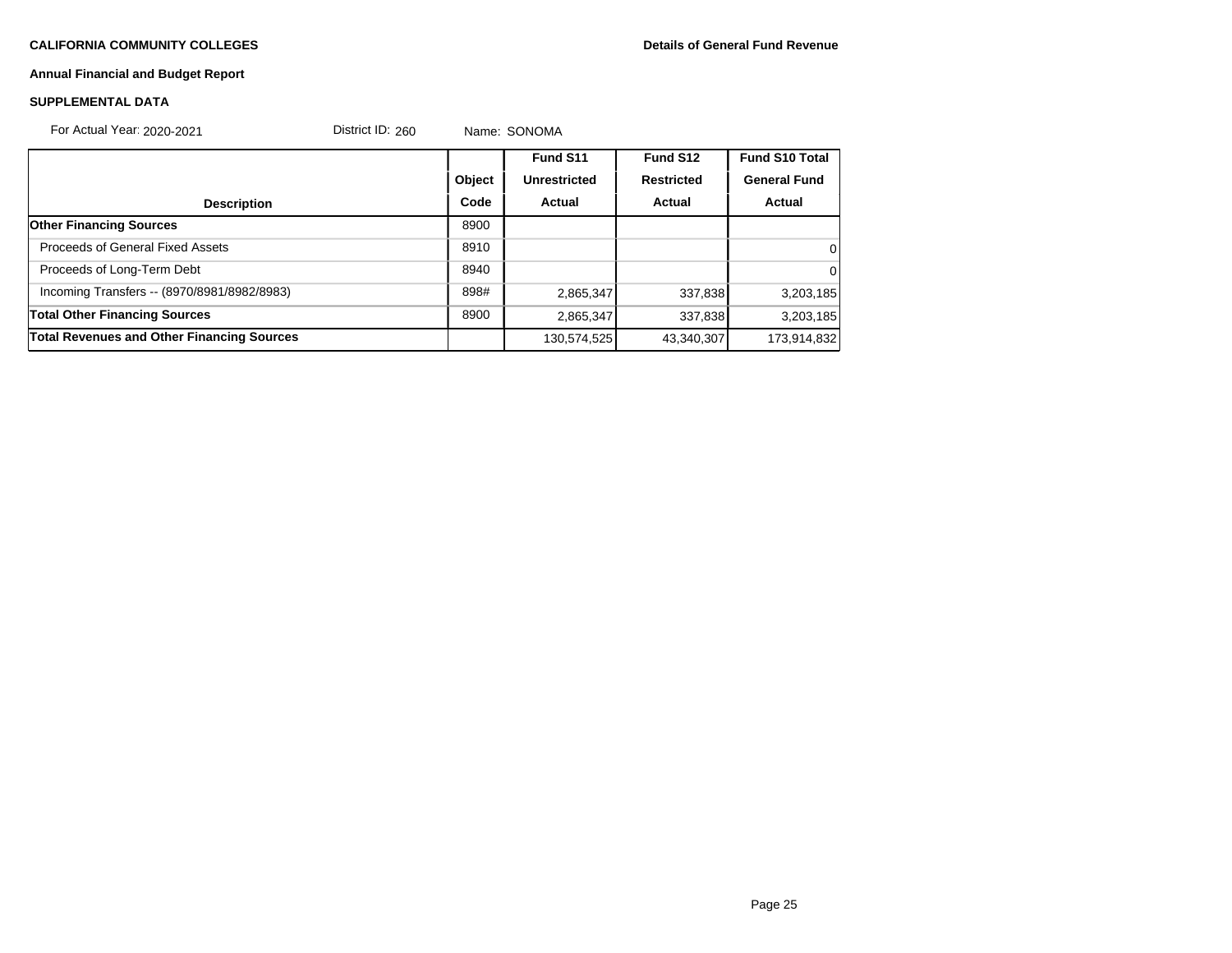**Expend by Instructional Activity**

# **Annual Financial and Budget Report**

# **S10 General Fund - Combined** (Total Unrestricted and Restricted)

# **SUPPLEMENTAL DATA**

For Actual Year: 2020-2021 Budget Year: 2021-2022 District ID: 260 Name: SONOMA

|                                                                                                                   |                 | <b>Salaries and Benefits</b> |                      | Operating       | Capital   | Other      | <b>Total</b>   |
|-------------------------------------------------------------------------------------------------------------------|-----------------|------------------------------|----------------------|-----------------|-----------|------------|----------------|
|                                                                                                                   | <b>Activity</b> |                              | <b>Non</b>           | <b>Expenses</b> | Outlay    | Outgo      |                |
| <b>Activity Classification</b>                                                                                    | Code            | <b>Instructional</b>         | <b>Instructional</b> | $(4000 - 5000)$ | (6000)    | (7000)     |                |
| Agriculture and Natual Resources                                                                                  | 0100            | 1,419,197                    | 590,139              | 293,782         | 585,095   |            | 2,888,213      |
| Architecture and Environmental Design                                                                             | 0200            |                              |                      |                 |           |            | $\overline{0}$ |
| Environmental Sciences and Technologies                                                                           | 0300            |                              |                      |                 |           |            | $\Omega$       |
| <b>Biological Sciences</b>                                                                                        | 0400            | 2,969,928                    | 90,288               | 60,550          | 18,259    |            | 3,139,025      |
| Business and Management                                                                                           | 0500            | 2,098,227                    | 248,200              | 246,132         | 651       |            | 2,593,210      |
| <b>Communications</b>                                                                                             | 0600            | 2,259,660                    | 232,102              | 6,342           | 28,085    |            | 2,526,189      |
| Computer and Information Science                                                                                  | 0700            | 2,191,810                    | 161,702              | 5,850           | 149,717   |            | 2,509,079      |
| Education                                                                                                         | 0800            | 816,072                      | 95,120               | 43,992          | 20,078    |            | 975,262        |
| Engineering and Related Industrial Technology                                                                     | 0900            | 1,485,332                    | 459,291              | 317,753         | 1,297,725 |            | 3,560,101      |
| Fine and Applied Arts                                                                                             | 1000            | 3,506,354                    | 806,113              | 140,273         | 208,812   |            | 4,661,552      |
| Foreign language                                                                                                  | 1100            | 1,653,606                    | 73,228               | 123             |           |            | 1,726,957      |
| Health                                                                                                            | 1200            | 7,427,514                    | 1,647,801            | 97,624          | 401,938   |            | 9,574,877      |
| <b>Consumer Education And Home Economics</b>                                                                      | 1300            | 2,336,372                    | 560,712              | 352,802         | 47,829    |            | 3,297,715      |
| Law                                                                                                               | 1400            |                              |                      |                 |           |            | $\overline{0}$ |
| Humanities(Letters)                                                                                               | 1500            | 6,753,874                    | 878,028              | 37,413          | 3,689     |            | 7,673,004      |
| <b>Library Science</b>                                                                                            | 1600            | 136,439                      |                      |                 |           |            | 136,439        |
| <b>Mathematics</b>                                                                                                | 1700            | 4,684,506                    | 481,132              | 9,878           | 10,093    |            | 5,185,609      |
| Military Studies                                                                                                  | 1800            |                              |                      |                 |           |            | $\Omega$       |
| Physical Sciences                                                                                                 | 1900            | 3,622,255                    | 125,410              | 63,086          | 9,001     |            | 3,819,752      |
| Psychology                                                                                                        | 2000            | 3,172,313                    | 321,993              | 531             |           |            | 3,494,837      |
| Public Affairs and Services                                                                                       | 2100            | 1,984,157                    | 1,219,693            | 271,602         | 430,821   |            | 3,906,273      |
| <b>Social Sciences</b>                                                                                            | 2200            | 2,470,022                    | 107,890              | 809             |           |            | 2,578,721      |
| Commercial Services                                                                                               | 3000            |                              |                      |                 |           |            | $\overline{0}$ |
| Interdisciplinary Studies                                                                                         | 4900            | 6,585,076                    | 2,869,472            | 1,776,986       | 48,696    |            | 11,280,230     |
| Instruc Staff-Retirees' Bnfts & Retire Incents                                                                    | 5900            | 1,127,577                    |                      |                 |           |            | 1,127,577      |
| <b>Sub-Total Instructional Activites</b>                                                                          |                 | 58,700,291                   | 10,968,314           | 3,725,528       | 3,260,489 |            | 76,654,622     |
| Total Expenditures for GF Activities*                                                                             |                 | 59,770,481                   | 67,183,196           | 15,174,246      | 6,649,606 | 16,069,212 | 164,846,741    |
| *Total Expenditures for GF Activities above is the grand total of Instructional and Non-Instructional activities. |                 |                              |                      |                 |           |            |                |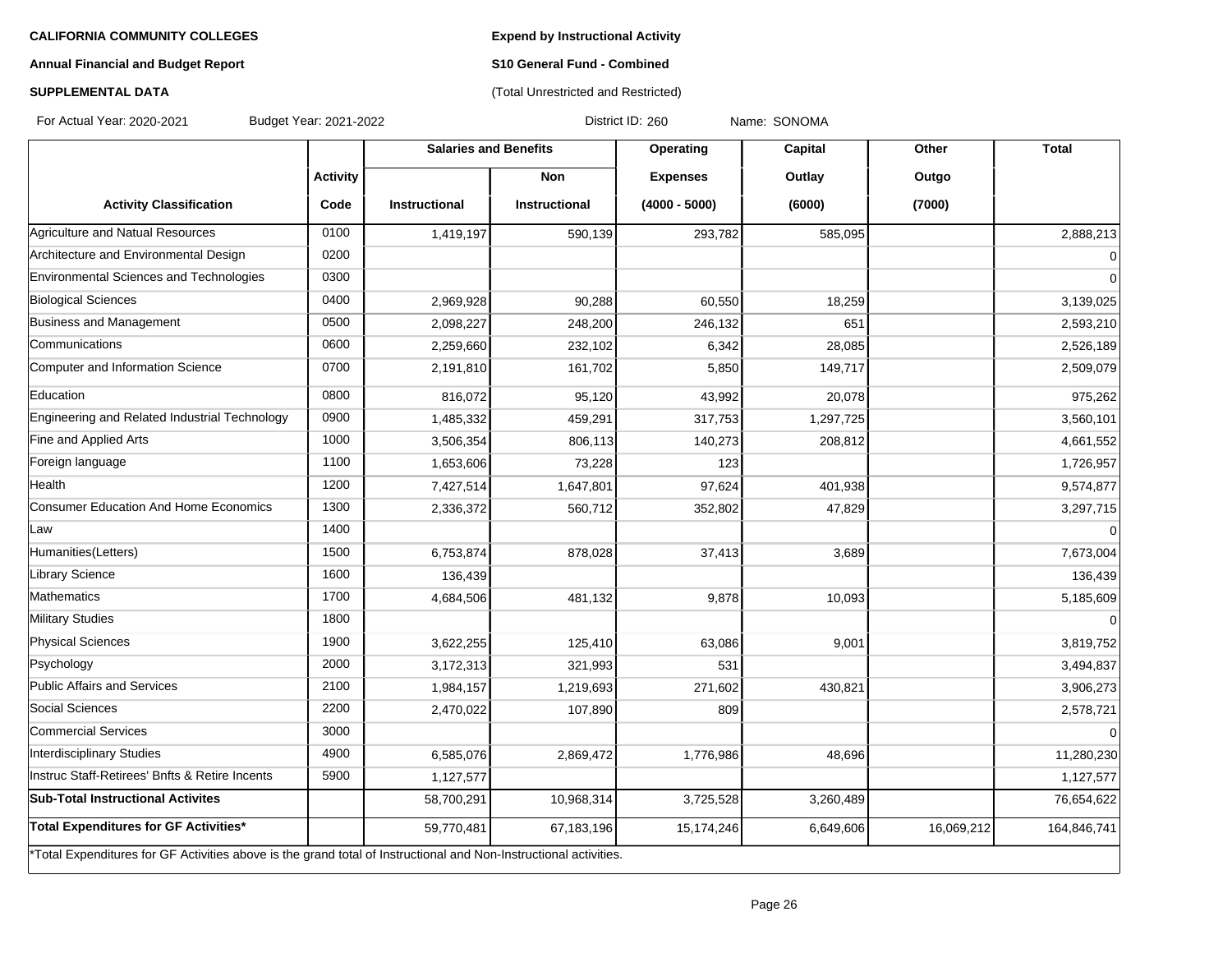# **Annual Financial and Budget Report S10 General Fund - Combined**

# **SUPPLEMENTAL DATA CONSERVATION CONSERVATION** (Total Unrestricted and Restricted)

For Actual Year: 2020-2021 Budget Year: 2021-2022 District ID: 260 Name: SONOMA

|                                                    |                 | <b>Salaries and Benefits</b> |                      | Operating       | Capital  | Other          | <b>Total</b> |
|----------------------------------------------------|-----------------|------------------------------|----------------------|-----------------|----------|----------------|--------------|
|                                                    | <b>Activity</b> |                              | <b>Non</b>           | <b>Expenses</b> | Outlay   | Outgo          |              |
| <b>Activity Classification</b>                     | Code            | <b>Instructional</b>         | <b>Instructional</b> | $(4000 - 5000)$ | (6000)   | (7000)         |              |
| Instructional Administration and Governance        | 6000            |                              |                      |                 |          |                |              |
| Academic Administration                            | 6010            |                              | 4,697,570            | 146,296         | 1,893    |                | 4,845,759    |
| Course and Curriculum Development                  | 6020            |                              | 1,248,560            | 71,966          |          |                | 1,320,526    |
| Academic / Faculty Senate                          | 6030            |                              | 275,714              | 13,928          |          |                | 289,642      |
| Other Instructional Administration & Governance    | 6090            |                              | 985,644              | 331,535         | 5,856    |                | 1,323,035    |
| <b>Total Instructional Admin, &amp; Governance</b> |                 | 0                            | 7,207,488            | 563,725         | 7,749    | $\overline{0}$ | 7,778,962    |
| <b>Instructional Support Services</b>              | 6100            |                              |                      |                 |          |                |              |
| Learning Center                                    | 6110            | 1,070,148                    | 68,132               | 8,946           |          |                | 1,147,226    |
| Library                                            | 6120            |                              | 2,784,846            | 71,406          | 227,987  |                | 3,084,239    |
| Media                                              | 6130            |                              | 1,822,587            | 25,831          | 49,740   |                | 1,898,158    |
| <b>Museums and Gallaries</b>                       | 6140            |                              | 175,801              | 6,219           | 1,866    |                | 183,886      |
| Academic Information Systems and Technology        | 6150            |                              | 1,083,330            | 3,111           |          |                | 1,086,441    |
| Other Instructional Support Services               | 6190            |                              |                      |                 |          |                | $\pmb{0}$    |
| <b>Total Instructional Support Services</b>        |                 | 1,070,148                    | 5,934,696            | 115,513         | 279,593  | $\overline{0}$ | 7,399,950    |
| Admissions and Records                             | 6200            |                              | 2,592,225            | 79,675          |          |                | 2,671,900    |
| Student Counseling and Guidance                    | 6300            |                              |                      |                 |          |                |              |
| Counseling and Guidance                            | 6310            |                              | 4,282,096            | 24,632          |          |                | 4,306,728    |
| Matriculation and Student Assessment               | 6320            |                              | 917,480              | 44,129          |          |                | 961,609      |
| <b>Transfer Programs</b>                           | 6330            |                              | 621,488              | 13,469          |          |                | 634,957      |
| Career Guidance                                    | 6340            |                              | 242,710              | 15,511          |          |                | 258,221      |
| Other Student Counseling and Guidance              | 6390            |                              | 1,459,442            | 42,887          |          |                | 1,502,329    |
| <b>Total Student Couseling and Guidance</b>        |                 | 0                            | 7,523,216            | 140,628         | $\Omega$ | $\overline{0}$ | 7,663,844    |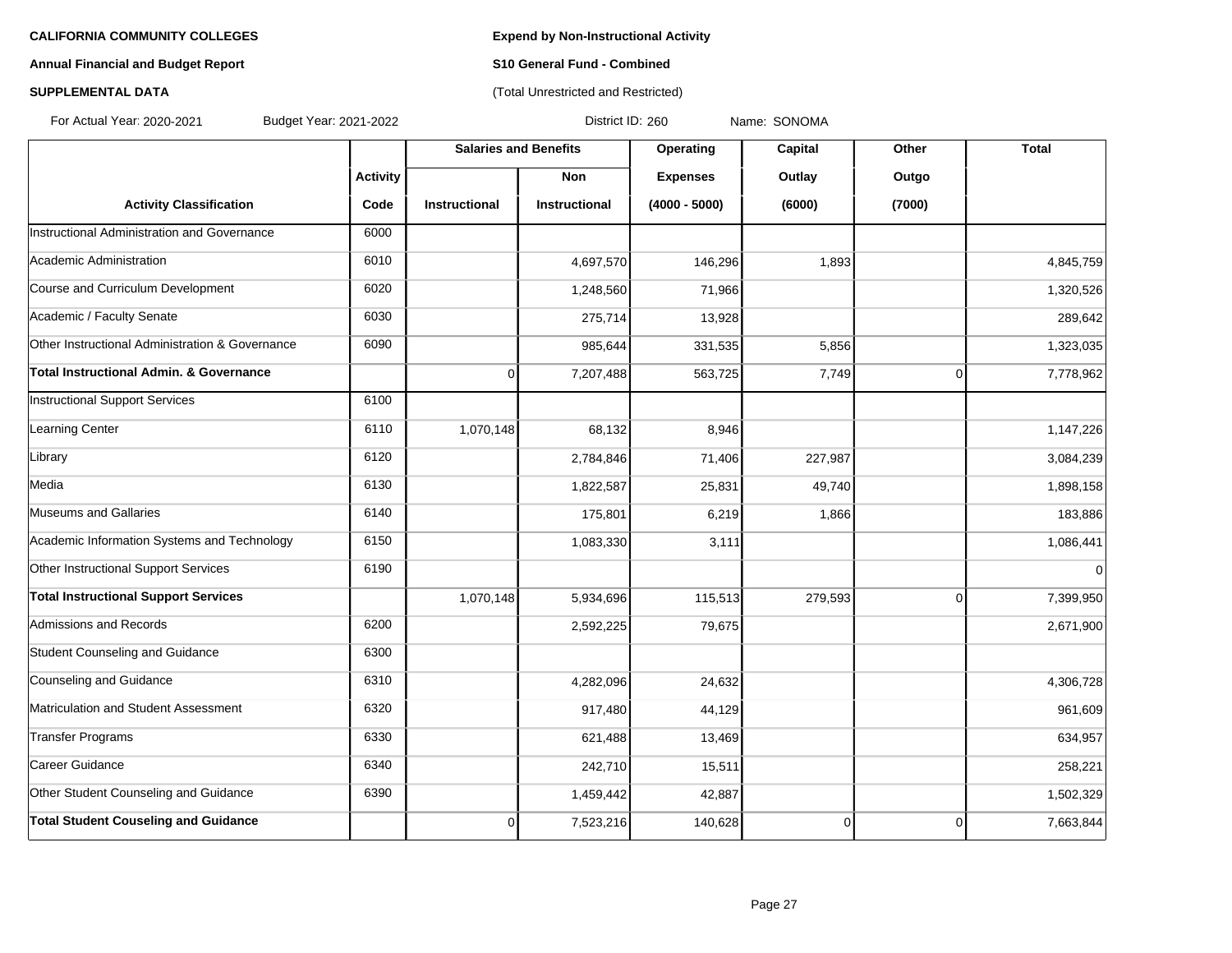# **Annual Financial and Budget Report S10 General Fund - Combined**

# **SUPPLEMENTAL DATA CONSERVATION CONSERVATION** (Total Unrestricted and Restricted)

For Actual Year: 2020-2021 Budget Year: 2021-2022 District ID: 260 Name: SONOMA

|                                                   |                 | <b>Salaries and Benefits</b> |                      | Operating       | <b>Capital</b> | Other          | <b>Total</b> |
|---------------------------------------------------|-----------------|------------------------------|----------------------|-----------------|----------------|----------------|--------------|
|                                                   | <b>Activity</b> |                              | <b>Non</b>           | <b>Expenses</b> | Outlay         | Outgo          |              |
| <b>Activity Classification</b>                    | Code            | <b>Instructional</b>         | <b>Instructional</b> | $(4000 - 5000)$ | (6000)         | (7000)         |              |
| <b>Other Student Services</b>                     | 6400            |                              |                      |                 |                |                |              |
| Cal Work Opportunity and Responsibility to Kids * | 6410            |                              |                      |                 |                |                | $\mathbf 0$  |
| Disabled Student Programs and Services (DSPS)     | 6420            |                              | 3,620,937            | 69,164          | 909            |                | 3,691,010    |
| Extended Opportunity Programs and Services (EOPS) | 6430            |                              | 1,632,373            | 181,307         | 1,156          | 666,514        | 2,481,350    |
| <b>Health Services</b>                            | 6440            |                              | 1,119,442            | 77,813          | 9,174          |                | 1,206,429    |
| Student Personnel Administration                  | 6450            |                              | 446,748              | 7,958           |                |                | 454,706      |
| Financial Aid Administration                      | 6460            |                              | 1,915,114            | 215,072         |                |                | 2,130,186    |
| <b>Job Placement Services</b>                     | 6470            |                              | 9,280                |                 |                |                | 9,280        |
| Veterans Services                                 | 6480            |                              | 221,740              | 32,753          |                |                | 254,493      |
| Miscellaneous Student Services                    | 6490            |                              | 544,873              | 175,143         |                | 185,669        | 905,685      |
| Total Other Student Services                      |                 | 0                            | 9,510,507            | 759,210         | 11,239         | 852,183        | 11,133,139   |
| Operation and maintenance of Plant                | 6500            |                              |                      |                 |                |                |              |
| <b>Building Maintenance and Repairs</b>           | 6510            |                              | 2,124,403            | 792,552         | 170,140        |                | 3,087,095    |
| <b>Custodial Services</b>                         | 6530            |                              | 3,179,952            | 69,773          | 71,758         |                | 3,321,483    |
| Grounds Maintenance and Repairs                   | 6550            |                              | 718,520              | 102,008         | 16,408         |                | 836,936      |
| <b>Utilities</b>                                  | 6570            |                              |                      | 2,240,680       |                |                | 2,240,680    |
| Other Operations and Maintenance of Plant         | 6590            |                              | 90,636               | 403,001         | 2,109,178      |                | 2,602,815    |
| Total Operation and Maintenance of Plant          | 6500            | 0                            | 6,113,511            | 3,608,014       | 2,367,484      | $\overline{0}$ | 12,089,009   |
| Planning, Policymaking and Coordinations          | 6600            | 42                           | 3,339,665            | 2,270,435       | 23,926         |                | 5,634,068    |

\* California Work Opportunity and Responsibility to Kids (CalWORKs).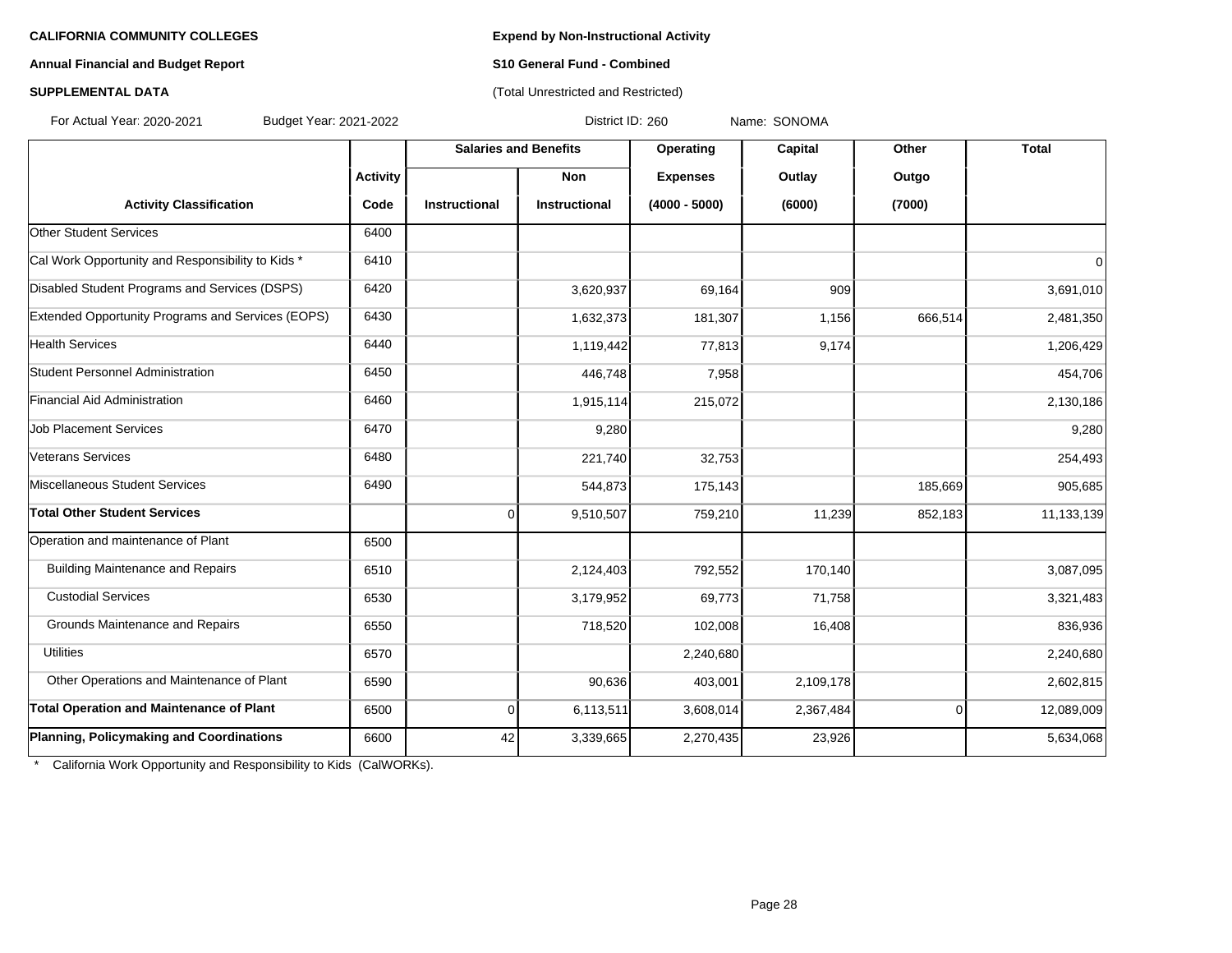### **Annual Financial and Budget Report S10 General Fund - Combined**

# **SUPPLEMENTAL DATA CONSERVATION CONSERVATION** (Total Unrestricted and Restricted)

For Actual Year: 2020-2021 Budget Year: 2021-2022 District ID: 260 Name: SONOMA

|                                                     |                 | <b>Salaries and Benefits</b> |                      | Operating       | Capital     | Other          | <b>Total</b> |
|-----------------------------------------------------|-----------------|------------------------------|----------------------|-----------------|-------------|----------------|--------------|
|                                                     | <b>Activity</b> |                              | <b>Non</b>           | <b>Expenses</b> | Outlay      | Outgo          |              |
| <b>Activity Classification</b>                      | Code            | <b>Instructional</b>         | <b>Instructional</b> | $(4000 - 5000)$ | (6000)      | (7000)         |              |
| General Institutional Support Services              | 6700            |                              |                      |                 |             |                |              |
| <b>Community Relations</b>                          | 6710            |                              | 607,291              | 131,749         |             |                | 739,040      |
| <b>Fiscal Operations</b>                            | 6720            |                              | 1,855,512            | 453,147         | 1,391       |                | 2,310,050    |
| Human Resourses Management                          | 6730            |                              | 2,524,971            | 150,510         | 1,183       |                | 2,676,664    |
| Noninstruct Staff Retirees' Benefits & Retirement * | 6740            |                              |                      |                 |             |                | $\mathbf 0$  |
| Staff Development                                   | 6750            |                              | 448,115              | 28,521          |             |                | 476,636      |
| <b>Staff Diversity</b>                              | 6760            |                              |                      | 57,300          |             |                | 57,300       |
| <b>Logistical Services</b>                          | 6770            |                              | 1,988,247            | 1,668,970       | 6,968       |                | 3,664,185    |
| Management Information Systems                      | 6780            |                              | 3,466,080            | 730,141         | 645,651     |                | 4,841,872    |
| Other General Institutional Support Services        | 6790            |                              | 718,035              | 66,522          |             |                | 784,557      |
| <b>Total General Institutional Support Services</b> | 6700            | $\overline{0}$               | 11,608,251           | 3,286,860       | 655,193     | $\overline{0}$ | 15,550,304   |
| Community Services & Economic Development           | 6800            |                              |                      |                 |             |                |              |
| <b>Community Recreation</b>                         | 6810            |                              |                      | 5,094           |             |                | 5,094        |
| <b>Community Service Classes</b>                    | 6820            |                              | 315,656              | 114,495         |             |                | 430,151      |
| <b>Community Use of Facilities</b>                  | 6830            |                              | 40,462               | 51,483          |             |                | 91,945       |
| Economic Development                                | 6840            |                              |                      |                 |             |                | $\Omega$     |
| Other Community Services & Economic Development     | 6890            |                              |                      |                 |             |                | $\Omega$     |
| <b>Total Community Services</b>                     | 6800            | $\overline{0}$               | 356,118              | 171,072         | $\mathbf 0$ | $\mathbf 0$    | 527,190      |

\* Noninstructional Staff Retirees' Benefits & Retirement Incentives.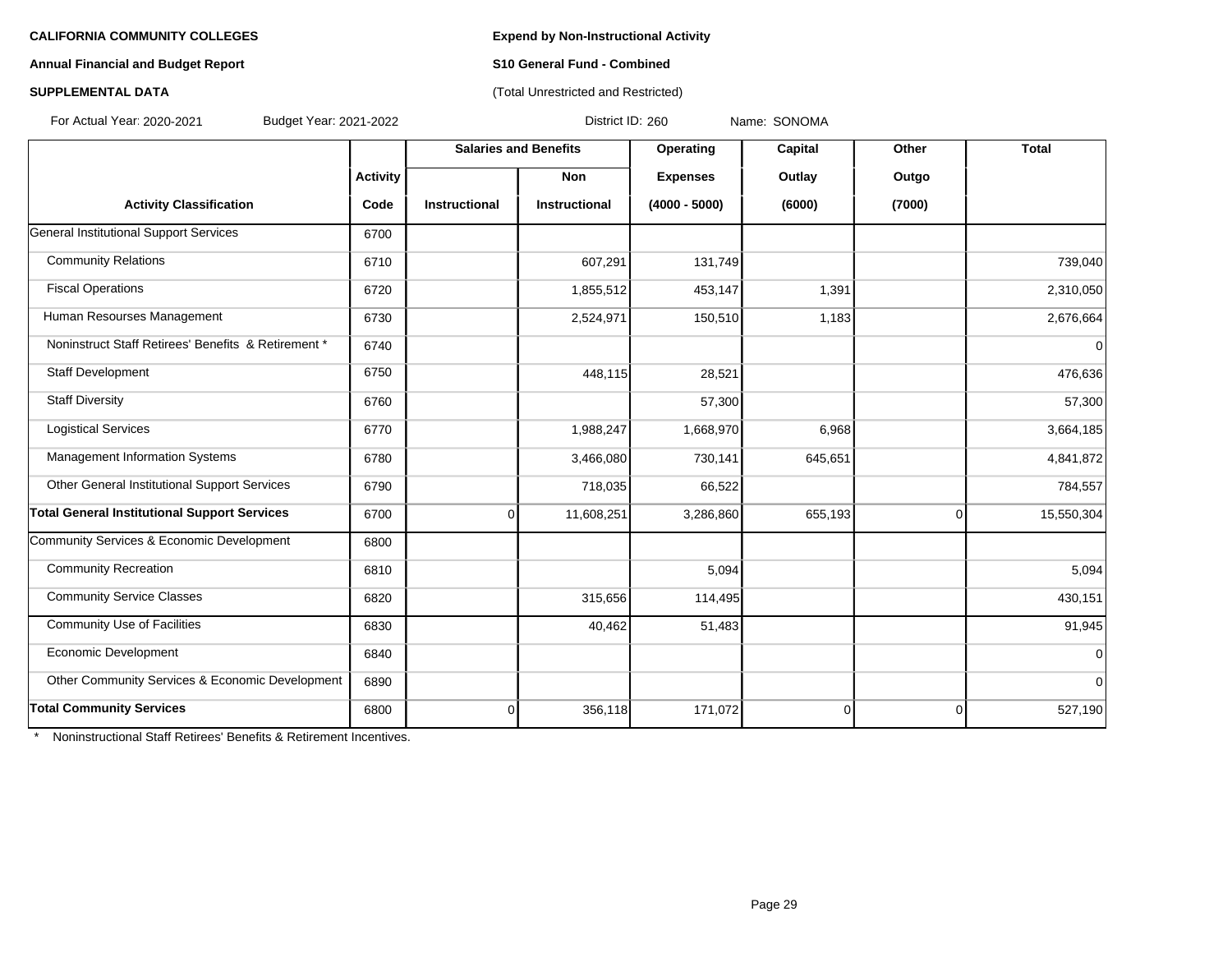# **Annual Financial and Budget Report S10 General Fund - Combined**

### **SUPPLEMENTAL DATA CONSERVATION CONSERVATION** (Total Unrestricted and Restricted)

For Actual Year: 2020-2021 Budget Year: 2021-2022 District ID: 260 Name: SONOMA

|                                      |                 | <b>Salaries and Benefits</b> |                      | Operating       | Capital        | Other       | <b>Total</b>   |
|--------------------------------------|-----------------|------------------------------|----------------------|-----------------|----------------|-------------|----------------|
|                                      | <b>Activity</b> |                              | Non                  | <b>Expenses</b> | Outlay         | Outgo       |                |
| <b>Activity Classification</b>       | Code            | <b>Instructional</b>         | <b>Instructional</b> | $(4000 - 5000)$ | (6000)         | (7000)      |                |
| <b>Ancillary Services</b>            | 6900            |                              |                      |                 |                |             |                |
| Bookstore                            | 6910            |                              |                      | 158             |                |             | 158            |
| <b>Child Development Centers</b>     | 6920            |                              | 6,817                | 2,989           | 9,539          |             | 19,345         |
| Farm Operations                      | 6930            |                              |                      |                 |                |             | $\mathbf 0$    |
| <b>Food Services</b>                 | 6940            |                              |                      |                 |                |             | $\overline{0}$ |
| Parking                              | 6950            |                              |                      |                 |                |             | $\overline{0}$ |
| Student and Co-Curricular Activities | 6960            |                              | 2,021,439            | 390,439         | 34,394         |             | 2,446,272      |
| <b>Student Housing</b>               | 6970            |                              | 949                  |                 |                |             | 949            |
| <b>Other Ancillary Services</b>      | 6990            |                              |                      |                 |                |             | $\mathbf 0$    |
| <b>Total Ancillary Services</b>      | 6900            | 0                            | 2,029,205            | 393,586         | 43,933         | 0           | 2,466,724      |
| <b>Auxiliary Operations</b>          | 7000            |                              |                      |                 |                |             |                |
| <b>Contract Education</b>            | 7010            |                              |                      |                 |                |             | $\overline{0}$ |
| <b>Other Auxiliary Operations</b>    | 7090            |                              |                      |                 |                |             | $\overline{0}$ |
| <b>Total Auxiliary Operations</b>    | 7000            | $\overline{0}$               | $\mathbf 0$          | $\Omega$        | $\overline{0}$ | $\mathbf 0$ | $\mathbf 0$    |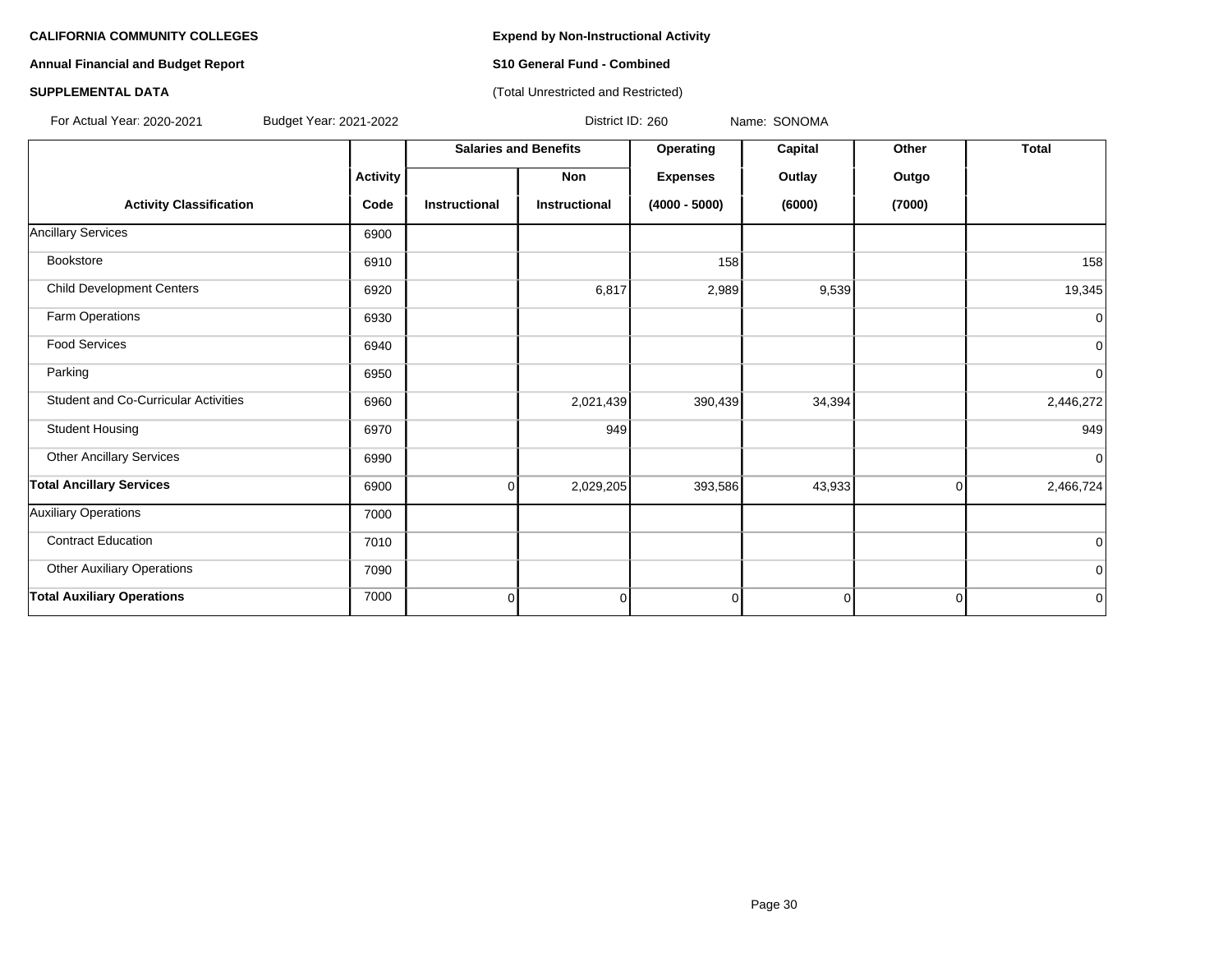**Annual Financial and Budget Report S10 General Fund - Combined**

# **SUPPLEMENTAL DATA** (Total Unrestricted and Restricted)

For Actual Year: 2020-2021 Budget Year: 2021-2022 District ID: 260 Name: SONOMA

|                                                     |                 | <b>Salaries and Benefits</b> |                      | Operating       | Capital     | Other      | <b>Total</b> |
|-----------------------------------------------------|-----------------|------------------------------|----------------------|-----------------|-------------|------------|--------------|
|                                                     | <b>Activity</b> |                              | Non                  | <b>Expenses</b> | Outlay      | Outgo      |              |
| <b>Activity Classification</b>                      | Code            | <b>Instructional</b>         | <b>Instructional</b> | $(4000 - 5000)$ | (6000)      | (7000)     |              |
| <b>Physical Property and Related Acquisitions</b>   | 7100            |                              |                      |                 |             |            |              |
| Long-Term Debt and Other Financing                  | 7200            |                              |                      |                 |             |            |              |
| Long_Term Debt                                      | 7210            |                              |                      |                 |             |            |              |
| Tax revenue Anticipation Notes                      | 7220            |                              |                      | 60,000          |             |            | 60,000       |
| Other Financing                                     | 7290            |                              |                      |                 |             |            | $\Omega$     |
| Total Long-Term Debt and Other Financing            | 7200            | 0                            | $\Omega$             | 60,000          | $\Omega$    | 0          | 60,000       |
| Transfers, Student Aid and Other Outgo              | 7300            |                              |                      |                 |             |            |              |
| <b>Transfers</b>                                    | 7310            |                              |                      |                 |             | 13,793,651 | 13,793,651   |
| <b>Student Aid</b>                                  | 7320            |                              |                      |                 |             | 1,345,306  | 1,345,306    |
| Other Outgo                                         | 7390            |                              |                      |                 |             | 78,072     | 78,072       |
| <b>Total Transfers, Student Aid and Other Outgo</b> | 7300            | 0                            | 0                    | $\Omega$        | $\mathbf 0$ | 15,217,029 | 15,217,029   |
| <b>Sub-Total Non-Instructional Activites</b>        |                 | 1,070,190                    | 56,214,882           | 11,448,718      | 3,389,117   | 16,069,212 | 88,192,119   |
|                                                     |                 |                              |                      |                 |             |            |              |
| Total Expenditures General Fund: activities *       |                 | 59,770,481                   | 67,183,196           | 15,174,246      | 6,649,606   | 16,069,212 | 164,846,741  |

\* Total Expenditures for the General Fund: Instructional Activities and Non-Instructional Activities.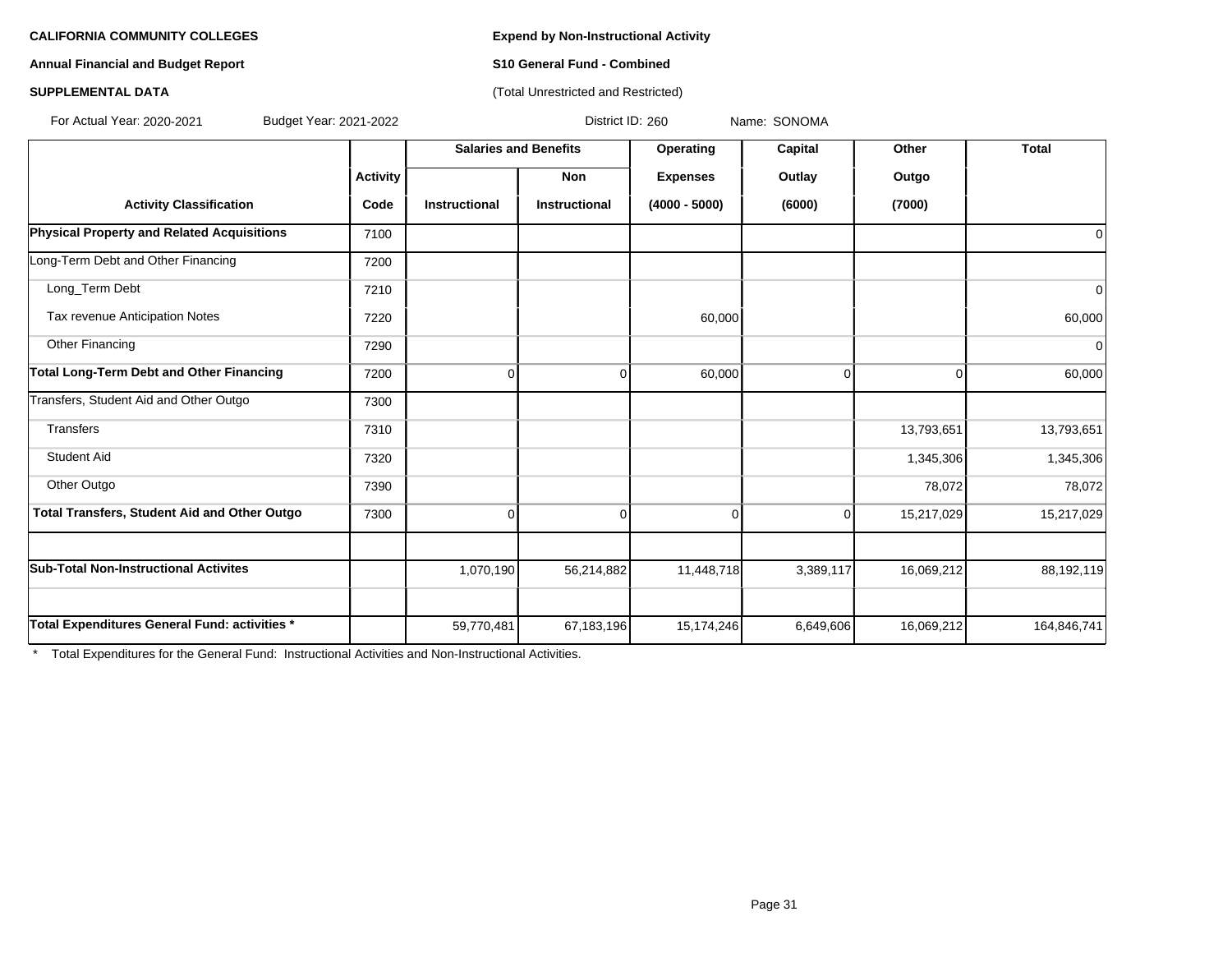### **Gann Appropriations Limit GANN Report**

# DISTRICT NAME: SONOMA

| II. |     | 2021-2022 Appropriations Limit:                                                                           |           |          |               |
|-----|-----|-----------------------------------------------------------------------------------------------------------|-----------|----------|---------------|
|     | А.  | 2020-2021 Appropriations Limit:                                                                           |           |          | \$168,937,293 |
|     | Iв. | 2021-2022 Price Factor:                                                                                   | 1.0573    |          |               |
|     | IC. | Population factor:                                                                                        |           |          |               |
|     |     | 1. 2019-2020 Second Period Actual FTES                                                                    | 16,473.00 |          |               |
|     |     | 2. 2020-2021 Second Period Actual FTES                                                                    | 15,040.00 |          |               |
|     |     | 3. 2020-2021 Population change factor (C2/C1)                                                             | 0.9130    |          |               |
|     | ID. | 2020-2021 Limit adjusted by inflation and population factors (A * B * C.3)                                |           |          | \$163,077,686 |
|     | E.  | Adjustments to increase limit:                                                                            |           |          |               |
|     |     | 1. Transfers in of financial responsibility                                                               |           | \$0      |               |
|     |     | 2. Temporary voter approved increases                                                                     |           | $\Omega$ |               |
|     |     | 3. Total adjustments - increase                                                                           |           |          | $\mathbf 0$   |
|     |     | Sub-Total $(D + E.3)$                                                                                     |           |          | \$163,077,686 |
|     | IF. | Adjustments to decrease limit:                                                                            |           |          |               |
|     |     | 1. Transfers out of financial responsibility                                                              |           | \$0      |               |
|     |     | 2. Lapses of voter approved increases                                                                     |           | 0        |               |
|     |     | 3. Total adjustments - decrease                                                                           |           |          | $\Omega$      |
|     | IG. | 2021-2022 Appropriations Limit ( $D + E.3 - F.3$ )                                                        |           |          | \$163,077,686 |
|     |     |                                                                                                           |           |          |               |
| II. |     | 2021-2022 Appropriations Subject to Limit:                                                                |           |          |               |
|     | А.  | State Aid (General Apportionment, Apprenticeship Allowance, Basic Skills, and Partnership for Excellence) |           |          | 44,850,185    |
|     | B.  | State Subventions (Home Owners Property Tax Relief, Timber Yield tax, etc.)                               |           |          | 420,000       |
|     | C.  | Local Property taxes                                                                                      |           |          | 65,503,509    |
|     | ID. | <b>Estimated excess Debt Service taxes</b>                                                                |           |          | $\mathbf 0$   |
|     | ΙE. | Estimated Parcel taxes, Square Foot taxes, etc.                                                           |           |          | $\Omega$      |
|     | lF. | Interest on proceeds of taxes                                                                             |           |          | 25,000        |
|     | lG. | Local appropriations from taxes for unreimbursed State, court, and federal mandates                       |           |          | $\Omega$      |
|     | IH. | 2021-2022 Appropriations Subject to Limit                                                                 |           |          | \$110,798,694 |
|     |     |                                                                                                           |           |          |               |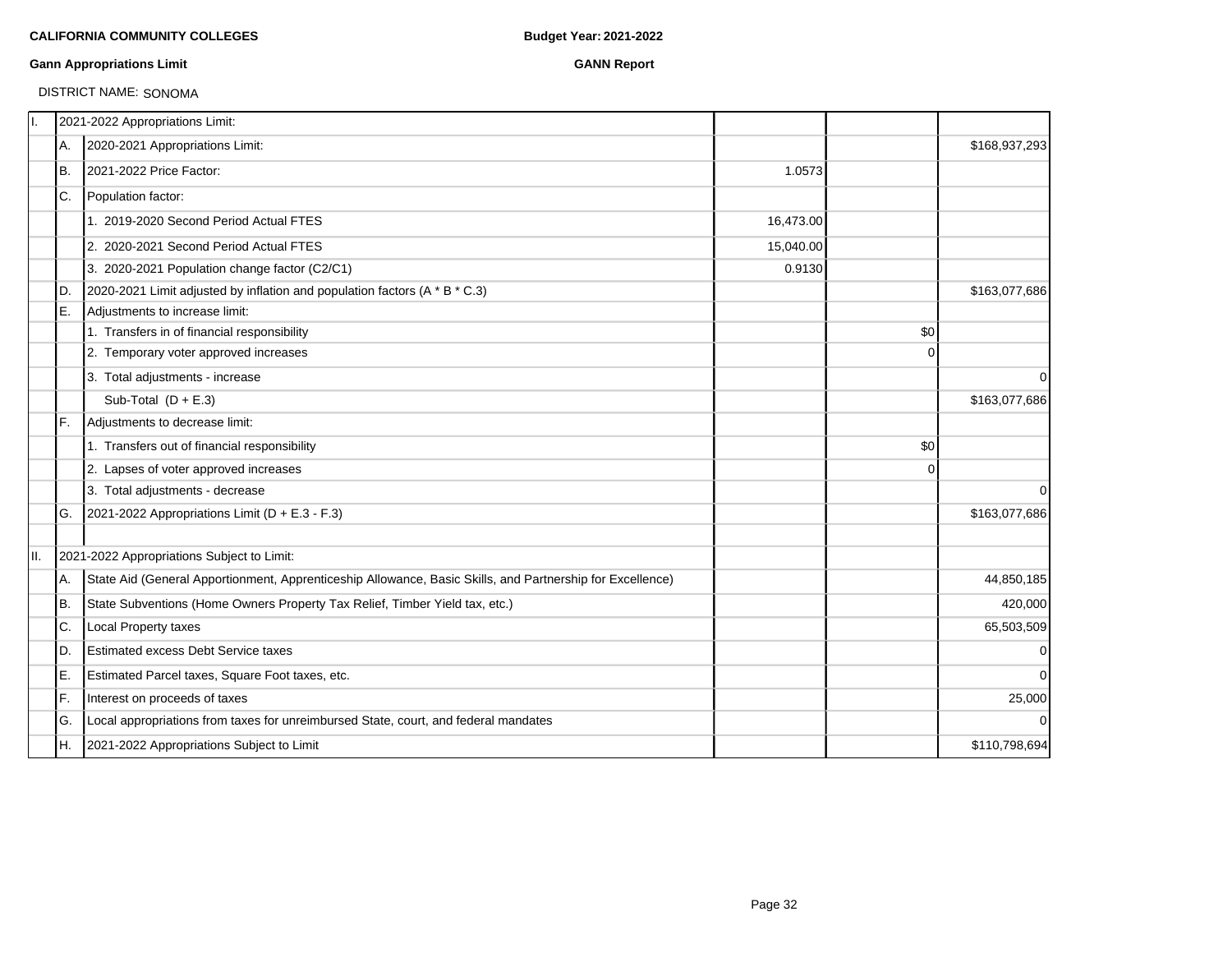**Governmental Funds Group**

Annual Financial and Budget Report

**10 General Fund**

### **260** SONOMA

| For Actual Year: 2020-2021                                | Budget Year: 2021-2022 |                             |               | <b>General Fund</b>       |               |                 |               |
|-----------------------------------------------------------|------------------------|-----------------------------|---------------|---------------------------|---------------|-----------------|---------------|
|                                                           | Object                 | <b>Fund: 11</b>             |               | <b>Fund: 12</b>           |               | <b>Fund: 10</b> |               |
|                                                           | Code                   | <b>UNRESTRICTED SUBFUND</b> |               | <b>RESTRICTED SUBFUND</b> |               | <b>TOTAL</b>    |               |
| <b>Description</b>                                        |                        | Actual                      | <b>Budget</b> | Actual                    | <b>Budget</b> | Actual          | <b>Budget</b> |
| <b>REVENUES:</b>                                          |                        |                             |               |                           |               |                 |               |
| <b>Federal Revenues</b>                                   | 8100                   | 65,012                      | 47,000        | 14,088,079                | 19,697,870    | 14,153,091      | 19,744,870    |
| <b>State Revenues</b>                                     | 8600                   | 47,235,015                  | 51,933,236    | 26,695,635                | 40,045,107    | 73,930,650      | 91,978,343    |
| <b>Local Revenues</b>                                     | 8800                   | 80,409,151                  | 82,892,275    | 2,218,755                 | 3,741,748     | 82,627,906      | 86,634,023    |
| <b>Total Revenues</b>                                     |                        | 127,709,178                 | 134,872,511   | 43,002,469                | 63,484,725    | 170,711,647     | 198, 357, 236 |
| <b>EXPENDITURES:</b>                                      |                        |                             |               |                           |               |                 |               |
| <b>Academic Salaries</b>                                  | 1000                   | 53,922,871                  | 59,417,501    | 5,523,893                 | 5,637,887     | 59,446,764      | 65,055,388    |
| <b>Classified Salaries</b>                                | 2000                   | 25,215,559                  | 26,524,366    | 7,920,962                 | 11,699,294    | 33,136,521      | 38,223,660    |
| <b>Employee Benefits</b>                                  | 3000                   | 29,354,148                  | 32,362,325    | 5,016,244                 | 5,786,227     | 34,370,392      | 38,148,552    |
| <b>Supplies and Materials</b>                             | 4000                   | 1,110,301                   | 1,418,102     | 655,401                   | 1,152,914     | 1,765,702       | 2,571,016     |
| Other Operating Expenses and Services                     | 5000                   | 9,334,257                   | 11,804,970    | 4,074,287                 | 6,403,434     | 13,408,544      | 18,208,404    |
| Capital Outlay                                            | 6000                   | 202,239                     | 169,023       | 6,447,367                 | 14,119,638    | 6,649,606       | 14,288,661    |
| <b>Total Expenditures</b>                                 |                        | 119,139,375                 | 131,696,287   | 29,638,154                | 44,799,394    | 148,777,529     | 176,495,681   |
| <b>Excess /(Deficiency) of Revenues over Expenditures</b> |                        | 8,569,803                   | 3,176,224     | 13,364,315                | 18,685,331    | 21,934,118      | 21,861,555    |
| <b>Other Financing Sources</b>                            | 8900                   | 2,865,347                   | 203,417       | 337,838                   | 133,297       | 3,203,185       | 336,714       |
| <b>Other Outgo</b>                                        | 7000                   | 3,192,038                   | 3,220,639     | 12,877,174                | 18,818,628    | 16,069,212      | 22,039,267    |
| Net Increase/(Decrease) in Fund Balance                   |                        | 8,243,112                   | 159,002       | 824,979                   |               | 9,068,091       | 159,002       |
| <b>BEGINNING FUND BALANCE:</b>                            |                        |                             |               |                           |               |                 |               |
| Net Beginning Balance, July 1                             | 9010                   | 7,428,735                   | 15,671,847    |                           | 824,979       | 7,428,735       | 16,496,826    |
| <b>Prior Years Adustments</b>                             | 9020                   |                             |               |                           |               | 0               |               |
| <b>Adjusted Beginning Balance</b>                         | 9030                   | 7,428,735                   |               | ∩                         |               | 7,428,735       |               |
| <b>Ending Fund Balance, June 30</b>                       |                        | 15,671,847                  | 15,830,849    | 824,979                   | 824,979       | 16,496,826      | 16,655,828    |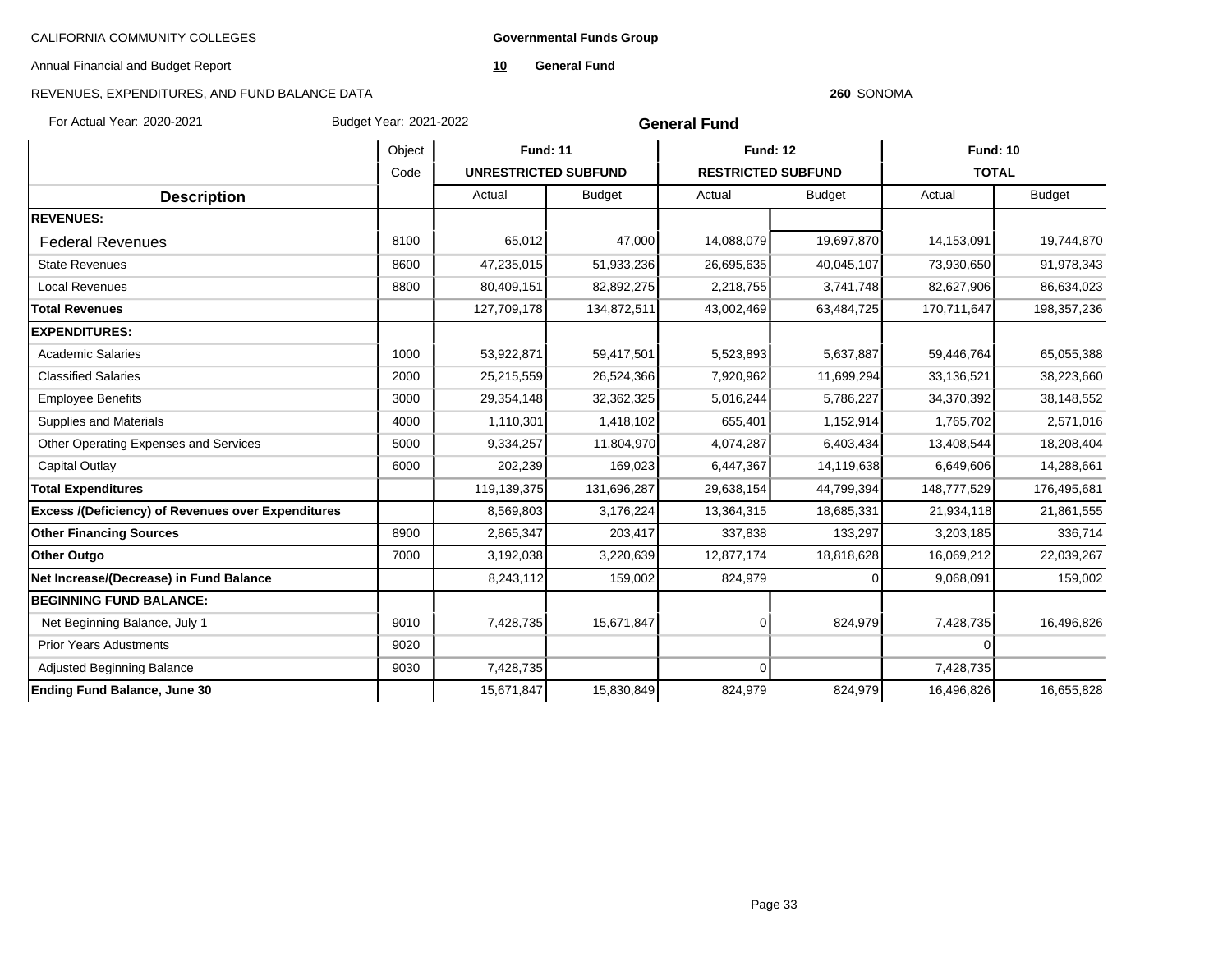**Governmental Funds Group**

**Annual Financial and Budget Report**

20 Debt service Funds

### **260** SONOMA

# **REVENUES, EXPENDITURES, AND FUND BALANCE DATA**

For Actual Year: 2020-2021 Budget Year: 2021-2022 **DEBT SERVICE FUNDS**

|                                             | Object Code | <b>Fund: 21</b>        |                          | <b>Fund: 22</b>              |                | <b>Fund: 29</b>                |               |
|---------------------------------------------|-------------|------------------------|--------------------------|------------------------------|----------------|--------------------------------|---------------|
|                                             |             |                        | <b>BOND INTEREST AND</b> | <b>REVENUE BOND INTEREST</b> |                |                                |               |
|                                             |             | <b>REDEMPTION FUND</b> |                          | <b>AND REDEMPTION FUND</b>   |                | <b>OTHER DEBT SERVICE FUND</b> |               |
| <b>Description</b>                          |             | <b>Actual</b>          | <b>Budget</b>            | <b>Actual</b>                | <b>Budget</b>  | <b>Actual</b>                  | <b>Budget</b> |
| <b>REVENUES:</b>                            |             |                        |                          |                              |                |                                |               |
| <b>Federal Revenues</b>                     | 8100        |                        |                          |                              |                |                                |               |
| <b>State Revenues</b>                       | 8600        |                        |                          |                              |                |                                |               |
| <b>Local Revenues</b>                       | 8800        |                        |                          |                              |                |                                |               |
| <b>Total Revenues</b>                       |             | $\Omega$               | $\overline{0}$           | 0                            | $\overline{0}$ | $\mathbf 0$                    | 0             |
| <b>Other Financing Sources</b>              | 8900        |                        |                          |                              |                |                                |               |
| Interfund Transfers In                      | 8981        |                        |                          |                              |                |                                |               |
| Other Incoming Transfers                    | 8983        |                        |                          |                              |                |                                |               |
| <b>Total Other Financing Sources</b>        |             | $\Omega$               | $\Omega$                 | $\Omega$                     | $\Omega$       | $\Omega$                       | 0             |
| Other Outgo                                 | 7000        |                        |                          |                              |                |                                |               |
| Debt Retirement (Long Term Debt)            | 7100        |                        |                          |                              |                |                                |               |
| <b>Debt Reduction</b>                       | 7110        |                        |                          |                              |                |                                |               |
| Debt Interest and Other Service Charges     | 7120        |                        |                          |                              |                |                                |               |
| <b>Transfers Outgoing</b>                   | 7300 & 7400 |                        |                          |                              |                |                                |               |
| Reserve for Contingencies                   | 7900        |                        |                          |                              |                |                                |               |
| <b>Total Other Outgo</b>                    | 7000        | $\Omega$               | $\mathbf 0$              | 0                            | $\overline{0}$ | $\mathbf 0$                    | 0             |
| Net Other Financing Sources / (Other Outgo) | 8900 & 7000 | $\Omega$               | $\Omega$                 | $\Omega$                     | $\Omega$       | $\Omega$                       | 0             |
| Net Increase/Decrease in Fund Balance       |             |                        | $\Omega$                 | 0                            | $\Omega$       | $\Omega$                       | 0             |
| <b>BEGINNING FUND BALANCE:</b>              |             |                        |                          |                              |                |                                |               |
| Net Beginning Balance, July 1               | 9010        | $\Omega$               | $\mathbf 0$              | 0                            | $\overline{0}$ |                                | 0             |
| <b>Prior Years Adustments</b>               | 9020        |                        |                          |                              |                |                                |               |
| Adjusted Beginning Balance                  | 9030        | $\Omega$               |                          | 0                            |                | $\mathbf 0$                    |               |
| <b>Ending Fund Balance, June 30</b>         |             | $\Omega$               | $\Omega$                 | $\Omega$                     | $\Omega$       | $\Omega$                       | 0             |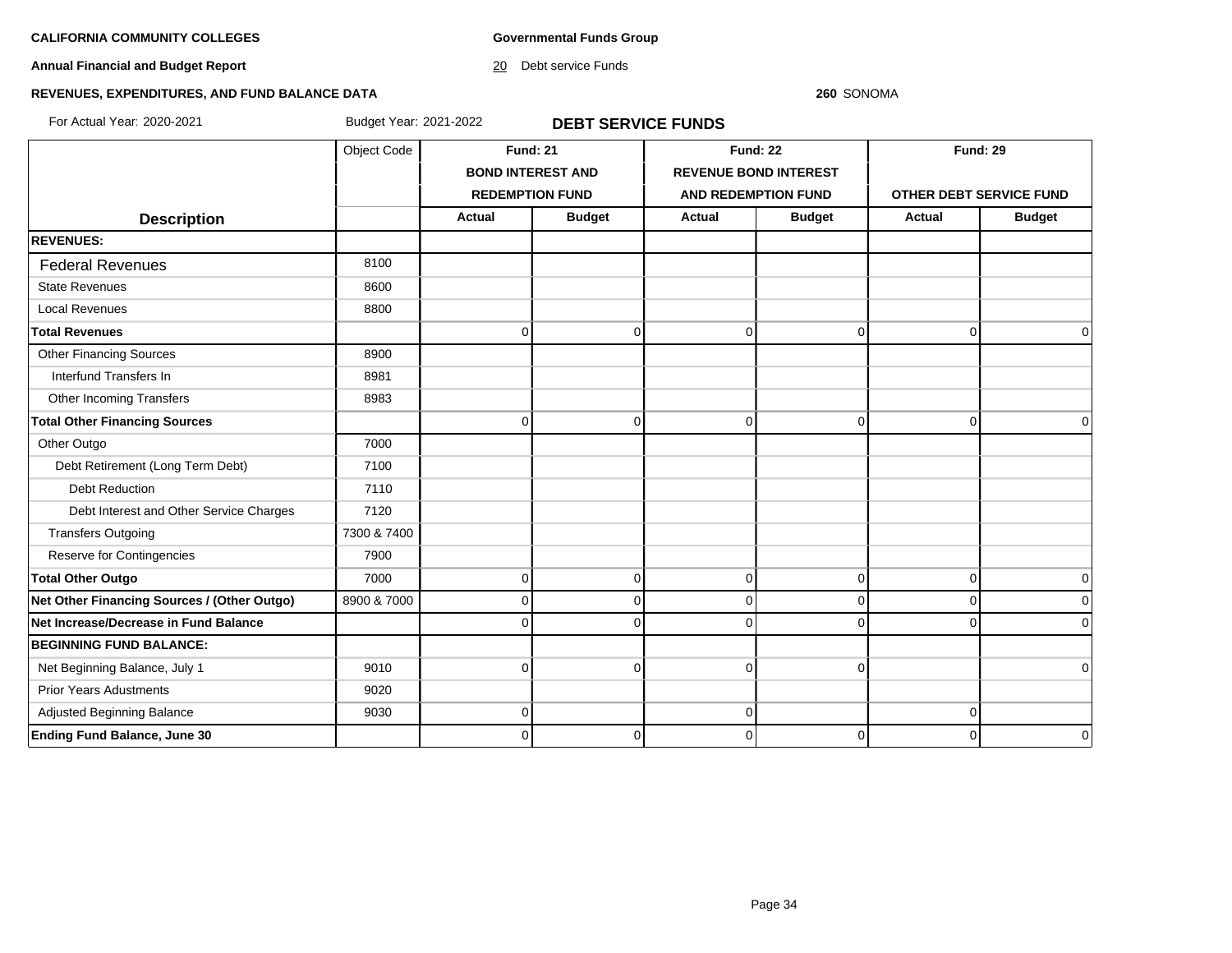**Annual Financial and Budget Report**

**Governmental Funds Group**

**30 Special Revenue Funds -- Part 1**

### **260** SONOMA

| For Actual Year: 2020-2021                                | Budget Year: 2021-2022 | <b>Special Revenue Funds</b> |                       |                |                       |                               |                |  |  |  |
|-----------------------------------------------------------|------------------------|------------------------------|-----------------------|----------------|-----------------------|-------------------------------|----------------|--|--|--|
|                                                           | Object                 | <b>FUND: 31</b>              |                       |                | <b>FUND 32</b>        |                               | FUND 33        |  |  |  |
|                                                           | Code                   |                              | <b>BOOKSTORE FUND</b> |                | <b>CAFETERIA FUND</b> | <b>CHILD DEVELOPMENT FUND</b> |                |  |  |  |
| <b>Description</b>                                        |                        | <b>Actual</b>                | <b>Budget</b>         | Actual         | <b>Budget</b>         | <b>Actual</b>                 | <b>Budget</b>  |  |  |  |
| <b>REVENUES:</b>                                          |                        |                              |                       |                |                       |                               |                |  |  |  |
| <b>Federal Revenues</b>                                   | 8100                   |                              |                       |                |                       |                               | 63,152         |  |  |  |
| <b>State Revenues</b>                                     | 8600                   |                              |                       |                |                       | 919,470                       | 907,000        |  |  |  |
| <b>Local Revenues</b>                                     | 8800                   |                              |                       |                |                       | (258)                         |                |  |  |  |
| Total Income                                              |                        | $\overline{0}$               | $\overline{0}$        | $\Omega$       | $\Omega$              | 919,212                       | 970,152        |  |  |  |
| <b>Expenditures</b>                                       |                        |                              |                       |                |                       |                               |                |  |  |  |
| <b>Academic Salaries</b>                                  | 1000                   |                              |                       |                |                       | 112,205                       | 124,100        |  |  |  |
| <b>Classified Salaries</b>                                | 2000                   |                              |                       |                |                       | 674,033                       | 727,421        |  |  |  |
| <b>Employee Benefits</b>                                  | 3000                   |                              |                       |                |                       | 461,451                       | 514,814        |  |  |  |
| Supplies and Materials                                    | 4000                   |                              |                       |                |                       | 4,004                         | 8,690          |  |  |  |
| Other Operating Expenses and Services                     | 5000                   |                              |                       |                |                       | 4,977                         |                |  |  |  |
| <b>Capital Outlay</b>                                     | 6000                   |                              |                       |                |                       | 1,248                         | 1,350          |  |  |  |
| <b>Total Expenditures</b>                                 |                        | $\Omega$                     | $\mathbf 0$           | O              | $\Omega$              | 1,257,918                     | 1,376,375      |  |  |  |
| <b>Excess /(Deficiency) of Revenues over Expenditures</b> |                        | $\Omega$                     | $\mathbf 0$           | $\Omega$       | $\Omega$              | (338, 706)                    | (406, 223)     |  |  |  |
| <b>Other Financing Sources</b>                            | 8900                   |                              |                       |                |                       | 338,706                       | 423,128        |  |  |  |
| Other Outgo                                               | 7000                   |                              |                       |                |                       |                               | 16,905         |  |  |  |
| Net Increase/(Decrease) in Fund Balance                   |                        | $\overline{0}$               | $\mathbf 0$           | $\Omega$       | $\Omega$              |                               | $\overline{0}$ |  |  |  |
| <b>Begining Fund Balance:</b>                             |                        |                              |                       |                |                       |                               |                |  |  |  |
| Net Beginning Balance, July 1                             | 9010                   |                              | $\mathbf 0$           |                | $\Omega$              | 0                             | $\overline{0}$ |  |  |  |
| <b>Prior Years Adustments</b>                             | 9020                   |                              |                       |                |                       |                               |                |  |  |  |
| Adjusted Beginning Balance                                | 9030                   | $\overline{0}$               |                       | $\overline{0}$ |                       | $\Omega$                      |                |  |  |  |
| <b>Ending Fund Balance, June 30</b>                       |                        | $\overline{0}$               | $\pmb{0}$             | $\mathbf 0$    | $\mathbf 0$           | $\Omega$                      | $\overline{0}$ |  |  |  |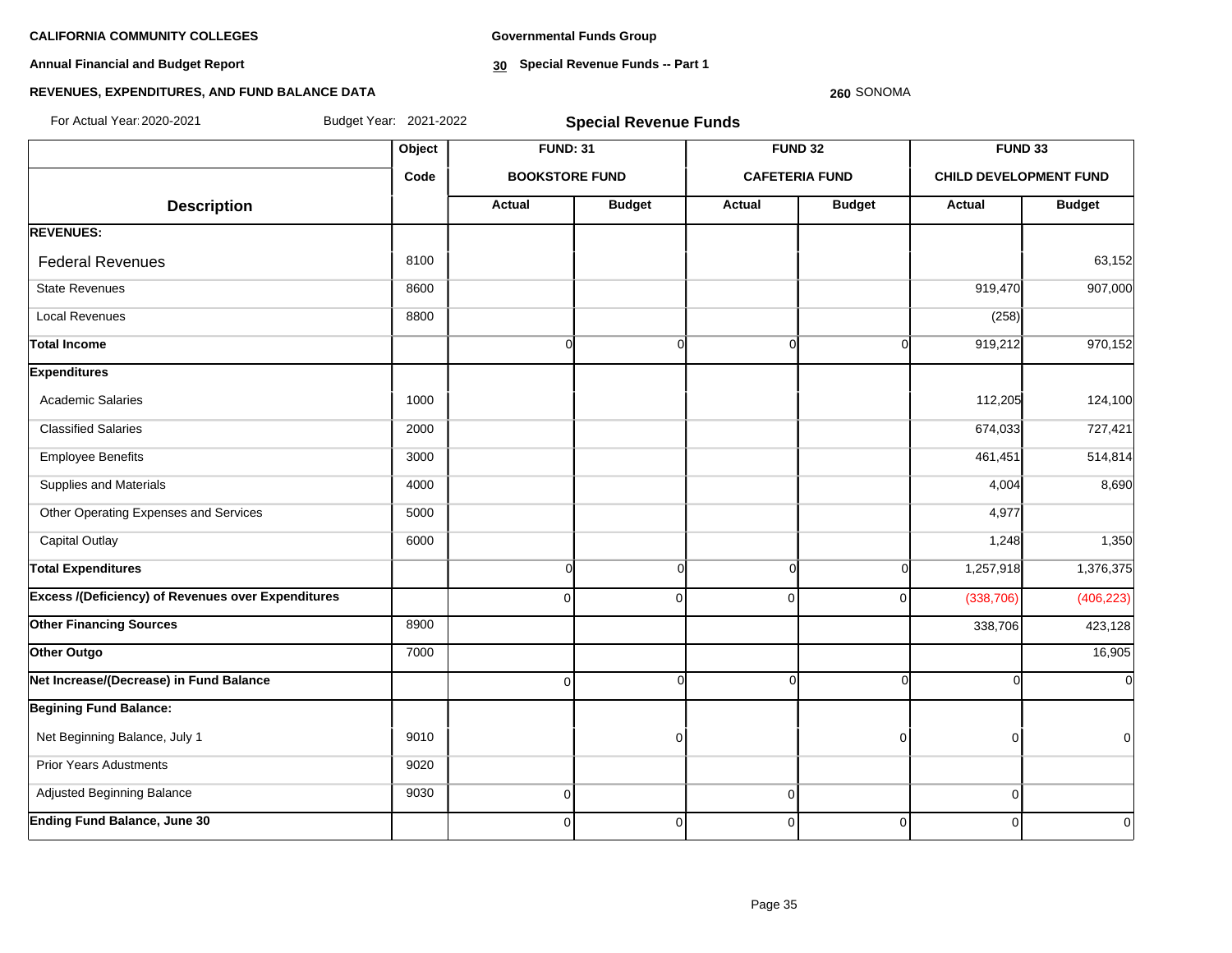**Annual Financial and Budget Report**

**Governmental Funds Group**

**30 Special Revenue Funds -- Part 2**

### **260** SONOMA

| For Actual Year 2020-2021                          | Budget Year: 2021-2022 |                            | <b>Special Revenue Funds</b> |                                  |               |                            |               |  |  |
|----------------------------------------------------|------------------------|----------------------------|------------------------------|----------------------------------|---------------|----------------------------|---------------|--|--|
|                                                    | Object                 | <b>FUND: 34</b>            |                              | FUND 35                          |               | FUND 39                    |               |  |  |
|                                                    | Code                   | <b>FARM OPERATION FUND</b> |                              | <b>REVENUE BOND PROJECT FUND</b> |               | OTHER SPECIAL REVENUE FUND |               |  |  |
| <b>Description</b>                                 |                        | <b>Actual</b>              | <b>Budget</b>                | Actual                           | <b>Budget</b> | Actual                     | <b>Budget</b> |  |  |
| <b>REVENUES:</b>                                   |                        |                            |                              |                                  |               |                            |               |  |  |
| <b>Federal Revenues</b>                            | 8100                   |                            |                              |                                  |               |                            |               |  |  |
| <b>State Revenues</b>                              | 8600                   |                            |                              |                                  |               |                            |               |  |  |
| <b>Local Revenues</b>                              | 8800                   | 1,161,847                  | 1,484,908                    | 125,814                          | 77,000        | 2,153,383                  | 1,995,288     |  |  |
| <b>Total Income</b>                                |                        | 1,161,847                  | 1,484,908                    | 125,814                          | 77,000        | 2,153,383                  | 1,995,288     |  |  |
| <b>Expenditures</b>                                |                        |                            |                              |                                  |               |                            |               |  |  |
| <b>Academic Salaries</b>                           | 1000                   | 3,256                      | 1,000                        |                                  |               |                            |               |  |  |
| <b>Classified Salaries</b>                         | 2000                   | 387,313                    | 518,590                      |                                  |               | 1,280,706                  | 1,418,713     |  |  |
| <b>Employee Benefits</b>                           | 3000                   | 204,390                    | 250,466                      |                                  |               | 448,133                    | 549,889       |  |  |
| Supplies and Materials                             | 4000                   | 34,258                     | 63,611                       |                                  |               | 4,968                      | 8,835         |  |  |
| Other Operating Expenses and Services              | 5000                   | 748,451                    | 796,556                      | 6,394                            | 72,000        | 121,545                    | 192,851       |  |  |
| <b>Capital Outlay</b>                              | 6000                   | 47,101                     | 112,288                      |                                  | 20,000        |                            | 5,000         |  |  |
| <b>Total Expenditures</b>                          |                        | 1,424,769                  | 1,742,511                    | 6,394                            | 92,000        | 1,855,352                  | 2,175,288     |  |  |
| Excess /(Deficiency) of Revenues over Expenditures |                        | (262, 922)                 | (257, 603)                   | 119,420                          | (15,000)      | 298,031                    | (180,000)     |  |  |
| <b>Other Financing Sources</b>                     | 8900                   | 150,000                    | 105,000                      |                                  |               | 492,140                    | 180,000       |  |  |
| Other Outgo                                        | 7000                   |                            | 510,000                      |                                  |               |                            |               |  |  |
| Net Increase/(Decrease) in Fund Balance            |                        | (112, 922)                 | (662, 603)                   | 119,420                          | (15,000)      | 790,171                    | $\Omega$      |  |  |
| <b>Begining Fund Balance:</b>                      |                        |                            |                              |                                  |               |                            |               |  |  |
| Net Beginning Balance, July 1                      | 9010                   | 1,123,515                  | 1,010,593                    | 110,229                          | 229,649       | 77,423                     | 867,594       |  |  |
| <b>Prior Years Adustments</b>                      | 9020                   |                            |                              |                                  |               |                            |               |  |  |
| Adjusted Beginning Balance                         | 9030                   | 1,123,515                  |                              | 110,229                          |               | 77,423                     |               |  |  |
| <b>Ending Fund Balance, June 30</b>                |                        | 1,010,593                  | 347,990                      | 229,649                          | 214,649       | 867,594                    | 867,594       |  |  |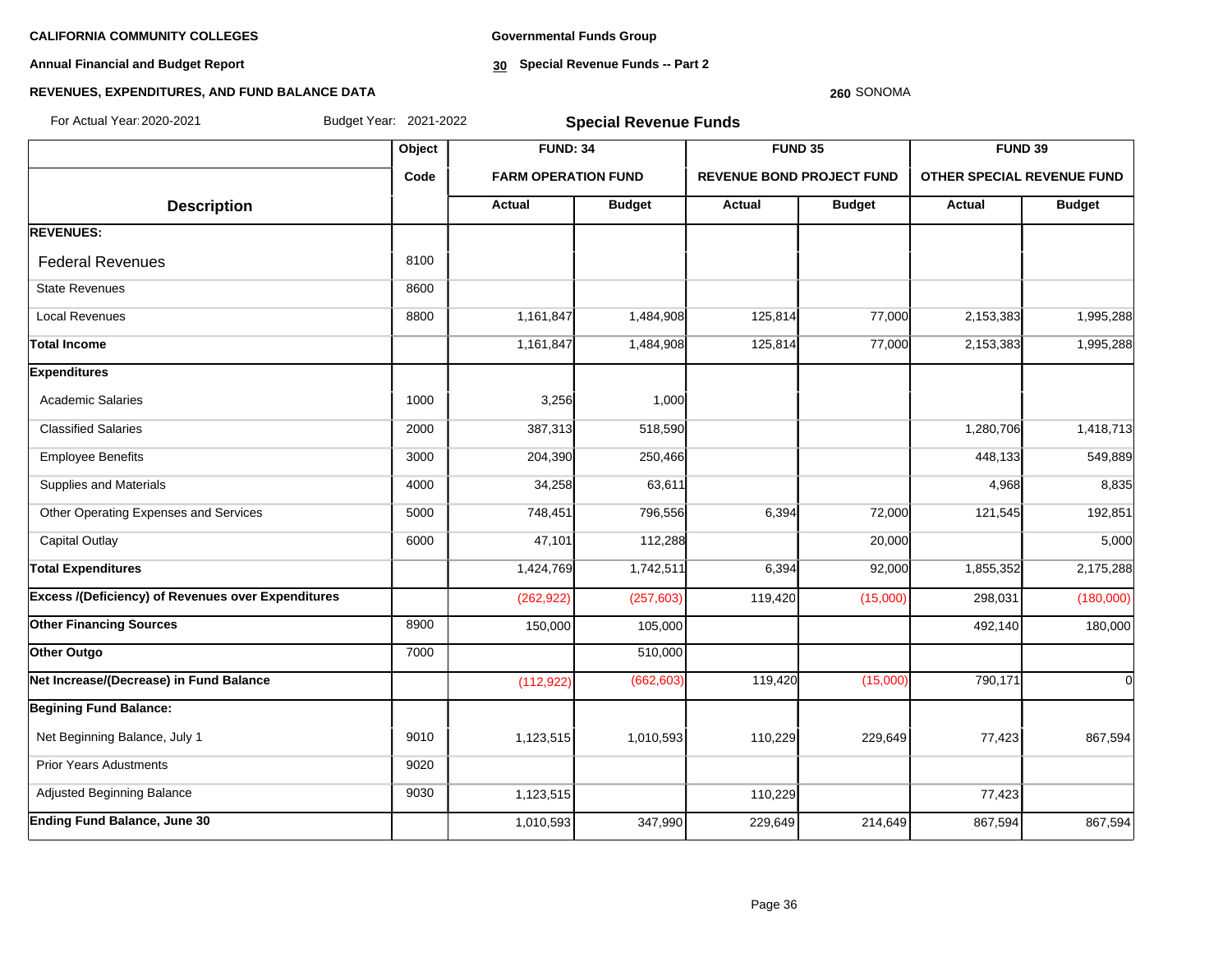**Annual Financial and Budget Report**

**Governmental Funds Group**

**40 Capital Projects Funds**

### **REVENUES, EXPENDITURES, AND FUND BALANCE DATA**

# **Object FUND: 41 FUND 42 FUND 43 Code CAPITAL QUTLAY PROJECTS FUND REVENUE BOND CONSTRUCTION FUND GENERAL OBLIGATION BOND FUND**  $\begin{array}{|c|c|c|c|c|c|}\n\hline\n\textbf{A} & \textbf{A} & \textbf{B} & \textbf{B} & \textbf{B} & \textbf{B} & \textbf{B} & \textbf{B} & \textbf{B} & \textbf{B} & \textbf{B} & \textbf{B} & \textbf{B} & \textbf{B} & \textbf{B} & \textbf{B} & \textbf{B} & \textbf{B} & \textbf{B} & \textbf{B} & \textbf{B} & \textbf{B} & \textbf{B} & \textbf{B} & \textbf{B} & \textbf{B} & \textbf{B} & \textbf{B} & \$ **REVENUES: Federal Revenues 6,975,878** 144,122 6,975,878 State Revenues 8600 11,214,233 25,814,868 Local Revenues 8800 1,964,129 100,000 1,059,890 1,500,000 **Total Income** 13,322,484 32,890,746 0 0 1,059,890 1,500,000 **Expenditures** Academic Salaries 1000 and 1000 Classified Salaries 2000 933,744 1,096,111 Employee Benefits 3000 3000 3000 200 423,377 521,859 Supplies and Materials **19,747** 15,068 Other Operating Expenses and Services **5000** 5000 278,311 2,997 2,997 3,215,684 3,215,684 3,215,684 1,466,312 Capital Outlay 6000 11,358,355 35,933,551 36,612,242 94,038,133 Total Expenditures 11,636,666 35,936,548| 97,137,483 **Excess /(Deficiency) of Revenues over Expenditures** 1,685,818 (3,045,802) 0 0 0 (40,144,904) (95,637,483) **Other Financing Sources** 8900 **Other Outgo 7,668,145** 7,668,145 **Net Increase/(Decrease) in Fund Balance** 1,685,818 (9,677,802) 1,685,818 (9,677,802) 0 0 (40,144,904) (103,305,628) **Begining Fund Balance:** Net Beginning Balance, July 1 9010 | 9010 | 7,991,984 9,677,802 | 0 | 0 143,450,532 | 103,305,628 Prior Years Adustments **19020** Adjusted Beginning Balance **1986 12, 12030 12030 12030 1204** 1205 1206 1207 1208 1208 1208 1320 1332 143,450,532 **Ending Fund Balance, June 30** 9 9,677,802 0 0 0 0 0 103,305,628 0 103,305,628 For Actual Year:2020-2021 Budget Year: 2021-2022 **Capital Projects Funds**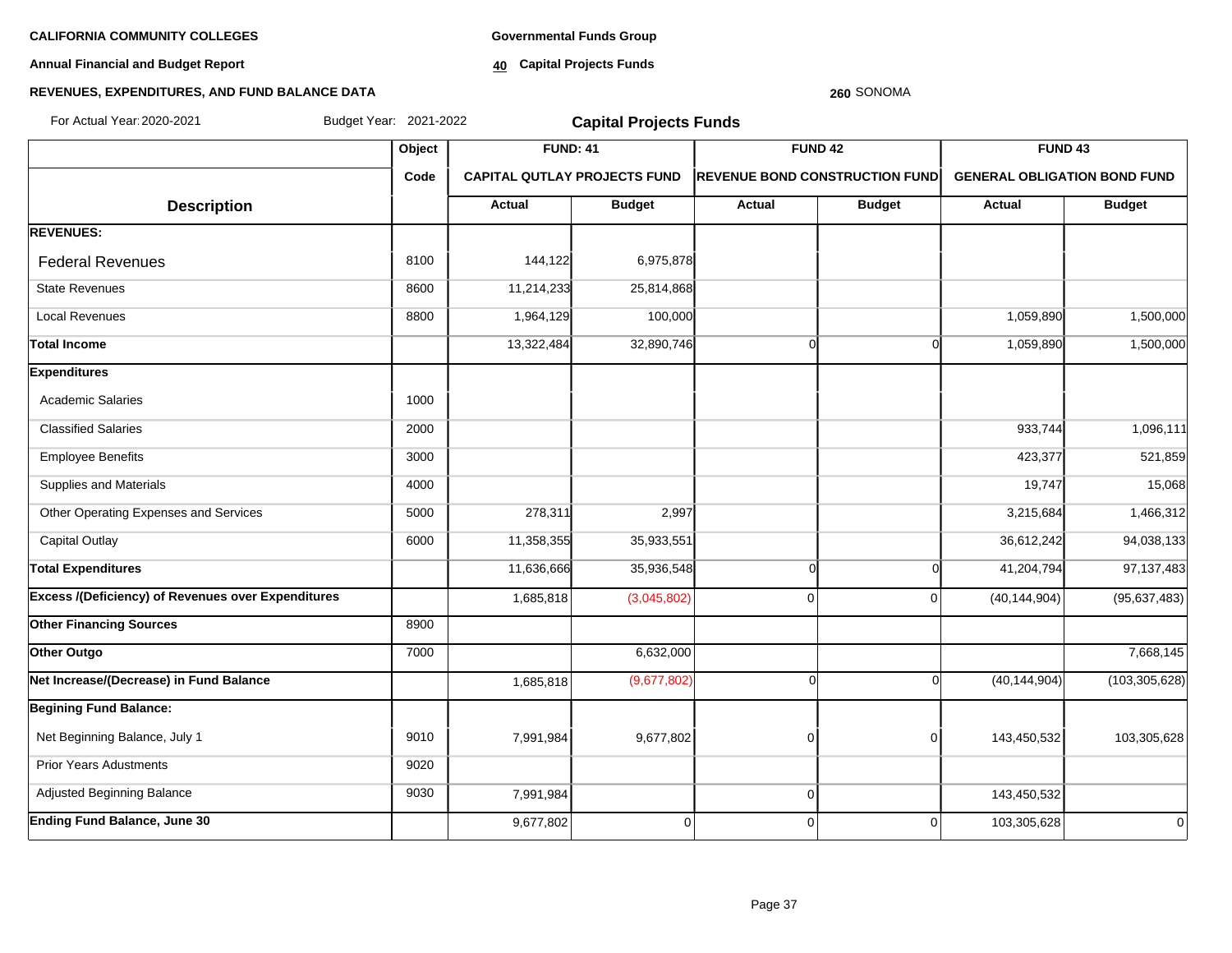**Proprietary Funds Group**

**Annual Financial and Budget Report**

**50 Enterprise Funds Group -- Part 1**

# **REVENUES, EXPENDITURES, AND FUND BALANCE DATA**

| For Actual Year: 2020-2021              | Budget Year: 2021-2022 |                       | <b>Enterprise Funds</b> |                       |               |                        |                |
|-----------------------------------------|------------------------|-----------------------|-------------------------|-----------------------|---------------|------------------------|----------------|
|                                         | Object                 | <b>FUND: 51</b>       |                         | <b>FUND 52</b>        |               | <b>FUND 53</b>         |                |
|                                         | Code                   | <b>BOOKSTORE FUND</b> |                         | <b>CAFETERIA FUND</b> |               | <b>FARM OPERATIONS</b> |                |
| <b>Description</b>                      |                        | <b>Actual</b>         | <b>Budget</b>           | <b>Actual</b>         | <b>Budget</b> | <b>Actual</b>          | <b>Budget</b>  |
| <b>REVENUES:</b>                        |                        |                       |                         |                       |               |                        |                |
| <b>Local Revenues</b>                   | 8800                   |                       |                         |                       |               |                        |                |
| <b>Other Financing Sources</b>          | 8900                   |                       |                         |                       |               |                        |                |
| <b>Total Income</b>                     |                        | $\Omega$              | $\Omega$                | $\Omega$              | $\Omega$      | C                      | $\Omega$       |
| <b>Cost of Sales</b>                    | 5890                   |                       |                         |                       |               |                        |                |
| <b>Gross Profit or Loss</b>             |                        | U                     | U                       | $\Omega$              | $\Omega$      |                        | $\Omega$       |
| <b>Expenditures</b>                     |                        |                       |                         |                       |               |                        |                |
| <b>Academic Salaries</b>                | 1000                   |                       |                         |                       |               |                        |                |
| <b>Classified Salaries</b>              | 2000                   |                       |                         |                       |               |                        |                |
| <b>Employee Benefits</b>                | 3000                   |                       |                         |                       |               |                        |                |
| Supplies and Materials                  | 4000                   |                       |                         |                       |               |                        |                |
| Other Operating Expenses and Services   | 5000                   |                       |                         |                       |               |                        |                |
| <b>Capital Outlay</b>                   | 6000                   |                       |                         |                       |               |                        |                |
| <b>Total Expenditures</b>               |                        | $\Omega$              | $\Omega$                | $\overline{0}$        | $\Omega$      | $\Omega$               | $\overline{0}$ |
| <b>Net Profit or Loss</b>               |                        | $\Omega$              | $\Omega$                | $\overline{0}$        | 0             | $\Omega$               | $\overline{0}$ |
| Other Outgo                             | 7000                   |                       |                         |                       |               |                        |                |
| Net Increase/(Decrease) in Fund Balance |                        | $\mathbf 0$           | $\Omega$                | $\overline{0}$        | $\Omega$      |                        | $\overline{0}$ |
| <b>Begining Fund Balance:</b>           |                        |                       |                         |                       |               |                        |                |
| Net Beginning Balance, July 1           | 9010                   | 0                     | $\Omega$                |                       | $\mathbf 0$   |                        | $\overline{0}$ |
| <b>Prior Years Adustments</b>           | 9020                   |                       |                         |                       |               |                        |                |
| Adjusted Beginning Balance              | 9030                   | 0                     |                         | 0                     |               | $\mathbf 0$            |                |
| <b>Ending Fund Balance, June 30</b>     |                        | $\Omega$              | $\mathbf{0}$            | $\overline{0}$        | $\Omega$      | $\Omega$               | $\overline{0}$ |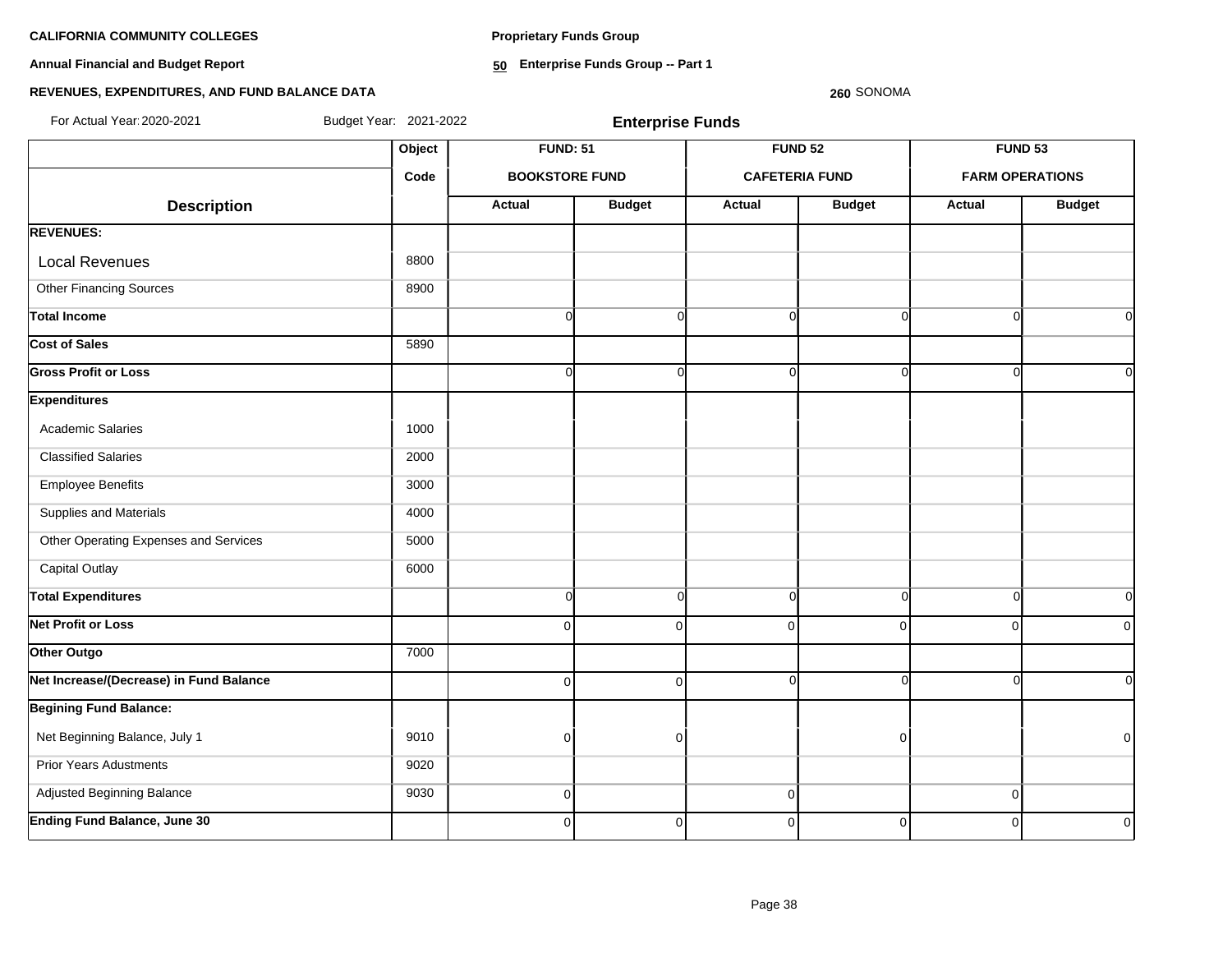**Proprietary Funds Group**

**Annual Financial and Budget Report**

**50 Enterprise Funds Group -- Part 2**

# **REVENUES, EXPENDITURES, AND FUND BALANCE DATA**

| For Actual Year: 2020-2021              | Budget Year: 2021-2022 |                              | <b>Enterprise Funds</b> |  |  |
|-----------------------------------------|------------------------|------------------------------|-------------------------|--|--|
|                                         | Object                 | <b>FUND: 59</b>              |                         |  |  |
|                                         | Code                   | <b>OTHER ENTERPRISE FUND</b> |                         |  |  |
| <b>Description</b>                      |                        | <b>Actual</b>                | <b>Budget</b>           |  |  |
| <b>REVENUES:</b>                        |                        |                              |                         |  |  |
| <b>Local Revenues</b>                   | 8800                   |                              |                         |  |  |
| Other Financing Sources                 | 8900                   |                              |                         |  |  |
| <b>Total Income</b>                     |                        | $\overline{0}$               | $\overline{0}$          |  |  |
| <b>Cost of Sales</b>                    | 5890                   |                              |                         |  |  |
| <b>Gross Profit or Loss</b>             |                        | Οl                           | ΩI                      |  |  |
| <b>Expenditures</b>                     |                        |                              |                         |  |  |
| Academic Salaries                       | 1000                   |                              |                         |  |  |
| <b>Classified Salaries</b>              | 2000                   |                              |                         |  |  |
| <b>Employee Benefits</b>                | 3000                   |                              |                         |  |  |
| Supplies and Materials                  | 4000                   |                              |                         |  |  |
| Other Operating Expenses and Services   | 5000                   |                              |                         |  |  |
| <b>Capital Outlay</b>                   | 6000                   |                              |                         |  |  |
| <b>Total Expenditures</b>               |                        | 0l                           | $\Omega$                |  |  |
| <b>Net Profit or Loss</b>               |                        | $\Omega$                     | $\Omega$                |  |  |
| Other Outgo                             | 7000                   |                              |                         |  |  |
| Net Increase/(Decrease) in Fund Balance |                        | $\Omega$                     | $\Omega$                |  |  |
| <b>Begining Fund Balance:</b>           |                        |                              |                         |  |  |
| Net Beginning Balance, July 1           | 9010                   |                              | $\overline{0}$          |  |  |
| <b>Prior Years Adustments</b>           | 9020                   |                              |                         |  |  |
| Adjusted Beginning Balance              | 9030                   | $\overline{0}$               |                         |  |  |
| <b>Ending Fund Balance, June 30</b>     |                        | $\overline{0}$               | $\overline{0}$          |  |  |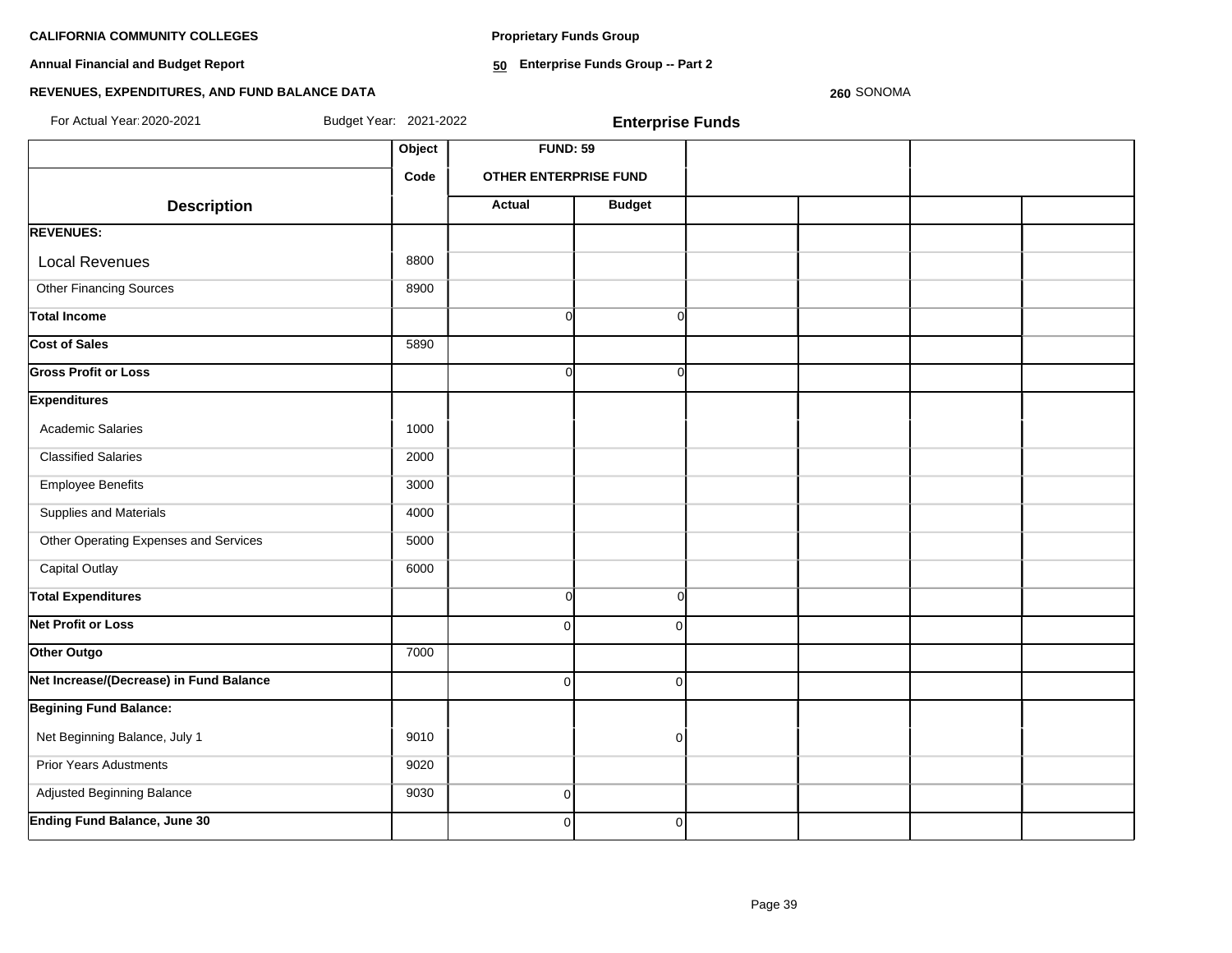**Annual Financial and Budget Report**

**Proprietary Funds Group**

**60 Enterprise Funds Group** 

# **REVENUES, EXPENDITURES, AND FUND BALANCE DATA**

| Budget Year: 2021-2022<br>For Actual Year: 2020-2021 |        |                            | <b>Internal Service Funds</b> |                                     |               |  |
|------------------------------------------------------|--------|----------------------------|-------------------------------|-------------------------------------|---------------|--|
|                                                      | Object | <b>FUND: 61</b>            |                               | <b>FUND 69</b>                      |               |  |
|                                                      | Code   | <b>SELF-INSURANCE FUND</b> |                               | <b>OTHER INTERNAL SERVICES FUND</b> |               |  |
| <b>Description</b>                                   |        | Actual                     | <b>Budget</b>                 | <b>Actual</b>                       | <b>Budget</b> |  |
| <b>REVENUES:</b>                                     |        |                            |                               |                                     |               |  |
| <b>Local Revenues</b>                                | 8800   | 1,691,159                  | 1,795,000                     | 843                                 | 2,000         |  |
| <b>Other Financing Sources</b>                       | 8900   |                            |                               | 2,250,000                           | 2,100,000     |  |
| <b>Total Income</b>                                  |        | 1,691,159                  | 1,795,000                     | 2,250,843                           | 2,102,000     |  |
| <b>Expenditures</b>                                  |        |                            |                               |                                     |               |  |
| <b>Academic Salaries</b>                             | 1000   | 18,438                     |                               |                                     |               |  |
| <b>Classified Salaries</b>                           | 2000   | 1,235                      | 15,000                        |                                     |               |  |
| <b>Employee Benefits</b>                             | 3000   | 2,288                      | 1,327                         | 2,243,485                           | 2,100,000     |  |
| Supplies and Materials                               | 4000   |                            | 5,500                         |                                     |               |  |
| Other Operating Expenses and Services                | 5000   | 1,321,411                  | 1,790,000                     |                                     |               |  |
| <b>Capital Outlay</b>                                | 6000   | 2,910                      | 5,000                         |                                     |               |  |
| <b>Total Expenditures</b>                            |        | 1,346,282                  | 1,816,827                     | 2,243,485                           | 2,100,000     |  |
| <b>Net Profit or Loss</b>                            |        | 344,877                    | (21, 827)                     | 7,358                               | 2,000         |  |
| Other Outgo                                          | 7000   |                            |                               |                                     |               |  |
| Net Increase/(Decrease) in Fund Balance              |        | 344,877                    | (21, 827)                     | 7,358                               | 2,000         |  |
| <b>Begining Fund Balance:</b>                        |        |                            |                               |                                     |               |  |
| Net Beginning Balance, July 1                        | 9010   | 62,070                     | 406,947                       | 1,521,145                           | 1,528,503     |  |
| <b>Prior Years Adustments</b>                        | 9020   |                            |                               |                                     |               |  |
| Adjusted Beginning Balance                           | 9030   | 62,070                     |                               | 1,521,145                           |               |  |
| <b>Ending Fund Balance, June 30</b>                  |        | 406,947                    | 385,120                       | 1,528,503                           | 1,530,503     |  |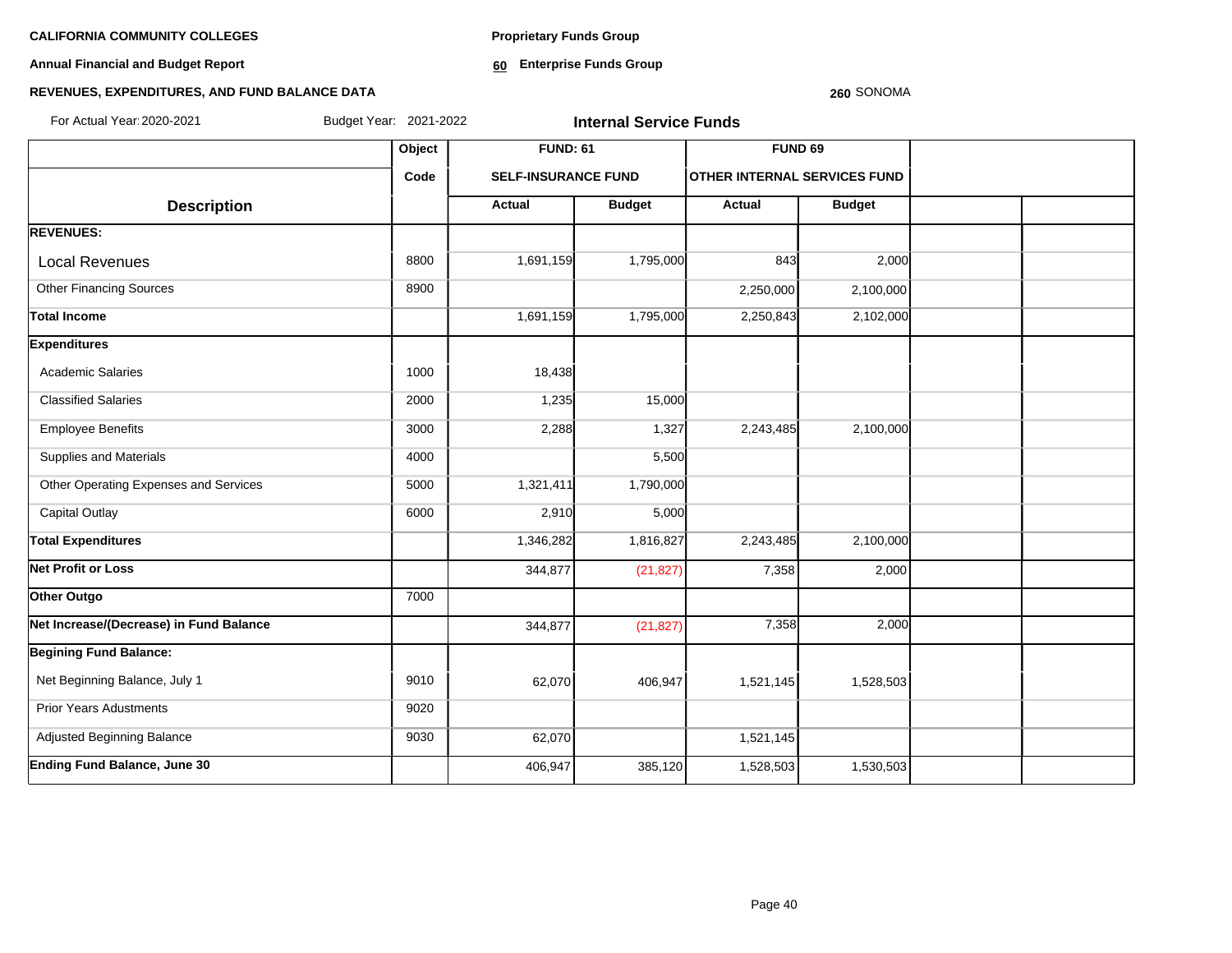**Annual Financial and Budget Report**

**Fiduciary Funds Group**

**70 Fiduciary Funds Group -- Part 1**

### **260** SONOMA

| For Actual Year: 2020-2021                                | Budget Year: 2021-2022 |                                        | <b>Fiduciary Funds Group</b> |                                                |               |                                   |               |
|-----------------------------------------------------------|------------------------|----------------------------------------|------------------------------|------------------------------------------------|---------------|-----------------------------------|---------------|
|                                                           | Object                 | <b>FUND: 71</b>                        |                              | <b>FUND 72</b>                                 |               | <b>FUND 73</b>                    |               |
|                                                           | Code                   | <b> ASSOCIATED STUDENTS TRUST FUND</b> |                              | <b>REPRESENTATION FEE TRUST</b><br><b>FUND</b> |               | <b>BODY CENTER FEE TRUST FUND</b> |               |
| <b>Description</b>                                        |                        | <b>Actual</b>                          | <b>Budget</b>                | <b>Actual</b>                                  | <b>Budget</b> | Actual                            | <b>Budget</b> |
| <b>REVENUES:</b>                                          |                        |                                        |                              |                                                |               |                                   |               |
| <b>Federal Revenues</b>                                   | 8100                   |                                        |                              |                                                |               |                                   |               |
| <b>State Revenues</b>                                     | 8600                   |                                        |                              |                                                |               |                                   |               |
| <b>Local Revenues</b>                                     | 8800                   | 290,265                                | 300,000                      | 67,684                                         | 37,000        | 182,412                           | 84,000        |
| <b>Total Income</b>                                       |                        | 290,265                                | 300,000                      | 67,684                                         | 37,000        | 182,412                           | 84,000        |
| <b>Expenditures</b>                                       |                        |                                        |                              |                                                |               |                                   |               |
| <b>Academic Salaries</b>                                  | 1000                   |                                        |                              |                                                |               |                                   |               |
| <b>Classified Salaries</b>                                | 2000                   | 11,001                                 | 11,000                       | 25,455                                         | 66,002        | 66,036                            | 73,993        |
| <b>Employee Benefits</b>                                  | 3000                   | 4,682                                  | 5,000                        | 10,834                                         | 21,004        | 36,531                            | 46,334        |
| Supplies and Materials                                    | 4000                   | 22,035                                 | 22,000                       |                                                |               |                                   |               |
| Other Operating Expenses and Services                     | 5000                   | 161,609                                | 165,000                      |                                                | 5,500         | 12,984                            | 16,800        |
| <b>Capital Outlay</b>                                     | 6000                   |                                        |                              |                                                |               |                                   |               |
| <b>Total Expenditures</b>                                 |                        | 199,327                                | 203,000                      | 36,289                                         | 92,506        | 115,551                           | 137,127       |
| <b>Excess /(Deficiency) of Revenues over Expenditures</b> |                        | 90,938                                 | 97,000                       | 31,395                                         | (55,506)      | 66,861                            | (53, 127)     |
| <b>Other Financing Sources</b>                            | 8900                   |                                        |                              |                                                |               |                                   |               |
| Other Outgo                                               | 7000                   |                                        |                              | 27,294                                         | 2,520         |                                   |               |
| Net Increase/(Decrease) in Fund Balance                   |                        | 90,938                                 | $\overline{97,000}$          | 4,101                                          | (58, 026)     | 66,861                            | (53, 127)     |
| <b>Begining Fund Balance:</b>                             |                        |                                        |                              |                                                |               |                                   |               |
| Net Beginning Balance, July 1                             | 9010                   | 338,350                                | 429,288                      | 187,140                                        | 191,241       | 271,186                           | 338,047       |
| <b>Prior Years Adustments</b>                             | 9020                   |                                        |                              |                                                |               |                                   |               |
| Adjusted Beginning Balance                                | 9030                   | 338,350                                |                              | 187,140                                        |               | 271,186                           |               |
| <b>Ending Fund Balance, June 30</b>                       |                        | 429,288                                | 526,288                      | 191,241                                        | 133,215       | 338,047                           | 284,920       |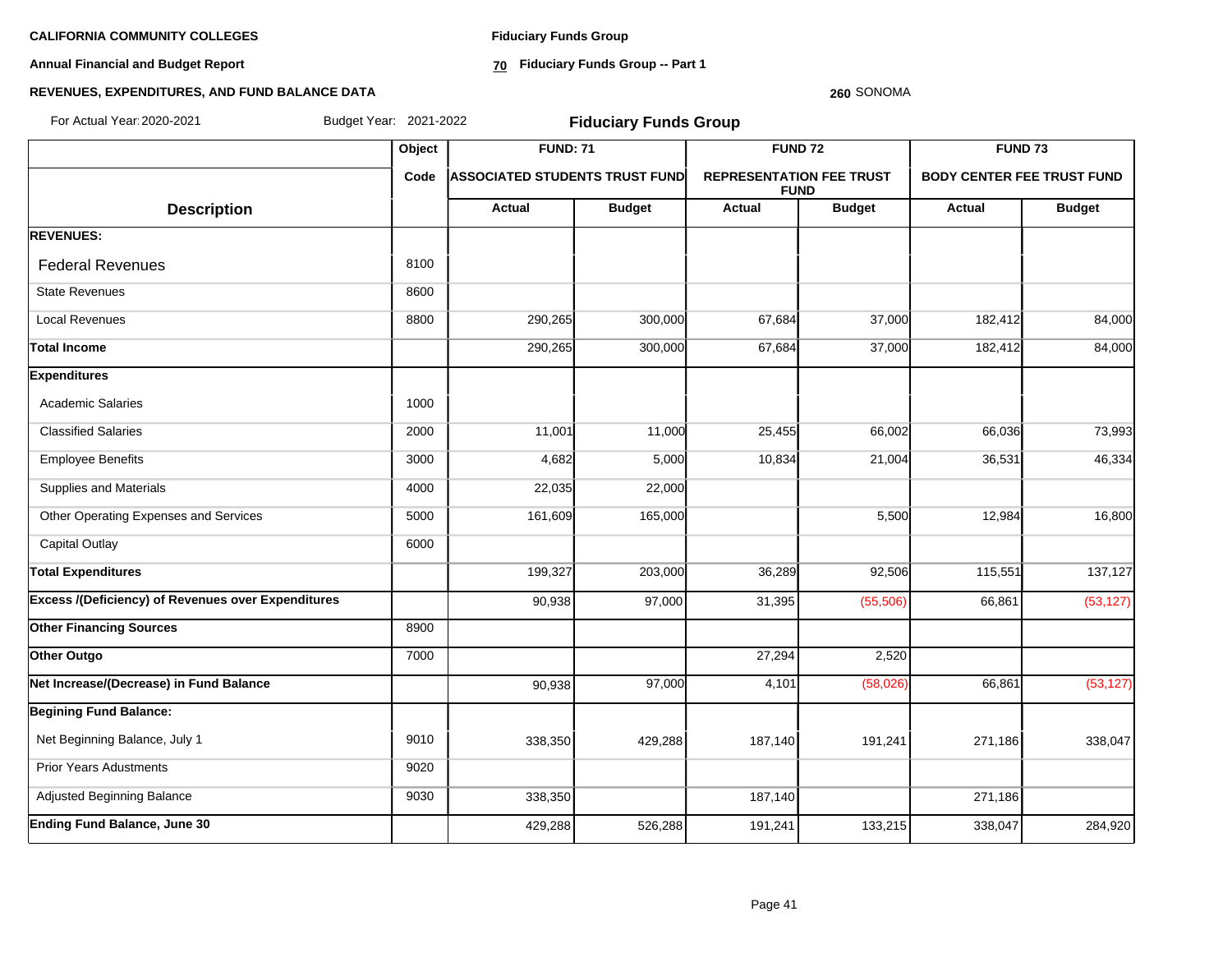**Annual Financial and Budget Report**

**Fiduciary Funds Group**

**70 Fiduciary Funds Group -- Part 2**

### **260** SONOMA

| For Actual Year: 2020-2021                                | Budget Year: 2021-2022 |                                 | <b>Fiduciary Funds Group</b> |             |                                                    |                |                              |
|-----------------------------------------------------------|------------------------|---------------------------------|------------------------------|-------------|----------------------------------------------------|----------------|------------------------------|
|                                                           | Object                 | <b>FUND: 74</b>                 |                              |             | FUND <sub>75</sub>                                 |                | FUND <sub>76</sub>           |
|                                                           | Code                   | <b>FINANCIAL AID TRUST FUND</b> |                              |             | <b>SCHOLARSHIP &amp; LOAN TRUST</b><br><b>FUND</b> |                | <b>INVESTMENT TRUST FUND</b> |
| <b>Description</b>                                        |                        | Actual                          | <b>Budget</b>                | Actual      | <b>Budget</b>                                      | Actual         | <b>Budget</b>                |
| <b>REVENUES:</b>                                          |                        |                                 |                              |             |                                                    |                |                              |
| <b>Federal Revenues</b>                                   | 8100                   | 15,252,173                      | 15,250,000                   |             |                                                    |                |                              |
| <b>State Revenues</b>                                     | 8600                   | 3,163,261                       | 3,250,000                    |             |                                                    |                |                              |
| <b>Local Revenues</b>                                     | 8800                   | 4,293                           | 5,000                        | 2,736,051   | 2,800,000                                          |                |                              |
| <b>Total Income</b>                                       |                        | 18,419,727                      | 18,505,000                   | 2,736,051   | 2,800,000                                          | $\Omega$       | $\Omega$                     |
| <b>Expenditures</b>                                       |                        |                                 |                              |             |                                                    |                |                              |
| <b>Academic Salaries</b>                                  | 1000                   |                                 |                              |             |                                                    |                |                              |
| <b>Classified Salaries</b>                                | 2000                   |                                 |                              |             |                                                    |                |                              |
| <b>Employee Benefits</b>                                  | 3000                   |                                 |                              |             |                                                    |                |                              |
| Supplies and Materials                                    | 4000                   |                                 |                              |             |                                                    |                |                              |
| Other Operating Expenses and Services                     | 5000                   |                                 |                              |             |                                                    |                |                              |
| <b>Capital Outlay</b>                                     | 6000                   | 24,145                          | 25,000                       |             |                                                    |                |                              |
| <b>Total Expenditures</b>                                 |                        | 24,145                          | 25,000                       | $\Omega$    | $\Omega$                                           | $\Omega$       | $\Omega$                     |
| <b>Excess /(Deficiency) of Revenues over Expenditures</b> |                        | 18,395,582                      | 18,480,000                   | 2,736,051   | 2,800,000                                          | $\Omega$       | $\Omega$                     |
| <b>Other Financing Sources</b>                            | 8900                   | 1,195,713                       |                              |             |                                                    |                |                              |
| Other Outgo                                               | 7000                   | 19,591,295                      | 18,480,000                   | 2,736,051   | 2,800,000                                          |                |                              |
| Net Increase/(Decrease) in Fund Balance                   |                        | $\mathbf 0$                     | ∩                            | $\Omega$    |                                                    |                | $\Omega$                     |
| <b>Begining Fund Balance:</b>                             |                        |                                 |                              |             |                                                    |                |                              |
| Net Beginning Balance, July 1                             | 9010                   | $\overline{0}$                  | $\Omega$                     | $\Omega$    | $\Omega$                                           |                | $\Omega$                     |
| <b>Prior Years Adustments</b>                             | 9020                   |                                 |                              |             |                                                    |                |                              |
| Adjusted Beginning Balance                                | 9030                   | $\boldsymbol{0}$                |                              | $\mathbf 0$ |                                                    | $\overline{0}$ |                              |
| Ending Fund Balance, June 30                              |                        | $\overline{0}$                  | $\overline{0}$               | 0           | $\mathbf 0$                                        | $\Omega$       | $\overline{0}$               |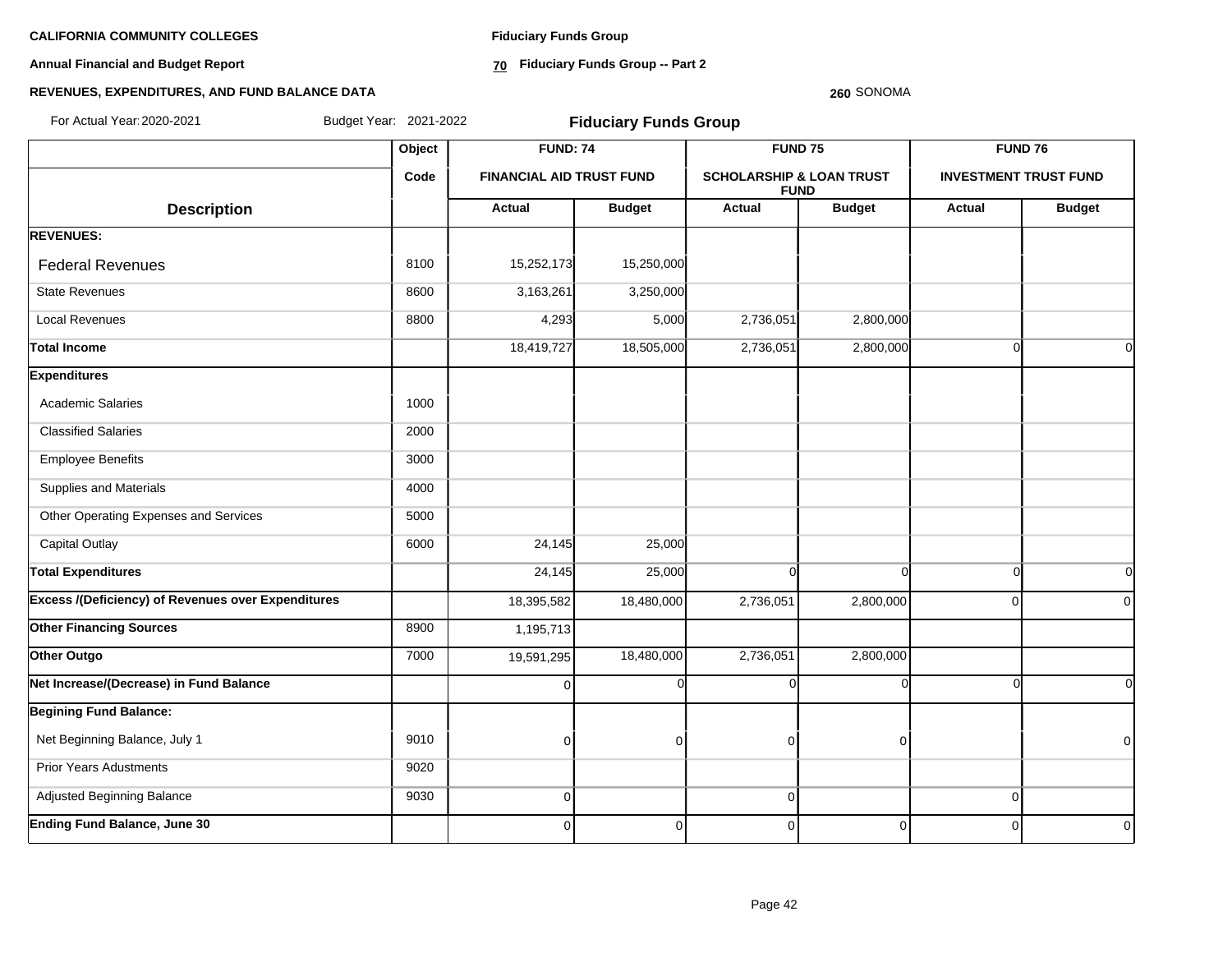**Annual Financial and Budget Report**

**Fiduciary Funds Group**

**70 Fiduciary Funds Group -- Part 3**

### **260** SONOMA

| For Actual Year: 2020-2021                                | Budget Year: 2021-2022 |                | <b>Fiduciary Funds Group</b>     |                          |                |
|-----------------------------------------------------------|------------------------|----------------|----------------------------------|--------------------------|----------------|
|                                                           | Object                 |                | <b>FUND: 77</b>                  | FUND <sub>79</sub>       |                |
|                                                           | Code                   |                | DEFERRED COMPENSATION TRUST FUND | <b>OTHER TRUST FUNDS</b> |                |
| <b>Description</b>                                        |                        | <b>Actual</b>  | <b>Budget</b>                    | <b>Actual</b>            | <b>Budget</b>  |
| <b>REVENUES:</b>                                          |                        |                |                                  |                          |                |
| <b>Federal Revenues</b>                                   | 8100                   |                |                                  |                          |                |
| <b>State Revenues</b>                                     | 8600                   |                |                                  |                          |                |
| <b>Local Revenues</b>                                     | 8800                   |                |                                  |                          |                |
| <b>Total Income</b>                                       |                        | $\overline{0}$ | $\overline{0}$                   | $\Omega$                 | $\overline{0}$ |
| <b>Expenditures</b>                                       |                        |                |                                  |                          |                |
| <b>Academic Salaries</b>                                  | 1000                   |                |                                  |                          |                |
| <b>Classified Salaries</b>                                | 2000                   |                |                                  |                          |                |
| <b>Employee Benefits</b>                                  | 3000                   |                |                                  |                          |                |
| Supplies and Materials                                    | 4000                   |                |                                  |                          |                |
| Other Operating Expenses and Services                     | 5000                   |                |                                  |                          |                |
| <b>Capital Outlay</b>                                     | 6000                   |                |                                  |                          |                |
| <b>Total Expenditures</b>                                 |                        | $\overline{0}$ | $\mathbf 0$                      | $\overline{0}$           | $\overline{0}$ |
| <b>Excess /(Deficiency) of Revenues over Expenditures</b> |                        | $\Omega$       | $\Omega$                         | $\Omega$                 | $\Omega$       |
| <b>Other Financing Sources</b>                            | 8900                   |                |                                  |                          |                |
| Other Outgo                                               | 7000                   |                |                                  |                          |                |
| Net Increase/(Decrease) in Fund Balance                   |                        | 0              | $\Omega$                         | $\Omega$                 | $\Omega$       |
| <b>Begining Fund Balance:</b>                             |                        |                |                                  |                          |                |
| Net Beginning Balance, July 1                             | 9010                   |                | 0                                | $\overline{0}$           | $\overline{0}$ |
| <b>Prior Years Adustments</b>                             | 9020                   |                |                                  |                          |                |
| Adjusted Beginning Balance                                | 9030                   | $\overline{0}$ |                                  | $\mathbf 0$              |                |
| <b>Ending Fund Balance, June 30</b>                       |                        | $\overline{0}$ | $\mathbf 0$                      | $\Omega$                 | $\overline{0}$ |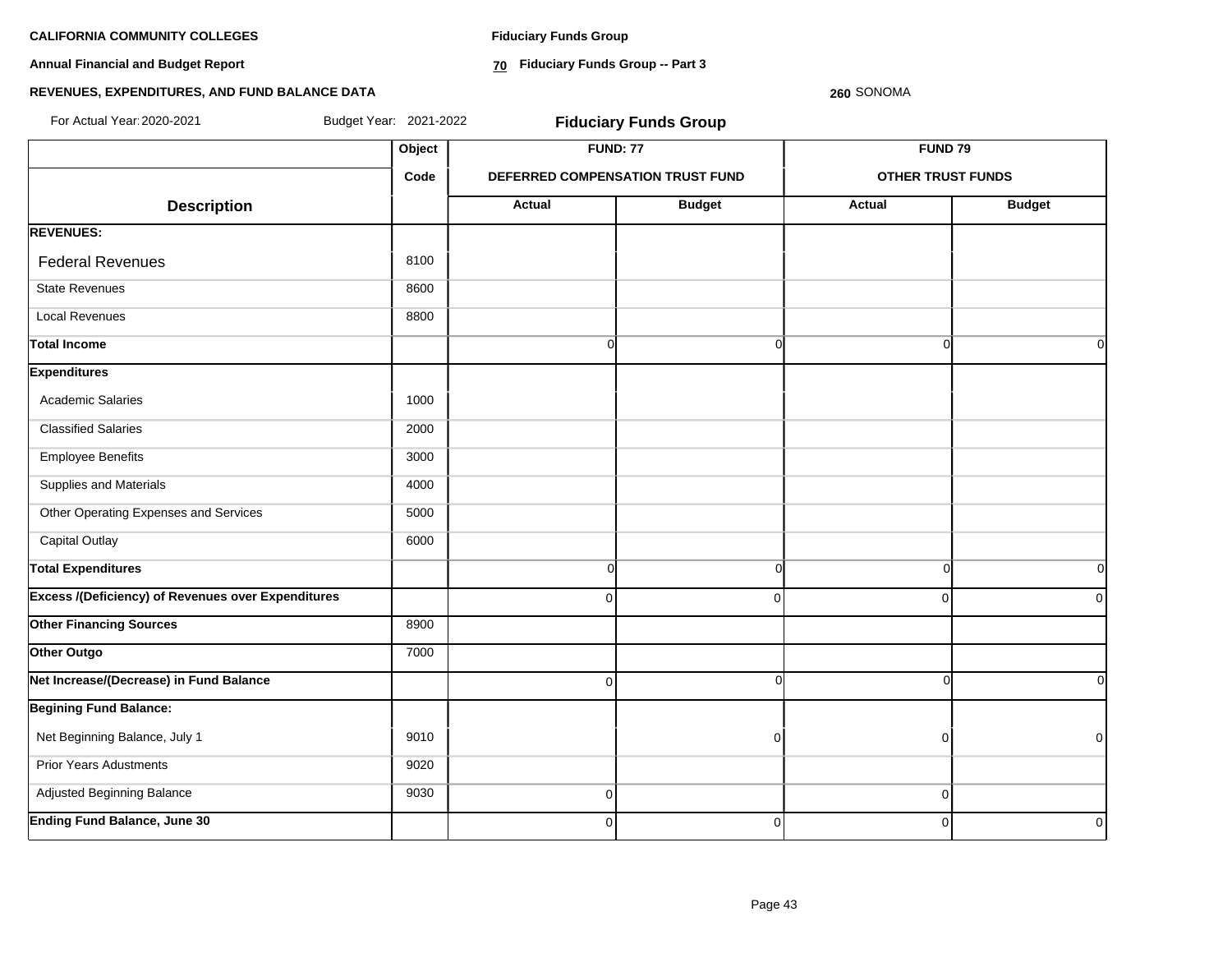**Interfund Transfer Report**

# **Annual Financial and Budget Report**

### **SUPPLEMENTAL DATA**

# **For Actual Year: 2020-2021** District ID: 260 Name: SONOMA

|                   | LULU-LUL I                           |                   | עטזיש נייטיש<br>NQHUQ, VUVUQH                 |                    |
|-------------------|--------------------------------------|-------------------|-----------------------------------------------|--------------------|
| <b>Fund</b>       |                                      | <b>Fund</b>       |                                               | Amount             |
| Number In         | <b>Fund Name</b>                     | <b>Number Out</b> | <b>Fund Name</b>                              | <b>Transferred</b> |
| $12 \overline{ }$ | <b>IRESTRICTED SUBFUND</b>           | 11                | <b>IUNRESTRICTED SUBFUND</b>                  | 273,332            |
| 33                | ICHILD DEVELOPMENT FUND              | 11                | <b>IUNRESTRICTED SUBFUND</b>                  | 338,706            |
| 34                | <b>I</b> FARM OPERATION FUND         | 11                | <b>I</b> UNRESTRICTED SUBFUND                 | 150,000            |
| 39                | <b>IOTHER SPECIAL REVENUE FUND</b>   | 11                | IUNRESTRICTED SUBFUND                         | 492,140            |
| 69                | <b>IOTHER INTERNAL SERVICES FUND</b> | 11                | IUNRESTRICTED SUBFUND                         | 2,250,000          |
| 11                | UNRESTRICTED SUBFUND                 | 12                | <b>IRESTRICTED SUBFUND</b>                    | 2,679,498          |
| 11                | IUNRESTRICTED SUBFUND                | 72                | <b>ISTUDENT REPRESENTATION FEE TRUST FUND</b> | 2,924              |
| 12                | <b>IRESTRICTED SUBFUND</b>           | 74                | <b>I</b> STUDENT FINANCIAL AID TRUST FUND     | 1,195,713          |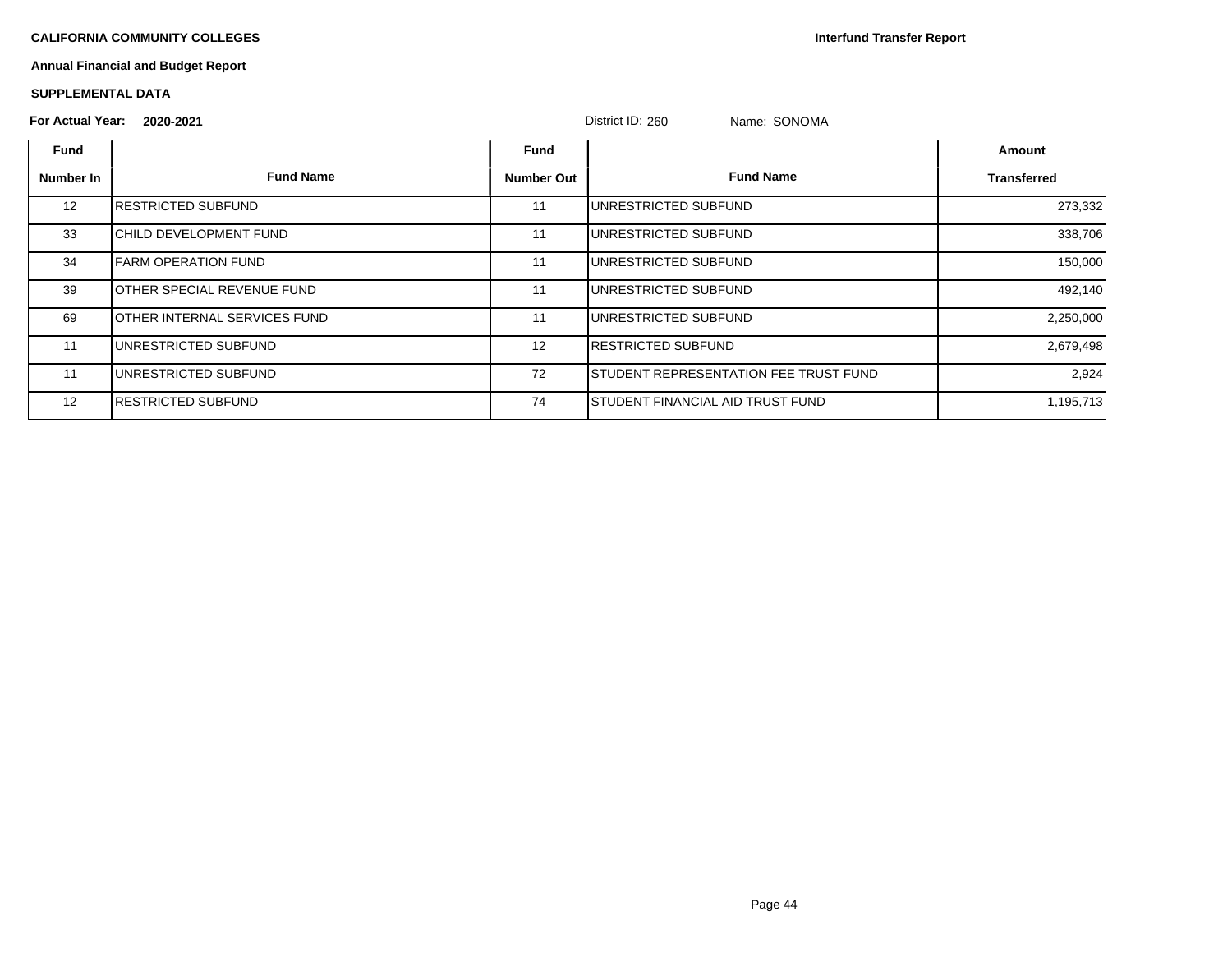| <b>Annual Financial and Budget Report</b>     |                        |                                               |                   |                  | <b>Lottery Actual Report</b> |                                              |                           |                |
|-----------------------------------------------|------------------------|-----------------------------------------------|-------------------|------------------|------------------------------|----------------------------------------------|---------------------------|----------------|
| <b>SUPPLEMENTAL DATA</b>                      |                        |                                               |                   |                  | <b>L10 GENERAL FUND</b>      |                                              |                           |                |
| For Actual Year: 2020-2021                    | Budget Year: 2021-2022 |                                               |                   | District ID: 260 | Name: SONOMA                 |                                              |                           |                |
| <b>Activity Classification</b>                | <b>Object Code</b>     | <b>Unrestricted</b>                           |                   |                  |                              | <b>Restricted Prop 20</b>                    |                           |                |
| Lottery Adjustments and Proceeds:             |                        |                                               |                   |                  |                              |                                              |                           |                |
| Net Beginning Balance, July 1                 | 9010                   |                                               |                   |                  |                              |                                              |                           |                |
| Adjustments                                   | 9020                   |                                               |                   |                  |                              |                                              |                           |                |
| Adjusted Beginning Balance                    | 9030                   |                                               | 0                 |                  |                              | 0                                            |                           |                |
| Actual Fiscal Year Data                       |                        |                                               |                   |                  |                              |                                              |                           |                |
| State Lottery Proceeds:                       | 8681                   |                                               | 3,242,816         |                  |                              | 1,071,919                                    |                           |                |
|                                               |                        | Instructional & Institutional<br>Unrestricted |                   |                  |                              | Instructional<br>Materials<br>Proposition 20 |                           | Total          |
|                                               |                        | Instructional                                 | Support           | Support          |                              |                                              |                           |                |
|                                               | Object Code            | Activities                                    | <b>Activities</b> | Activities       | Total                        | Instructional                                | <b>Support Activities</b> |                |
|                                               |                        | (AC 0100-5900)                                | (AC 6000-6700)    | (AC 6800-7390)   | Unrestricted                 | (AC 0100-4900)                               | (AC 7320)                 |                |
| <b>Expenditures</b>                           |                        |                                               |                   |                  |                              |                                              |                           |                |
| <b>Academic Salaries</b>                      | 1000                   |                                               | 583,928           |                  | 583,928                      |                                              |                           | 583,928        |
| <b>Classified Salaries</b>                    | 2000                   |                                               | 1,552,088         |                  | 1,552,088                    |                                              |                           | 1,552,088      |
| <b>Employee Benefits</b>                      | 3000                   |                                               | 1,106,800         |                  | 1,106,800                    |                                              |                           | 1,106,800      |
| <b>Supplies &amp; Materials</b>               | 4000                   |                                               |                   |                  |                              |                                              |                           |                |
| Software                                      | 4100                   |                                               |                   |                  | 0                            | 305,222                                      |                           | 305,222        |
| Books, Magazines, & Periodicals               | 4200                   |                                               |                   |                  | 0                            | 48,701                                       |                           | 48,701         |
| <b>Instructional Supplies &amp; Materials</b> | 4300                   |                                               |                   |                  | 0                            | 628,895                                      |                           | 628,895        |
| Noninstructional Supplies & Mtrls             | 4400                   |                                               |                   |                  | 0                            |                                              |                           | $\Omega$       |
| <b>Total Supplies and Materials</b>           |                        | 0                                             | 0                 | 0                | $\pmb{0}$                    | 982,818                                      |                           | 982,818        |
| Other Operating Expenses and Services         | 5000                   |                                               |                   |                  | 0                            |                                              |                           | $\overline{0}$ |
| <b>Capital Outlay</b>                         | 6000                   |                                               |                   |                  |                              |                                              |                           |                |
| Library Books                                 | 6300                   |                                               |                   |                  | 0                            |                                              |                           | 0              |
| Equipment                                     | 6400                   |                                               |                   |                  |                              |                                              |                           |                |
| Equipment - Additional                        | 6410                   |                                               |                   |                  | 0                            | 89,101                                       |                           | 89,101         |
| Equipment - Replacement                       | 6420                   |                                               |                   |                  | $\mathbf 0$                  |                                              |                           | 0              |
| <b>Total Capital Outlay</b>                   |                        | 0                                             | $\overline{0}$    | $\overline{0}$   | $\overline{0}$               | 89,101                                       |                           | 89,101         |
| Other Outgo                                   | 7000                   |                                               |                   |                  | 0                            |                                              |                           | $\mathbf 0$    |
| Direct Aid to Students                        | 7500                   |                                               |                   |                  | 0                            |                                              |                           | 0              |
| <b>Total Other Outgo</b>                      | 7000                   | 0                                             | 0                 | 0                | $\overline{0}$               |                                              |                           | 0              |
| <b>Total Expenditures</b>                     |                        | $\overline{0}$                                | 3,242,816         | 0                | 3,242,816                    | 1,071,919                                    |                           | 4,314,735      |
| <b>Ending Balance</b>                         |                        |                                               |                   |                  | $\overline{0}$               | $\overline{0}$                               |                           | 0              |

**CALIFORNIA COMMUNITY COLLEGES Receipt and Expenditures of Lottery Proceeds**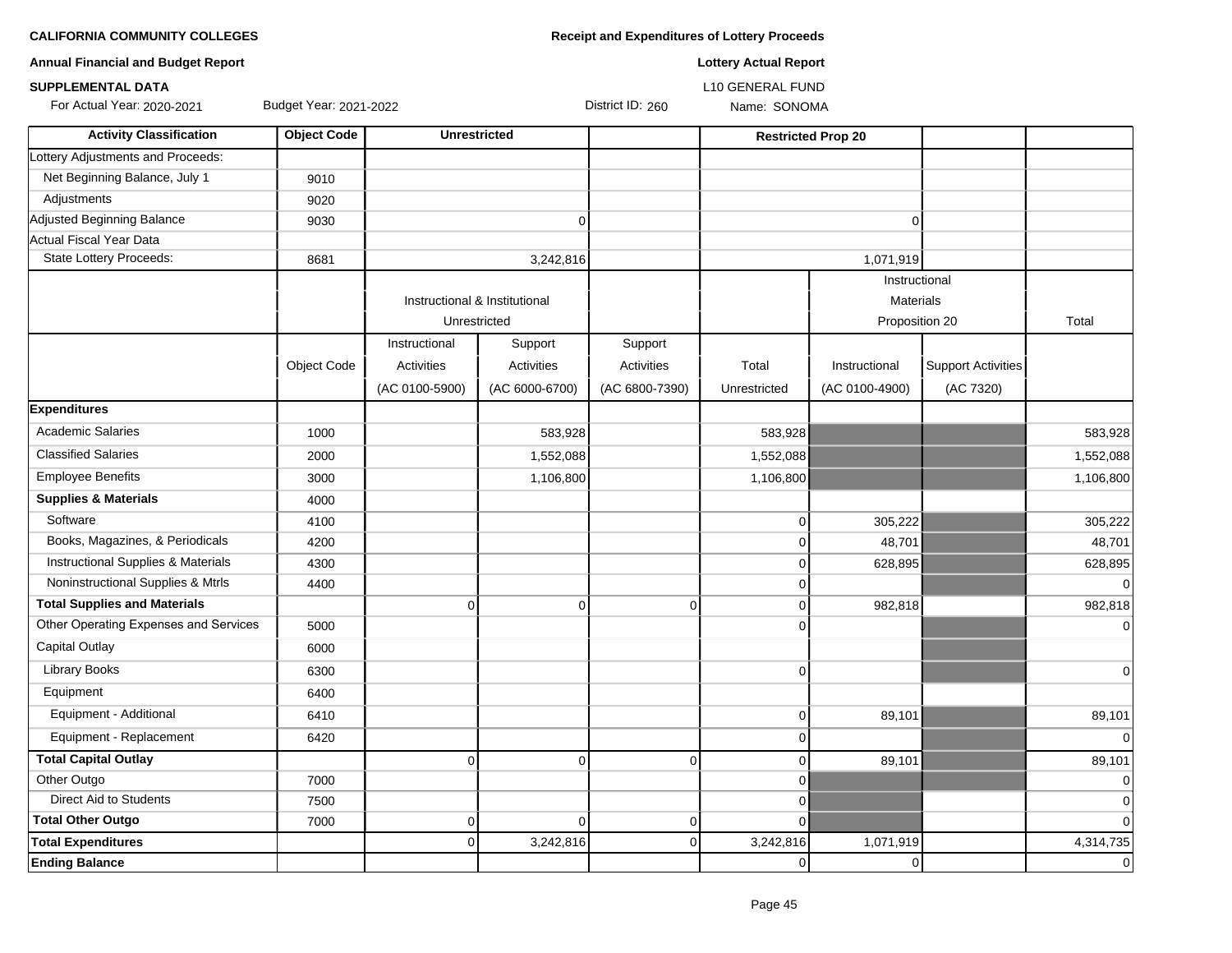**CALIFORNIA COMMUNITY COLLEGES Receipt and Exp Receipt and Exp** 

**Annual Financial and Budget Report Lottery Budget Report**

### **SUPPLEMENTAL DATA** L10 GENERAL FUND

 $\Gamma$ 

᠇

┱

For Actual Year: 2020-2021 Budget Year: 2021-2022 District ID: 260 Name: SONOMA

| <b>Activity Classification</b>                | <b>Object Code</b> |                   | <b>Unrestricted</b>                      |                   |              | <b>Restricted Prop 20</b> |                                     |              |
|-----------------------------------------------|--------------------|-------------------|------------------------------------------|-------------------|--------------|---------------------------|-------------------------------------|--------------|
| Lottery Adjustments and Proceeds:             |                    |                   |                                          |                   |              |                           |                                     |              |
| Net Beginning Balance, July 1                 | 9010               |                   |                                          |                   |              |                           |                                     |              |
| Adjustments                                   | 9020               |                   |                                          |                   |              |                           |                                     |              |
| Adjusted Beginning Balance                    | 9030               |                   | 0                                        |                   |              | $\Omega$                  |                                     |              |
| Budget Fiscal Year Data                       |                    |                   |                                          |                   |              |                           |                                     |              |
| <b>State Lottery Proceeds:</b>                | 8681               |                   | 3,218,107                                |                   |              | 1,283,294                 |                                     |              |
|                                               |                    |                   |                                          |                   |              | <b>Instructional</b>      |                                     |              |
|                                               |                    |                   | <b>Instructional &amp; Institutional</b> |                   |              | <b>Materials</b>          |                                     |              |
|                                               |                    |                   | <b>Unrestricted</b>                      |                   |              | <b>Proposition 20</b>     |                                     | <b>Total</b> |
|                                               |                    | Instructional     | <b>Support</b>                           | <b>Support</b>    |              |                           |                                     |              |
|                                               | <b>Object Code</b> | <b>Activities</b> | <b>Activities</b>                        | <b>Activities</b> | <b>Total</b> | Instructional             | <b>Support</b><br><b>Activities</b> |              |
|                                               |                    | (AC 0100-5900)    | (AC 6000-6700)                           | (AC 6800-7390)    | Unrestricted | (AC 0100-4900)            | (AC 7320)                           |              |
| <b>Expenditures</b>                           |                    |                   |                                          |                   |              |                           |                                     |              |
| <b>Academic Salaries</b>                      | 1000               |                   | 576,335                                  |                   | 576,335      |                           |                                     | 576,335      |
| <b>Classified Salaries</b>                    | 2000               |                   | 1,531,907                                |                   | 1,531,907    |                           |                                     | 1,531,907    |
| <b>Employee Benefits</b>                      | 3000               |                   | 1,109,865                                |                   | 1,109,865    |                           |                                     | 1,109,865    |
| <b>Supplies &amp; Materials</b>               | 4000               |                   |                                          |                   |              |                           |                                     |              |
| Software                                      | 4100               |                   |                                          |                   | $\mathbf 0$  | 583,294                   |                                     | 583,294      |
| Books, Magazines, & Periodicals               | 4200               |                   |                                          |                   | $\mathbf 0$  | 150,000                   |                                     | 150,000      |
| <b>Instructional Supplies &amp; Materials</b> | 4300               |                   |                                          |                   | $\mathbf 0$  | 500,000                   |                                     | 500,000      |
| Noninstructional Supplies & Mtrls             | 4400               |                   |                                          |                   | $\mathbf 0$  |                           |                                     | $\Omega$     |
| <b>Total Supplies and Materials</b>           |                    | 0                 | $\mathbf 0$                              | $\overline{0}$    | $\mathbf 0$  | 1,233,294                 |                                     | 1,233,294    |
| Other Operating Expenses and Services         | 5000               |                   |                                          |                   | $\Omega$     |                           |                                     | $\Omega$     |
| <b>Capital Outlay</b>                         | 6000               |                   |                                          |                   |              |                           |                                     |              |
| Library Books                                 | 6300               |                   |                                          |                   | $\mathbf 0$  |                           |                                     | $\mathbf 0$  |
| Equipment                                     | 6400               |                   |                                          |                   |              |                           |                                     |              |
| Equipment - Additional                        | 6410               |                   |                                          |                   | $\mathbf 0$  | 50,000                    |                                     | 50,000       |
| Equipment - Replacement                       | 6420               |                   |                                          |                   | $\Omega$     |                           |                                     |              |
| <b>Total Capital Outlay</b>                   |                    | $\mathbf 0$       | $\overline{0}$                           | $\Omega$          | $\mathbf 0$  | 50,000                    |                                     | 50,000       |
| Other Outgo                                   | 7000               |                   |                                          |                   | $\mathbf 0$  |                           |                                     |              |
| <b>Direct Aid to Students</b>                 | 7500               |                   |                                          |                   | $\mathbf 0$  |                           |                                     | $\Omega$     |
| <b>Total Other Outgo</b>                      | 7000               | 0                 | $\overline{0}$                           | $\overline{0}$    | $\Omega$     |                           |                                     | $\Omega$     |
| <b>Total Expenditures</b>                     |                    | $\Omega$          | 3,218,107                                | $\overline{0}$    | 3,218,107    | 1,283,294                 |                                     | 4,501,401    |
| <b>Ending Balance</b>                         |                    |                   |                                          |                   | $\mathbf 0$  | 0                         |                                     |              |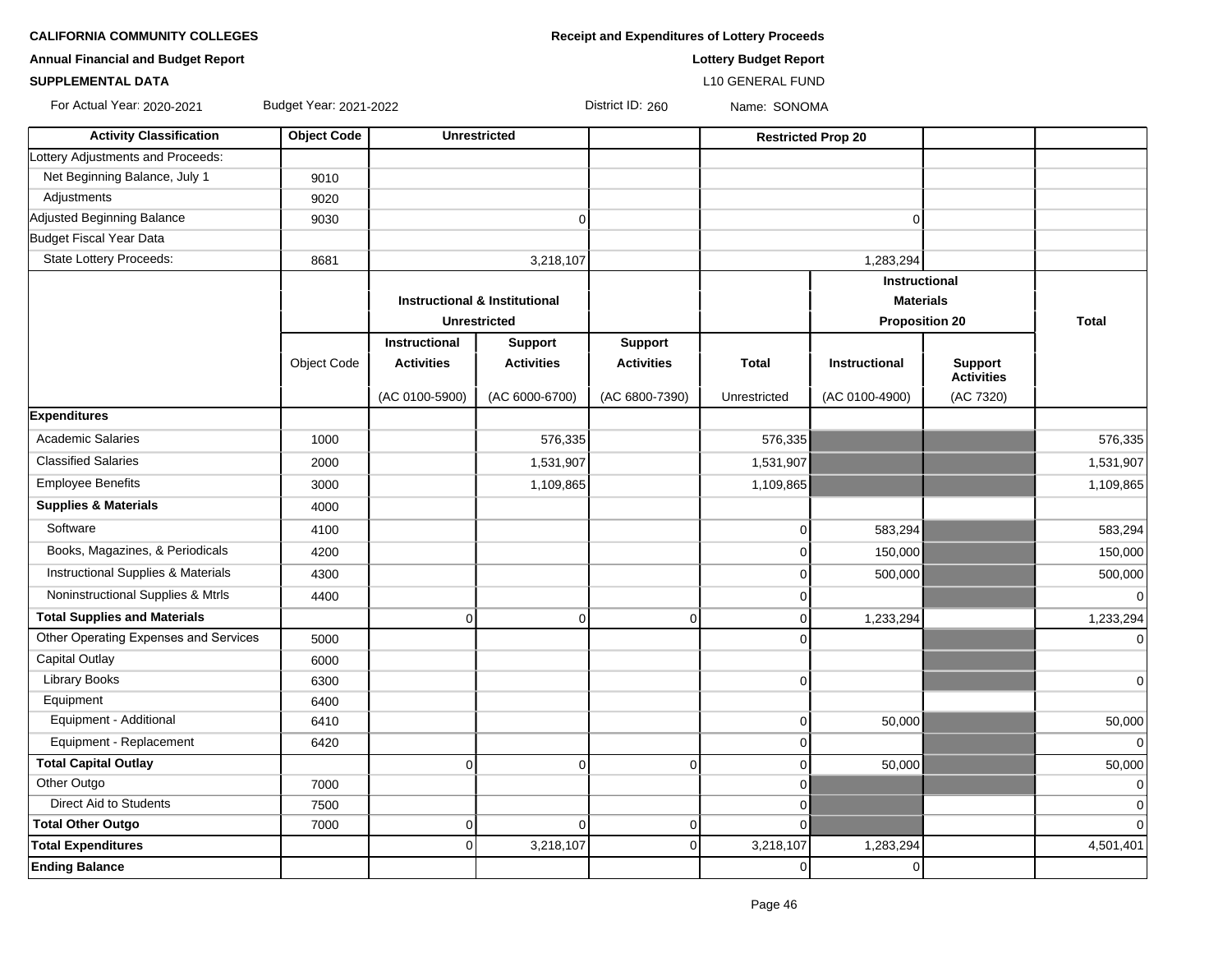# **Annual Financial and Budget Report**

For Actual Year: 2020-2021 District ID: 260 Name: SONOMA

**EPA Revenue** 31,372,375

|                                 |           | <b>Salaries and</b> | Operating       | Capital    |              |
|---------------------------------|-----------|---------------------|-----------------|------------|--------------|
|                                 | Activity  | <b>Benefits</b>     | <b>Expenses</b> | Outlay     |              |
| <b>Activity Classification</b>  | Code      | (Obj 1000-3000)     | (Obj 4000-5000) | (Obj 6000) | <b>Total</b> |
| <b>Instructional Activities</b> | 0100-5900 | 31,372,375          |                 |            | 31,372,375   |
| <b>TOTAL</b>                    |           | 31,372,375          |                 | 01         | 31,372,375   |